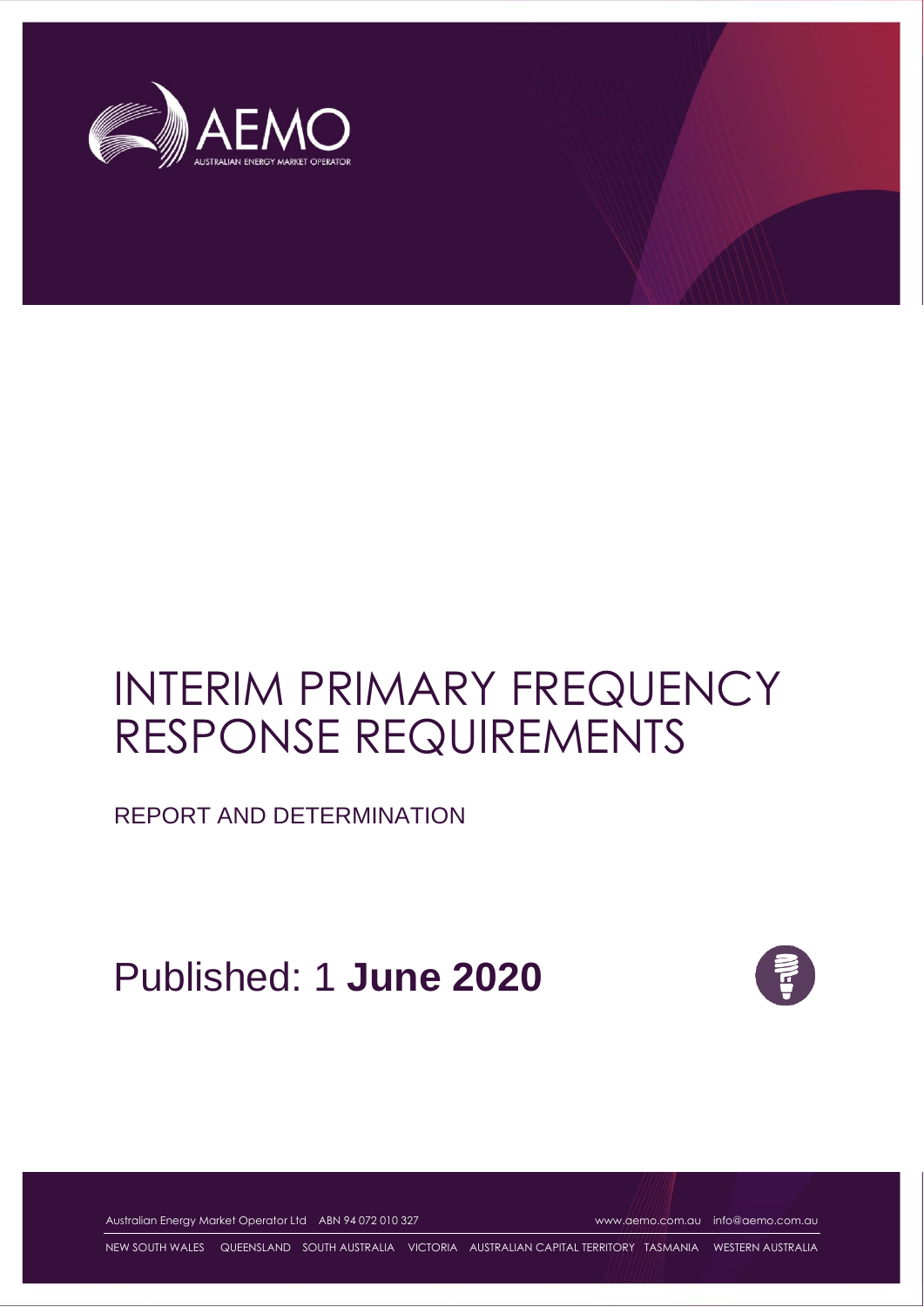

# <span id="page-1-0"></span>**EXECUTIVE SUMMARY**

This Report and Determination (Report) finalises the consultation conducted by AEMO to make and publish the interim Primary Frequency Response Requirements (IPFRR) under clause 11.122.2(a) of the National Electricity Rules (NER).

AEMO released an early draft of the proposed Primary Frequency Response Requirements with its rule change proposal ERC0274 Mandatory primary frequency response and updated it during the AEMC's consultation on that proposal. AEMO updated the document again before commencing this consultation on 1 April 2020<sup>1</sup>.

AEMO also held three forums with Generators and one meeting with Australian Energy Council members to discuss the latest draft and respond to concerns and thirteen submissions were received, some late, for AEMO's further consideration. Overall, there were fourteen major issues raised, with a variety of minor issues and five other issues AEMO has highlighted in this Report.

Major changes made to the IPFRR as a result of submissions received during this consultation are:

- 1. AEMO has provided more detail on how Affected Generators should operate their Affected GS in each market AEMO operates.
- 2. AEMO has clarified that Affected Generators are to ensure that their Affected GS can meet the PFR settings at the connection point. How Affected Generators adjust their Affected GS to achieve those outcomes is at their discretion.
- 3. AEMO has restructured the document to specify standing variations to the operation of Affected GS to acknowledge that there are many reasons affecting different technologies that could impact on the provision of PFR at any given time, eliminating the need for ad hoc variations for common limitations on the provision of PFR.
- 4. The Self-Assessment process and documentation have been updated and clarified to assist AEMO's processing and grouping of Affected GS by ability and timing to be ready to provide PFR.
- 5. Consultation with Affected Generators following receipt of Self-Assessment results to co-ordinate changes is more prominent.
- 6. AEMO has provided more information to assist Affected Generators who might be seeking an exemption or variation and aligned the principles with the PFR Rule and clarified that they are free to reapply if circumstances change or more information comes to light.
- 7. It is now clearer that there are alternative ways to demonstrate plant stability, not just by way of step response test.
- 8. AEMO has clarified that it will not conduct additional compliance monitoring specifically for the IPFRR. Potential non-compliances will be investigated if there is evidence indicating that an Affected GS is being operated contrary to its approved PFR settings.
- 9. Affected Generators granted an exemption or variation will have the option of consenting to the publication of additional details of the reason for exemption or the varied parameter values.
- 10. AEMO has included an indicative implementation timetable, noting that it will be updated following receipt of the Self-Assessment results and published separately on AEMO's website.

After considering the submissions received, AEMO's determination is to make the interim Primary Frequency Response Requirements in the form published with this Report.

<sup>1</sup> Although commencing after publication of the National Electricity Amendment (Mandatory primary frequency response) Rule 2020 No. 5, the consultation documents were finalised prior to its publication.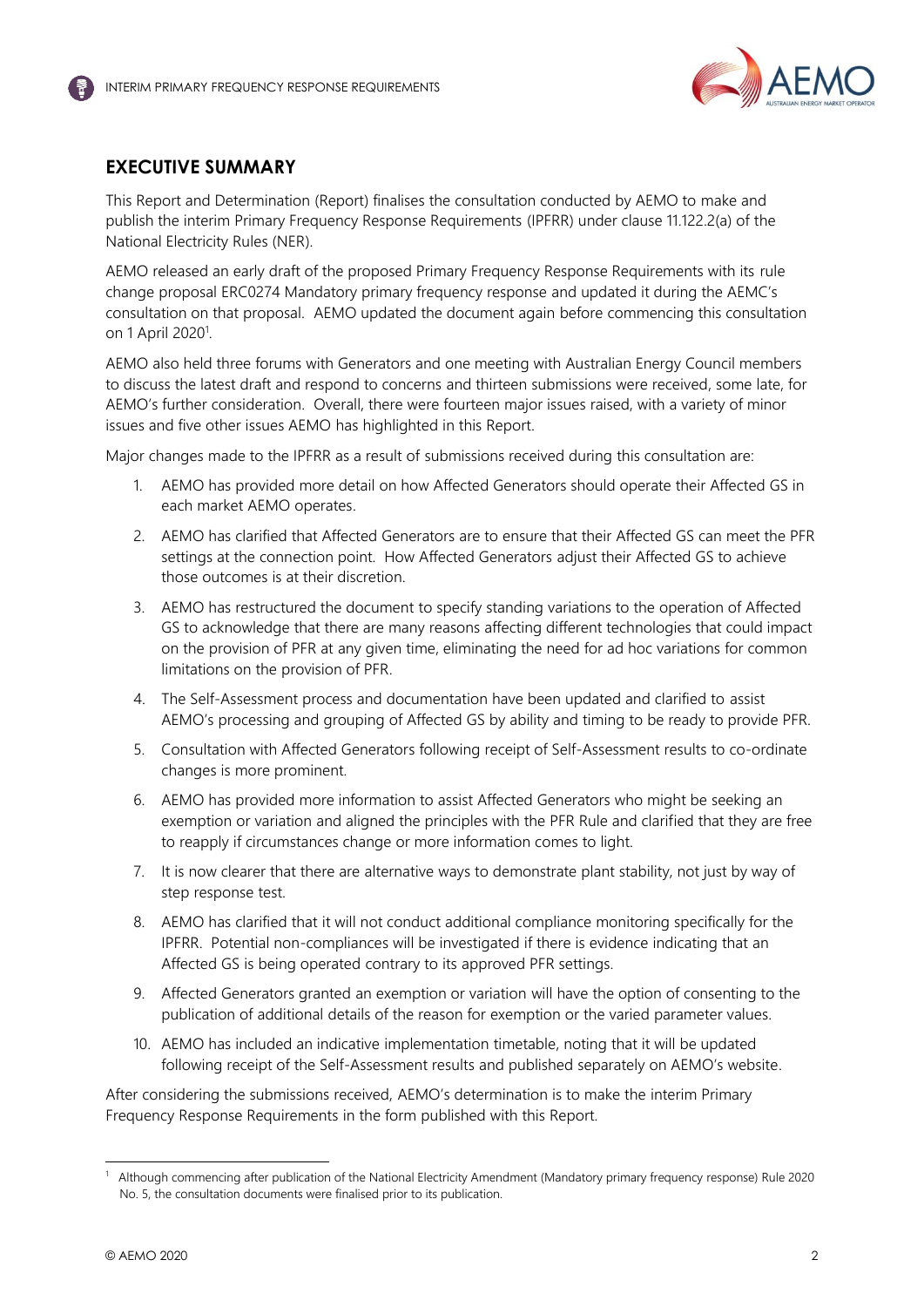

# **CONTENTS**

|       | <b>EXECUTIVE SUMMARY</b> |                                                                                         | $\mathbf 2$ |
|-------|--------------------------|-----------------------------------------------------------------------------------------|-------------|
| 1.    |                          | STAKEHOLDER CONSULTATION PROCESS                                                        | 4           |
| 2.    | <b>BACKGROUND</b>        |                                                                                         | 4           |
| 2.1.  |                          | Context for this consultation                                                           | 4           |
| 2.2.  | Consultation             |                                                                                         | 6           |
| 3.    |                          | SUMMARY OF MATERIAL ISSUES                                                              | 7           |
| 4.    |                          | <b>DISCUSSION OF MATERIAL ISSUES</b>                                                    | 9           |
| 4.1.  |                          | Requirement to provide PFR                                                              | 9           |
| 4.2.  |                          | Allowable deadband                                                                      | 10          |
| 4.3.  |                          | Whether all Affected GS should be operating with the same deadband                      | 13          |
| 4.4.  |                          | Operating with a wider deadband                                                         | 14          |
| 4.5.  |                          | The use of P <sub>MAX</sub> as a reference point                                        | 16          |
| 4.6.  |                          | Limitations on delivery of PFR                                                          | 19          |
| 4.7.  |                          | Exemption and variation criteria                                                        | 23          |
| 4.8.  |                          | Usurpation of FCAS markets                                                              | 26          |
| 4.9.  |                          | Impact on generator performance standards (GPS)                                         | 30          |
| 4.10. |                          | Alternatives to step response tests                                                     | 33          |
| 4.11. |                          | Staged Implementation                                                                   | 35          |
| 4.12. |                          | Implementation timeline                                                                 | 36          |
| 4.13. |                          | Impact of COVID-19 on implementation                                                    | 38          |
| 4.14. |                          | Publication of more detail on Affected GS settings                                      | 40          |
| 5.    | <b>OTHER MATTERS</b>     |                                                                                         | 41          |
| 5.1.  |                          | AEMO's other remedial action to address deterioration of frequency control under normal |             |
|       |                          | operating conditions                                                                    | 41          |
| 5.2.  |                          | Implementation reporting                                                                | 41          |
| 5.3.  |                          | Timing for the submission of applications for exemption or variation                    | 43          |
| 5.4.  |                          | Removing response time from PFRP                                                        | 43          |
| 5.5.  |                          | Restructure of exemption and variation principles                                       | 44          |
| 6.    | DETERMINATION            |                                                                                         | 44          |
|       | APPENDIX A.              | <b>GLOSSARY</b>                                                                         | 45          |
|       | APPENDIX B.              | SUMMARY OF SUBMISSIONS AND AEMO RESPONSES                                               | 46          |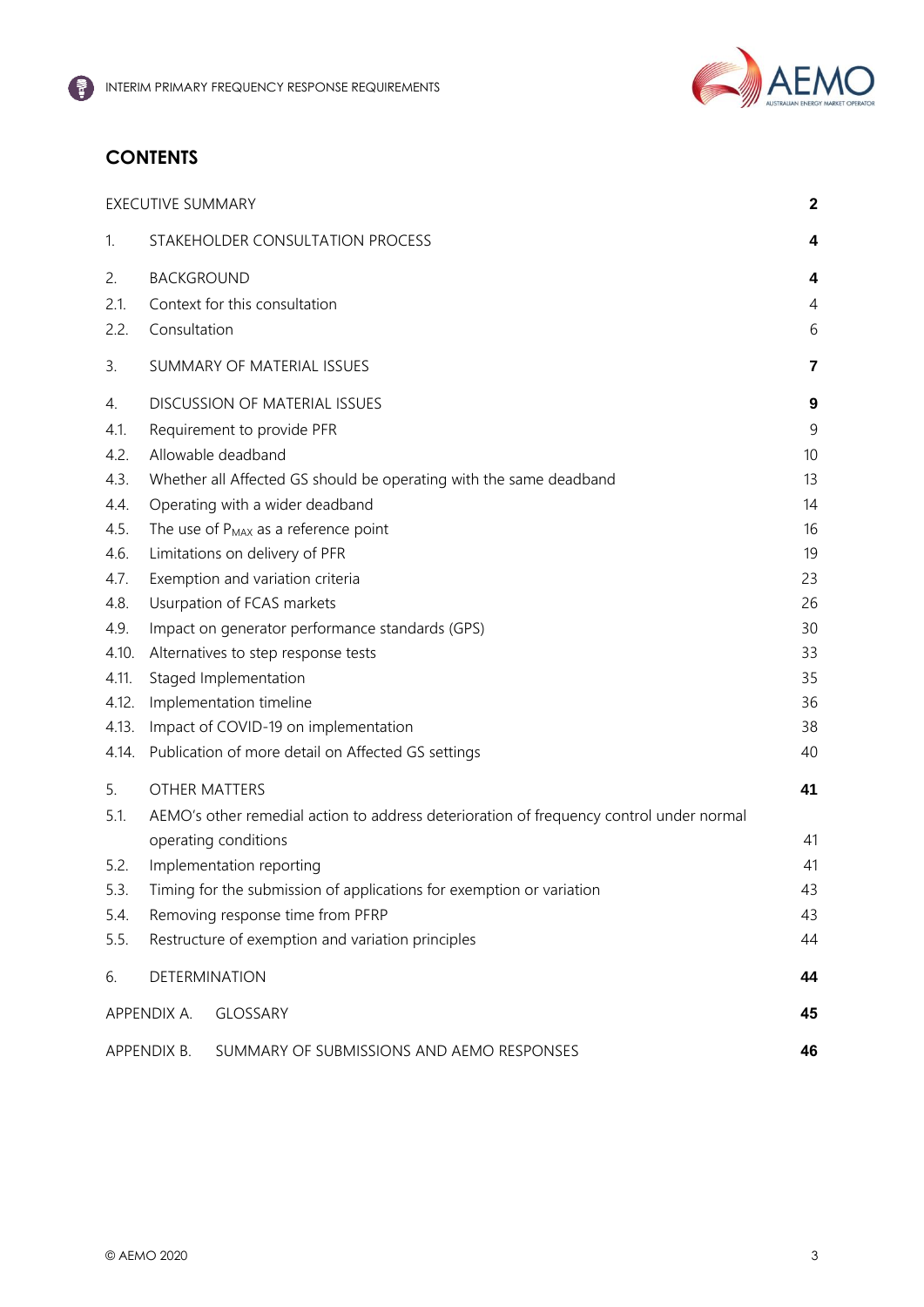

# <span id="page-3-0"></span>**1. STAKEHOLDER CONSULTATION PROCESS**

As required by clause 11.122.2(a) of the National Electricity Rules (NER), AEMO has consulted on the interim Primary Frequency Response Requirements.

AEMO's timeline for this consultation is outlined below.

| Deliverable                      | Date         |
|----------------------------------|--------------|
| Notice of consultation published | 1 April 2020 |
| Submissions closed               | 8 May 2020   |
| Final Report published           | 01 June 2020 |

A glossary of terms used in this Draft Report can be found at Appendix A.

# <span id="page-3-1"></span>**2. BACKGROUND**

# <span id="page-3-2"></span>**2.1. Context for this consultation**

The National Electricity Amendment (Mandatory primary frequency response) Rule 2020 No. 5 commences on 4 June 2020 (PFR Rule). Its purpose is to introduce a mandatory requirement on all Scheduled Generators and Semi-Scheduled Generators to make their generating systems responsive to changes in power system frequency so as to provide primary frequency response (PFR) to assist AEMO achieve the following outcomes:

- Re-establish effective control of power system frequency, and thereby align the NEM with standard international practice.
- Increase the resilience of the power system to disturbances, particularly events beyond simple credible contingency events.
- Ensure a predictable frequency response from generation to power system disturbances, to support power system planning and modelling.

The key instrument in determining how and when Scheduled Generators and Semi-Scheduled Generators are to make these changes and how exemptions and variations from these requirements will be managed by AEMO, is the Primary Frequency Response Requirements (PFRR).

Clause 4.4.2A(a) of the NER states:

(a) *AEMO* must develop, publish on its website and maintain, the *Primary Frequency Response Requirements* in accordance with the *Rules consultation procedures*.

The transitional rules provide for an interim version to be made under clause 11.122.2, which requires AEMO to publish interim Primary Frequency Response Requirements (IPFRR) in accordance with an abridged consultation process. Clause 11.122.2(a) & (b) states:

- (a) *AEMO* must develop, publish on its website and maintain interim Primary Frequency Response Requirements by 4 June 2020 to apply until the *Primary Frequency Response Requirements* are made and published under paragraph (d).
- (b) AEMO is not required to comply with the *Rules consultation procedures* when making the interim Primary Frequency Response Requirements under paragraph (a) but must publish a draft of the interim Primary Frequency Response Requirements on its website by 9 April 2020 and provide at least 20 business days for written submissions from any person on this draft.

The requirements the IPFRR is required to meet are stated in clause 11.222.2(c):

(c) The interim Primary Frequency Response Requirements must: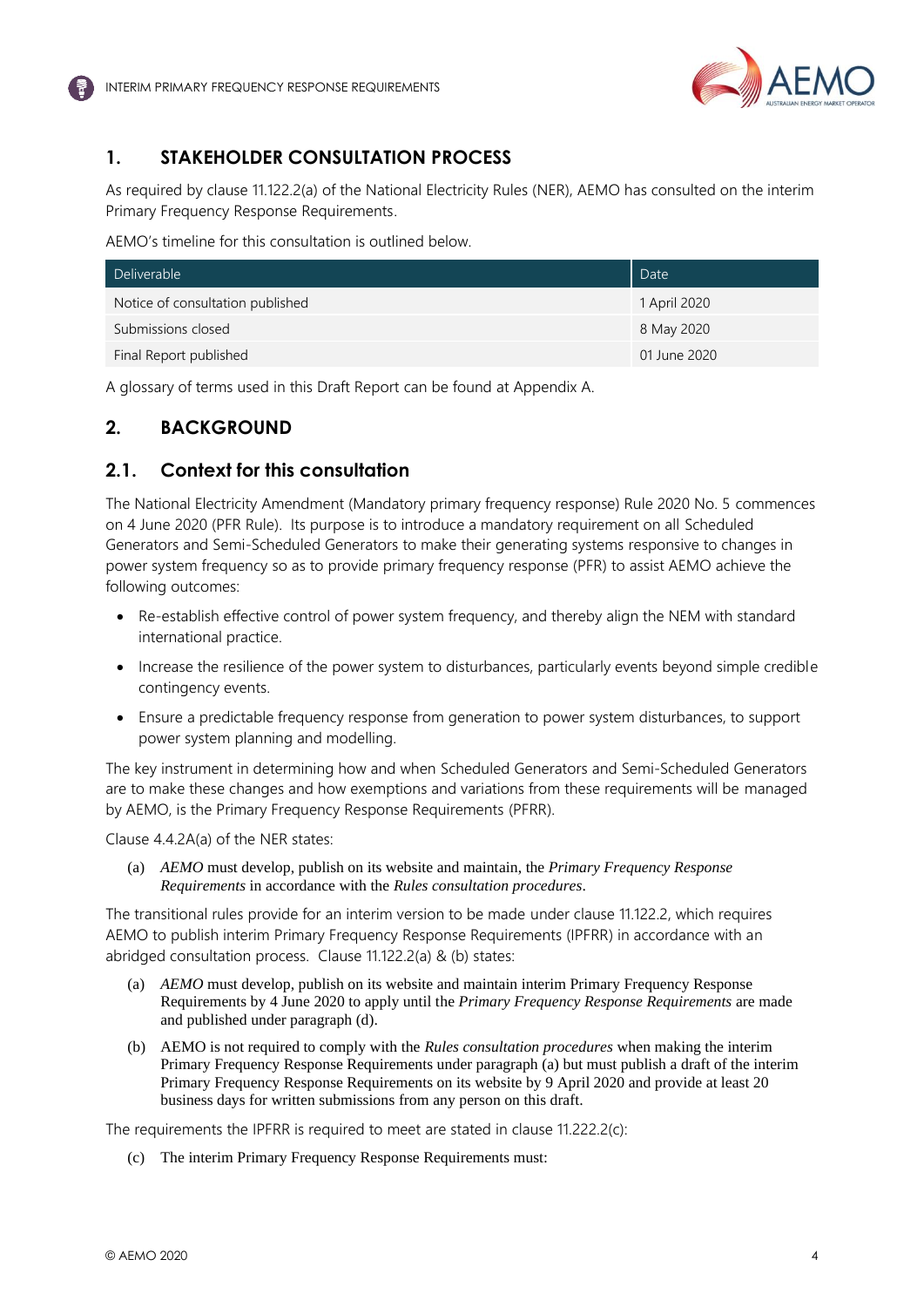

- (1) take into account any submissions on the draft of the interim Primary Frequency Response Requirements received under paragraph (b);
- (2) include the matters to be included in the *Primary Frequency Response Requirements* under new clause 4.4.2A(b); and
- (3) set out the process for the coordinated activation of changes to *generating systems*, including the date (which may vary according to *plant* type) by which *Scheduled Generators* and *Semi-Scheduled Generators* must effect changes to their *plant*, to comply with the Interim Primary Frequency Response Requirements.

The requirements the PFRR must meet are in clause 4.4.2A(b) and (c), which are:

- (b) The *Primary Frequency Response Requirements* must include:
	- (1) a requirement that *Scheduled Generators* and *Semi-Scheduled Generators* set their *generating systems* to operate in *frequency response mode* within one or more performance parameters (which may be specific to different types of *plant*), which:
		- (i) must include maximum allowable deadbands which must not be narrower than the *primary frequency control band* outside of which *Scheduled Generators* and *Semi-Scheduled Generators* must provide *primary frequency response*; and
		- (ii) may include (but are not limited to):
			- (A) droop; and
			- (B) response time,

(the *primary frequency response parameters*);

- (2) subject to rule 4.4.2B, the conditions or criteria on which a *Scheduled Generator* or *Semi-Scheduled Generator* may request, and *AEMO* may approve, a variation to, or exemption from, any *primary frequency response parameters* applicable to its *scheduled generating system* or *semi-scheduled generating system*;
- (3) the process and timing for an application for a variation to, or exemption from, any *primary frequency response parameters* applicable to a *scheduled generating system* or *semi-scheduled generating system*, and the process for approval by *AEMO* of such variation or exemption; and
- (4) details of the information to be provided by *Scheduled Generators* and *Semi-Scheduled Generators* to verify compliance with the *Primary Frequency Response Requirements* and any compliance audits or tests to be conducted by *AEMO*.
- (c) The *Primary Frequency Response Requirements* must not require a *Scheduled Generator* or *Semi-Scheduled Generator* to:
	- (1) maintain stored energy in its *generating system* for the purposes of satisfying clause 4.4.2(c1); or
	- (2) install or modify monitoring equipment to monitor and record the *primary frequency response* of its *generating system* to changes in the *frequency* of the *power system* for the purpose of verifying the *Scheduled Generator's* or *Semi-Scheduled Generator's* compliance with clause 4.4.2(c1).

Clause 4.4.2B(a) details the principles AEMO must have regard to when considering whether to approve an application for an exemption or variation. It states:

- (a) In considering whether to approve an exemption from, or a variation to, any of the *primary frequency response parameters* applicable to a *Scheduled Generator's* or *Semi-Scheduled Generator's generating system*, *AEMO* must have regard to:
	- (1) the capability of the *generating system* to operate in *frequency response mode*;
	- (2) the stability of the *generating system* when operating in *frequency response mode*, and the potential impact this may have on *power system security*;
	- (3) any other physical characteristics of the *generating system* which may affect its ability to operate in *frequency response mode*, including (but not limited to) *dispatch inflexibility profile*, operating requirements, or *energy constraints*; and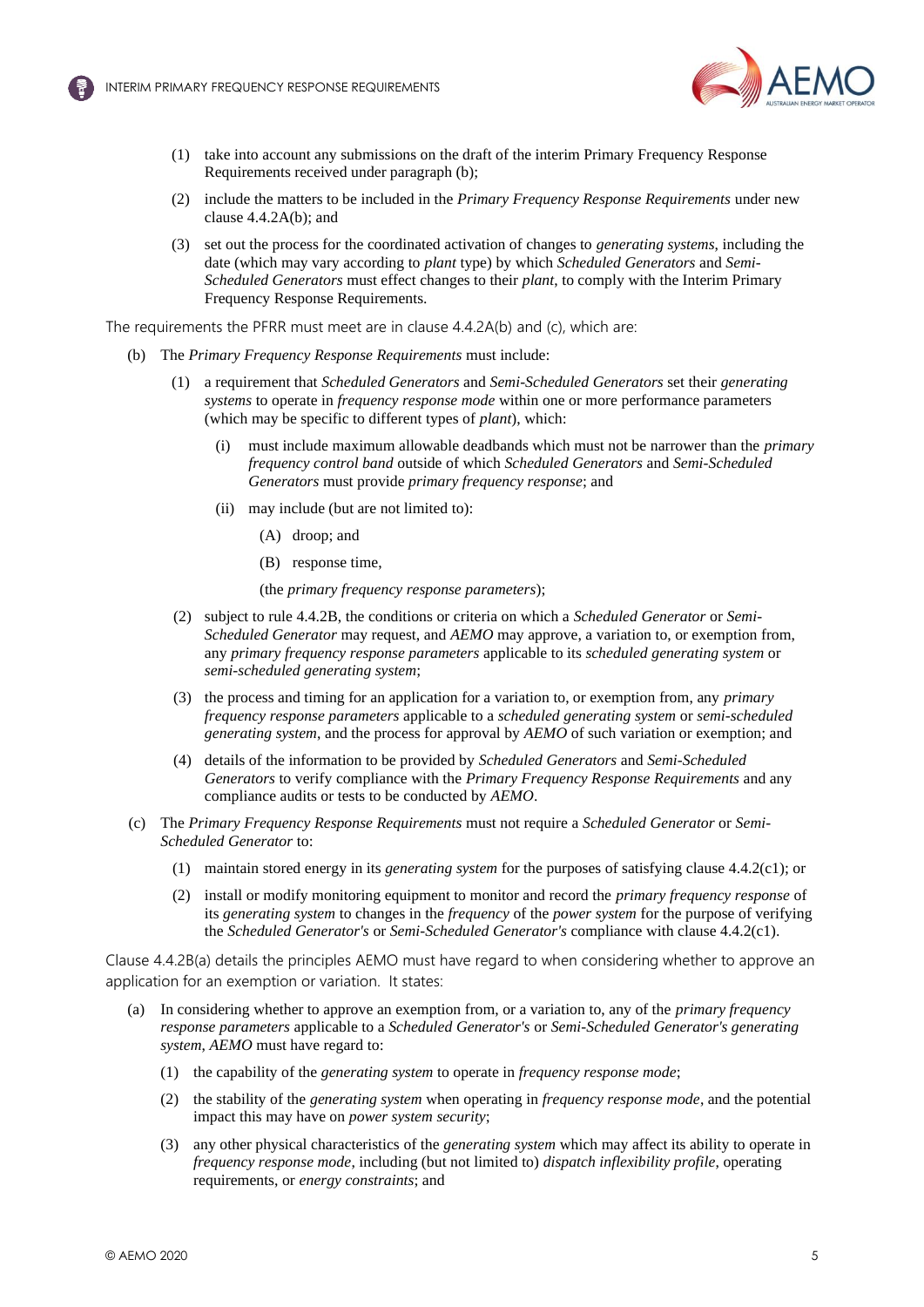



- (4) whether the *Scheduled Generator* or *Semi-Scheduled Generator* has been able to establish to *AEMO's* reasonable satisfaction that the implementation of the *primary frequency response parameters* applicable to that *Scheduled Generator's* or *Semi-Scheduled Generator's generating system* will be unreasonably onerous having regard to (among other things):
	- (i) the likely costs of modifying the *generating system* to be able to operate in *frequency response mode*; and
	- (ii) the likely operation and maintenance costs of operating the *generating system* in *frequency response mode*, relative to the revenue earned from the provision of *energy* and *market ancillary services* by the *generating system* in relation to its operation in the *NEM* during the 12 months prior to the date of the application for exemption or variation, as applicable.

# <span id="page-5-0"></span>**2.2. Consultation**

AEMO issued a Notice of Consultation and published a draft of the IPFRR on its website on 1 April 2020. Submissions were originally due on 30 April 2020, however, during the forums, AEMO extended the due date to 8 May 2020.

AEMO received thirteen written submissions.

At the request of the Australian Energy Council (AEC), AEMO convened a videoconference with the AEC on 20 April 2020, which was also attended by representatives of several industry participants, including, to AEMO's knowledge:

| Alinta Energy  | CS Energy                   | Delta Electricity |
|----------------|-----------------------------|-------------------|
| Engie          | Horizon Power               | Hydro Tasmania    |
| Infigen Energy | <b>InterGen</b>             | Origin Energy     |
| Snowy Hydro    | <b>Stanwell Corporation</b> |                   |

AEMO also organised four forums, each focussed on a different type of generation technology, so as to ensure that Generators with diverse concerns could receive an equal opportunity to have their issues heard.

[Table 1](#page-5-1) details the dates of each forum and all known organisations represented. All forums were held by videoconference.

# <span id="page-5-1"></span>**Table 1 Forum Attendees**

| Date          | Focus                                                          | Company/Organisation |
|---------------|----------------------------------------------------------------|----------------------|
| 22 April 2020 | Coal and gas generation                                        | AEMC                 |
|               |                                                                | AGL                  |
|               |                                                                | Alinta Energy        |
|               |                                                                | CS Energy            |
|               |                                                                | Delta Electricity    |
|               |                                                                | <b>ERM Power</b>     |
|               |                                                                | Horizon Power        |
|               |                                                                | <b>InterGen</b>      |
|               |                                                                | Origin Energy        |
|               |                                                                | Stanwell Corporation |
| 23 April 2020 | Hydro generation, consultants and Network Service<br>Providers | AEMC                 |
|               |                                                                | AGL                  |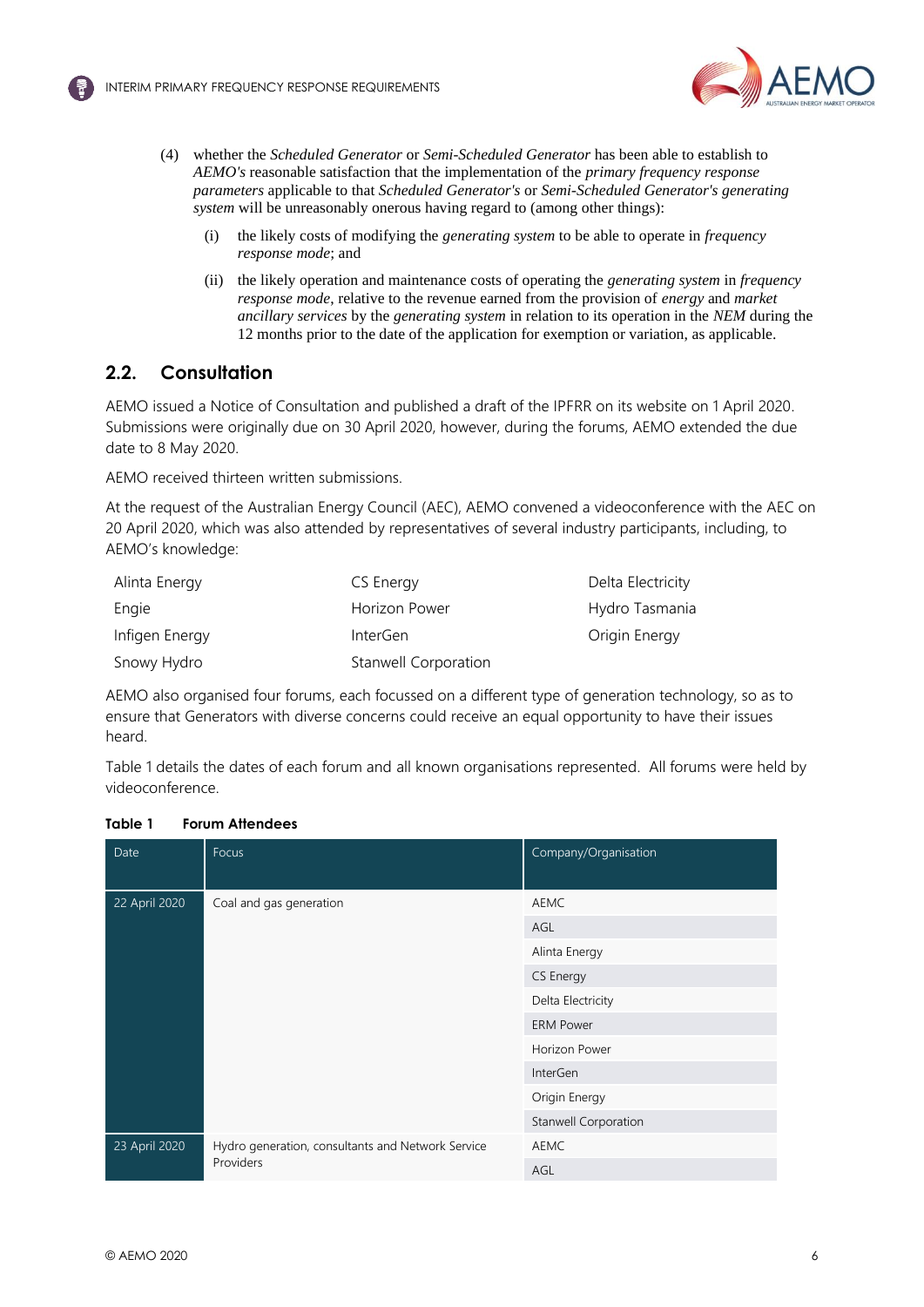

|               |                                               | <b>CQ Partners</b>          |
|---------------|-----------------------------------------------|-----------------------------|
|               |                                               | Energy Queensland           |
|               |                                               | Hydro Tasmania              |
|               |                                               | Jacobs                      |
|               |                                               | Snowy Hydro                 |
|               |                                               | Stanwell Corporation        |
| 29 April 2020 | Wind and solar generation and battery systems | <b>AEMC</b>                 |
|               |                                               | AGL                         |
|               |                                               | Alinta Energy               |
|               |                                               | APA Group                   |
|               |                                               | CleanCo Qld                 |
|               |                                               | Enel Green Power            |
|               |                                               | Enel X                      |
|               |                                               | Impact Investment Group     |
|               |                                               | Innogy Renewables Australia |
|               |                                               | Meridian Energy             |
|               |                                               | <b>NEOEN</b>                |
|               |                                               | Tesla                       |
|               |                                               | Tilt Renewables             |
|               |                                               | <b>Total Eren</b>           |
|               |                                               | Windlab                     |
|               |                                               | X-Elio                      |

Copies of submissions have been published on AEMO's website at

[https://aemo.com.au/consultations/current-and-closed-consultations/primary-frequency-response](https://aemo.com.au/consultations/current-and-closed-consultations/primary-frequency-response-requirements-document-consultation)[requirements-document-consultation,](https://aemo.com.au/consultations/current-and-closed-consultations/primary-frequency-response-requirements-document-consultation) while notes of discussions, and issues raised in forums (excluding any *confidential information*) have been published at: [https://aemo.com.au/initiatives/major](https://aemo.com.au/initiatives/major-programs/primary-frequency-response)[programs/primary-frequency-response.](https://aemo.com.au/initiatives/major-programs/primary-frequency-response) 

Many forum attendees sought clarification on various aspects of the IPFRR and the notes follow a question-and-answer format. Only material issues are addressed in this document.

# <span id="page-6-0"></span>**3. SUMMARY OF MATERIAL ISSUES**

While most Consulted Persons structured their submissions by reference to the sections of the IPFRR, many of them in fact raised broader issues. This report is, therefore, generally structured thematically, rather than by reference to a particular section of the IPFRR.

The key material issues arising from the proposal and raised by Consulted Persons are summarised in [Table 2.](#page-6-1)

# <span id="page-6-1"></span>**Table 2 Material Issues**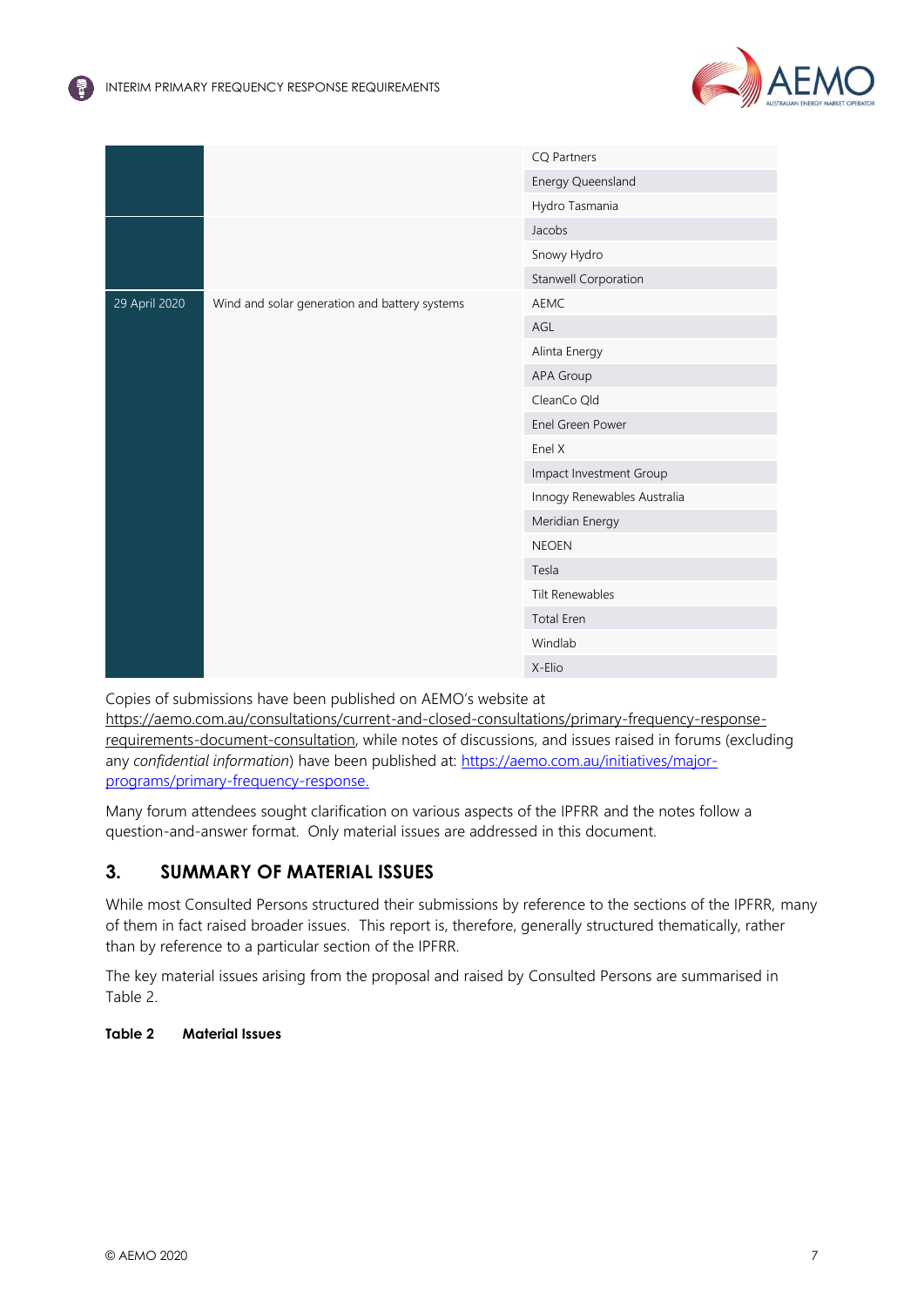( 2



| Reference                                   | <b>Issue</b>                                                          | Raised by                                                                                      |                                                |
|---------------------------------------------|-----------------------------------------------------------------------|------------------------------------------------------------------------------------------------|------------------------------------------------|
| 4.1                                         | Requirement to provide PFR                                            | Forum of 20, 22 & 29 April 2020<br>Infigen Energy                                              | Stanwell                                       |
| 4.2                                         | Allowable deadband                                                    | Forum of 20 & 22 April 2020<br>CS Energy<br><b>ERM Power</b><br>Hydro Tasmania                 | Delta Electricity<br>Infigen Energy            |
| 4.3                                         | Whether all Affected GS should be operating<br>with the same deadband | Forum of 29 April 2020                                                                         |                                                |
| 4.4                                         | Operating with a wider deadband                                       | Forum of 20, 22 & 29 April 2020<br><b>AGL Energy</b><br>Delta Electricity                      | Clean Energy Council<br><b>Tilt Renewables</b> |
| 4.5                                         | The use of P <sub>MAX</sub> as a reference point for droop<br>control | Forum of 22, 23 & 29 April 2020<br><b>AGL Energy</b><br>Edify Energy<br><b>Tilt Renewables</b> | Clean Energy Council<br>Origin Energy          |
| 4.6                                         | Limitations on the delivery of PFR                                    | Forum of 20, 22, 23 & 29 April 2020<br><b>CS Energy</b><br><b>ERM Power</b><br>Stanwell        | Delta Electricity<br>Origin Energy             |
| 4.7                                         | Exemption and variation criteria                                      | <b>AGL Energy</b><br><b>ERM Power</b>                                                          | CS Energy<br>Infigen Energy                    |
| Error!<br>Reference<br>source not<br>found. | Usurpation of FCAS markets                                            | Forum of 20 & 22 April 2020<br><b>CS Energy</b><br><b>ERM Power</b>                            | Delta Electricity                              |
| Error!<br>Reference<br>source not<br>found. | Impact on generator performance standards<br>(GPS)                    | Forum of 20, 22 & 29 April 2020<br><b>AGL Energy</b>                                           | Vestas                                         |
| 4.10                                        | Alternatives to step response tests                                   | Forum of 22 & 23 April 2020<br>Hydro Tasmania                                                  |                                                |
| 4.11                                        | Staged implementation                                                 | Alinta Energy<br>Delta Electricity                                                             | CS Energy                                      |
| 4.13                                        | Implementation timeline                                               | Forum of 20 & 23 April 2020<br>Delta Electricity<br>Origin Energy                              | Infigen Energy                                 |
| 4.14                                        | Impact of COVID-19 on implementation                                  | Alinta Energy<br><b>ERM Power</b><br>Hydro Tasmania                                            | CS Energy<br>Stanwell<br>Origin Energy         |
| $5.2$                                       | Publication of more detail on Affected GS<br>settings                 | Forum of 22 April 2020<br>Delta Electricity                                                    |                                                |

A detailed summary of issues raised by Consulted Persons in submissions and at the meetings and forums, together with AEMO's responses, is contained in Appendix B.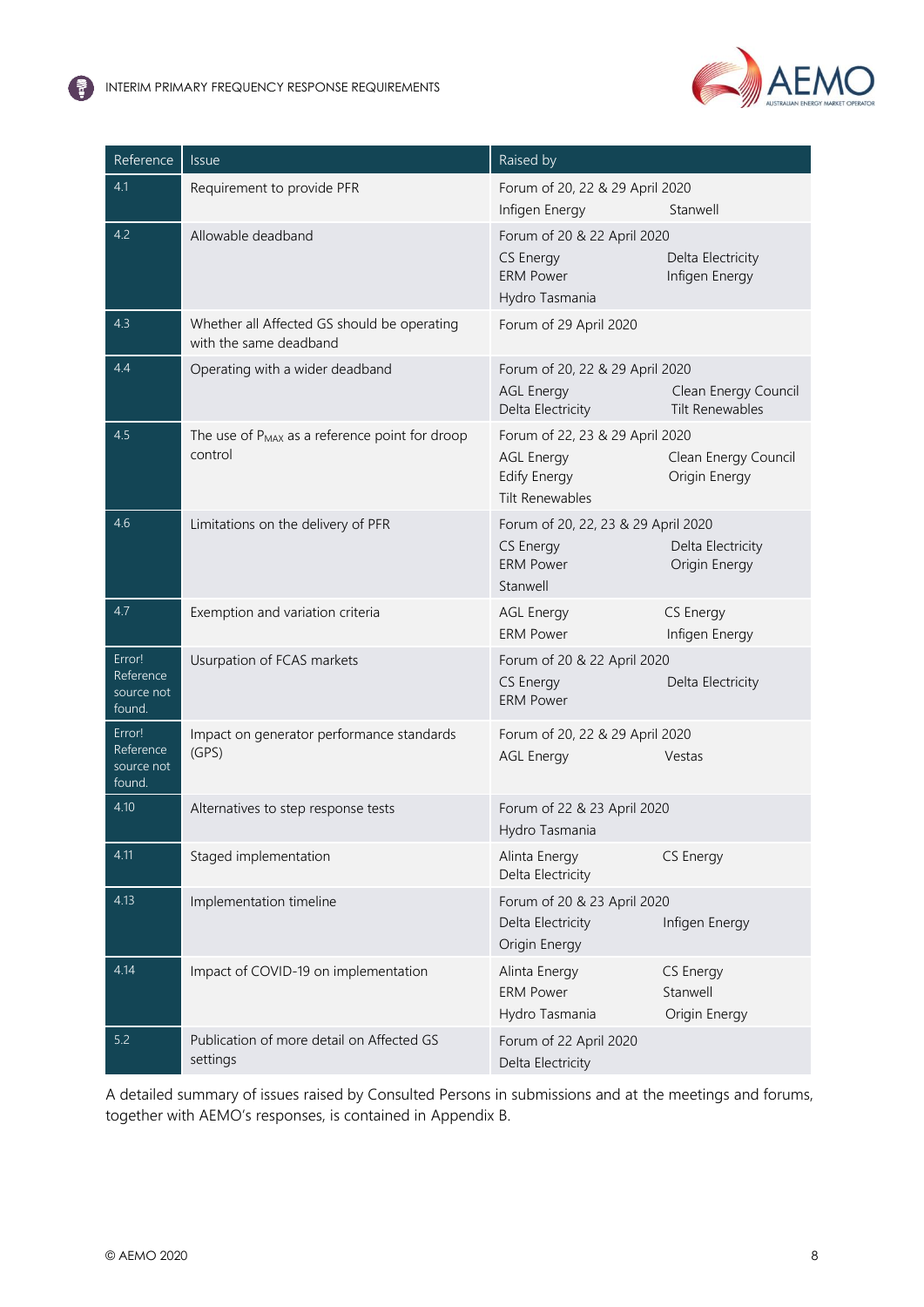

# <span id="page-8-4"></span><span id="page-8-2"></span><span id="page-8-0"></span>**4. DISCUSSION OF MATERIAL ISSUES**

# <span id="page-8-1"></span>**4.1. Requirement to provide PFR**

# **4.1.1. Issue summary and submissions**

This is an issue that received numerous submissions indicating confusion over the requirement that PFR be provided when an Affected GS receives dispatch instruction to generate >0MW. The confusion is around which type of market the dispatch instruction applies to.

<span id="page-8-3"></span>Infigen Energy submitted:

Infigen suggests the requirement for Affected Generators to "*commence providing PFR every time they receive a dispatch instruction in the sport market of >0MW"* needs to be further clarified. At present, it is not clear if this instruction includes regulation markets, enablement for FCAS markets or just dispatch in the energy market.

If AEMO's intention is for Generating Systems (GS) dispatched in the regulation market to provide PFR, AEMO should explicitly state the expected response for those units. For example, if PFR is to reduce output and AGC signal is to increase output, whether the response should be the sum of the signals or should the AGC signal be discarded. Similarly, for semi-scheduled generators when a cap is received lower than your maximum available output, but a frequency deviation would cause an increase in output (where possible), is there a priority of signals that should be followed? AEMO should provide explicit guidelines as to how conflicting signals should be treated.

Stanwell submitted:

Stanwell's large units currently receive AGC targets which include both energy and regulating FCAS instructions where applicable. From the AEMO forums, Stanwell understands that under the PFRR a frequency response value is to be determined locally (e.g. via droop) and added to (or subtracted from) this AGC target in order to meet the combined energy, regulating FCAS and PFR obligations. While this is like some current arrangements for contingency FCAS, it is not clear whether such an approach will support system control in all circumstances.

# **4.1.2. AEMO's assessment**

There are three spot markets that are impacted by this:

- 1. The energy market.
- 2. The Contingency FCAS market.
- 3. The Regulation FCAS market.

The other concern was over how *semi-scheduled generating systems* should respond during a *semidispatch interval*.

# **Energy market**

For Affected GS participating in the energy market only, there should be no confusion.

# **Generation under AGC control**

For Affected GS participating in the energy market plus either or both Regulation or Contingency FCAS markets, AEMO acknowledges that some further clarity is warranted. In effect, automatic generation control (AGC) targets should be treated as if issued at 50Hz and an Affected Generator should subsequently apply a droop function to its Affected GS around that AGC setpoint.

As discussed in the forum of 20 April 2020, AEMO considers that an Affected GS' response should be the sum of the AGC signals received and the requirement to provide PFR.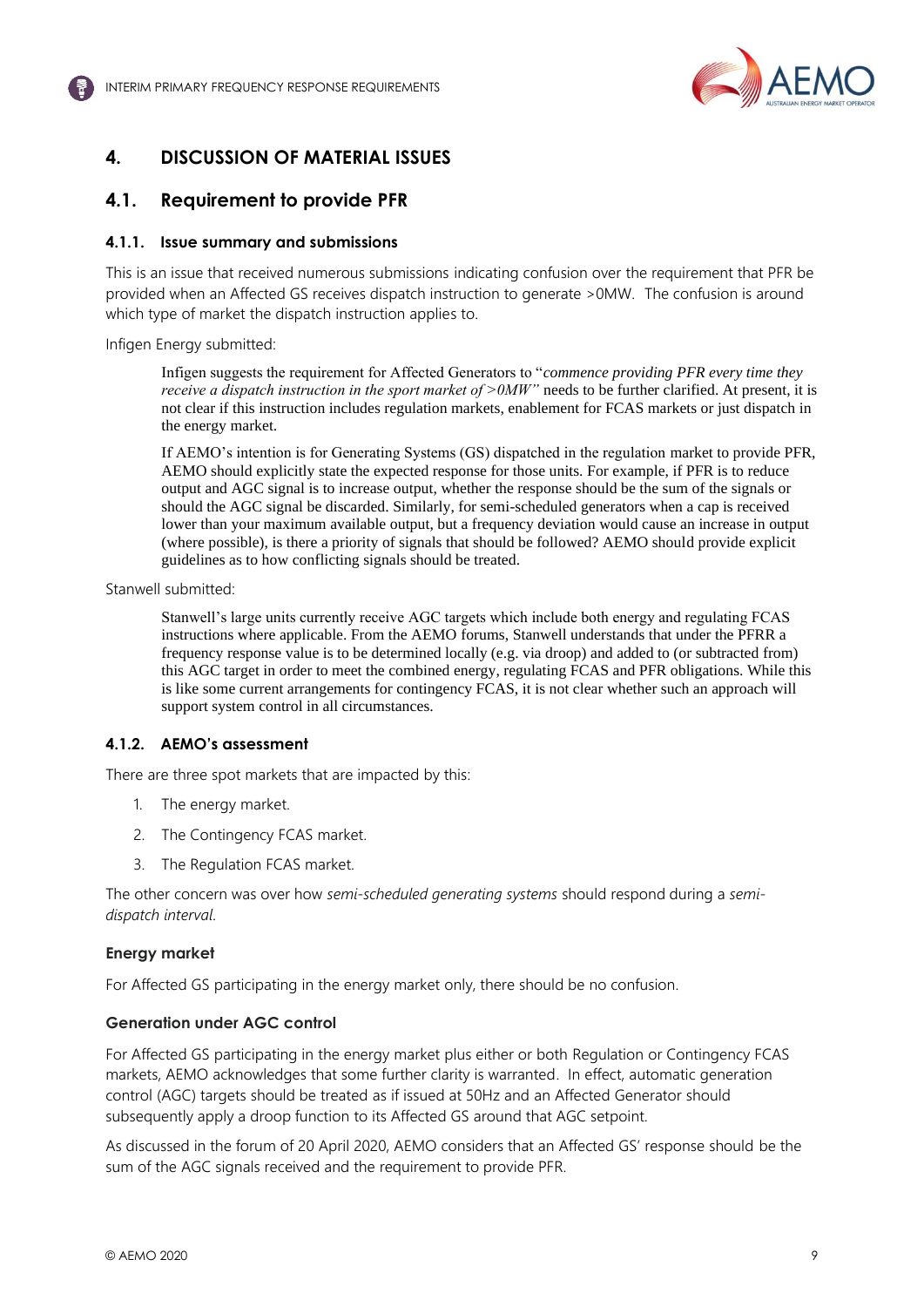

# **Energy and Regulation FCAS Markets**

This is relevant to generation enabled for, and providing, Regulation FCAS under AGC control, but with a 0 MW energy market target. In this case, the actual MW output of a generating unit will be continually moving, either generating or absorbing MW under AGC control. Here, it is expected that PFR is provided in addition to this base movement in MW output controlled via AGC.

### **Energy and Contingency FCAS Markets**

<span id="page-9-1"></span>Where a generating system is dispatched for Contingency FCAS with a 0 MW energy target, the situation could be more complex. As an example, this could occur with hydro plant operating in tail-water depression mode, where the generating unit will be synchronised to the power system but will be operating with a 0 MW energy target. Should a significant frequency excursion occur, the generating unit will be able to switch from synchronous condenser mode to generation mode in a few seconds and produce a material Contingency FCAS response.

In this case, it is not reasonable to expect PFR to be provided as the generating unit is physically unable to do so when operating in this manner. This, of course, does not prevent the generating unit from being used to provide PFR if it is capable of doing so.

### <span id="page-9-2"></span>**Semi-Dispatch**

Where a semi-scheduled generating system is generating during a semi-dispatch interval, it is constrained by a 'semi-dispatch cap', thereby creating headroom, and it should use that headroom to provide PFR, where it can safely and stably do so.

This is consistent with the principle that the provision of PFR is a higher priority than strict compliance with a dispatch target. It is also entirely consistent with the long-standing treatment of scheduled generation subject to constraints in dispatch, where it is not required to block frequency response or lock governors when constrained to prevent an increase in output in response to a low frequency condition. Such a response would be expected and desirable.

# **4.1.3. AEMO's conclusion**

AEMO has amended section 2 of the IPFRR to clarify what is expected of Affected GS operating in the energy market and FCAS markets, and when semi-scheduled generation is subject to a semi-dispatch cap.

The impact of the provision of PFR on time error management will be monitored.

# <span id="page-9-0"></span>**4.2. Allowable deadband**

### **4.2.1. Issue summary and submissions**

Section 3.2 of the IPFRR gave rise to questions during the 22 April 2020 forum and in submissions that can be briefly summarised as:

- 1. Drafting should be clearer as to what is the widest permissible deadband.
- 2. How the allowable deadband is to be achieved.
- 3. The requirement should be based on Affected GS capability.

### Delta Electricity submitted:

It is understood that this clause presently contains a typographical error and that PFCB is considered by AEMO to be the minimum, not maximum, deadband possible to be assigned to a plant under the PFRR. It is anticipated that the determined Interim PFRR will be revised to indicate this.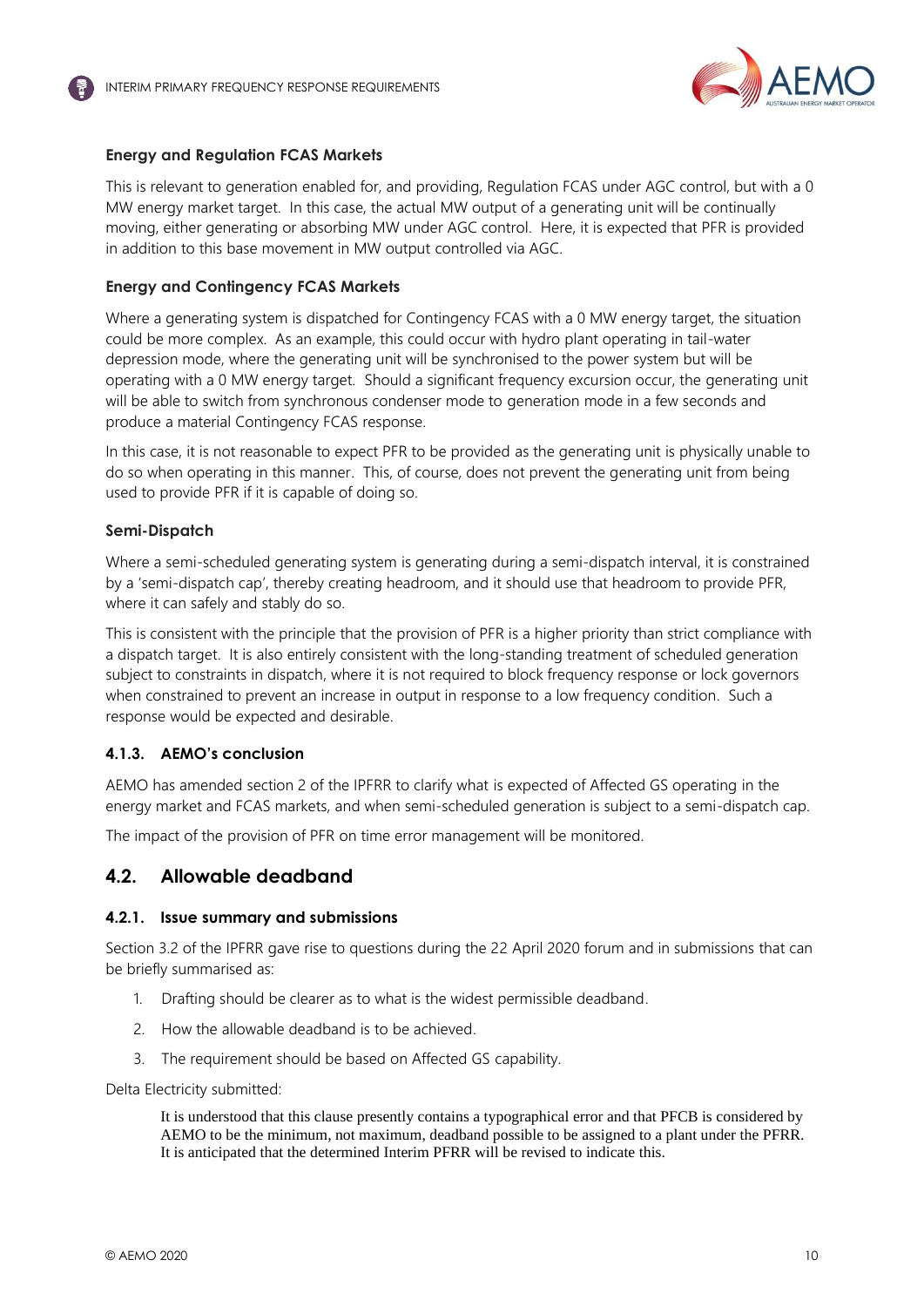

The deadband applicable at a site might necessarily be found, during the implementation and testing phase, to be required to be set at a wider level particularly where the Affected GS has several different mechanisms and controllers being coordinated to provide an overall system. It is recommended that the PFRR, in recognising existence of a complex system on a Unit, require only that at least one element in a complex system (e.g. the mechanical governor) be required to try to match the PFCB and other elements be set in consultation with AEMO to provide the overall most stable result.

#### ERM Power submitted:

AEMO has indicated that "Each Affected GS must provide PFR outside the Affected GS' Deadband, which must be no wider than the *primary frequency control band* (PFCB)". We note however that the amended rules specify that PFCB is the minimum settings that AEMO may make the governor deadband setting for an Affected GS rather than the maximum allowable setting under the National Electricity Rules (NER). We also note that an Affected GS may apply for an exemption for actual governor deadband setting based on the inherent technical capability of the Affected GS. Therefore, we recommend that section 3.2 be amended to indicate;

Each Affected GS must provide PFR outside the Affected GS' deadband, which must be no wider than the deadband setting agreed between AEMO and the Market Participant for the Affected GS.

# Infigen Energy submitted:

The costs imposed on any single unit will depend on how active that unit will be in delivering PFR. Therefore, especially for smaller units, it is important that deadband settings are coordinated across all participants (to ensure, for example, that a small number of more capable units are not penalised for having that capability).

Infigen therefore does not support the *maximum* (most relaxed) deadband in the Primary Frequency Response Parameters (PFRP) being set to the *minimum* (most restrictive) threshold permitted in the Rules. AEMO has not provided evidence that this is the "right" deadband for **all** scheduled and semischeduled generators in the NEM. If the most flexible assets are forced to have much tighter deadbands, they will incur much higher costs than less flexible assets – disincentivising further capabilities, as highlighted in Infigen's previous submissions to AEMC and AEMO.

We therefore suggest that the required deadband setting be adjusted based on the outcome of selfassessments – with the maximum deadband setting being adjusted to reflect the "typical" capability of the fleet (e.g., the 90th percentile – if 90% of capacity can achieve a 0.015 deadband, then 0.015 likely to be appropriate).

#### CS Energy submitted:

CS Energy also considers the requirements in section 3.2 of the draft Interim PFRR are ambiguous when read in the context of the balance of the document. This is because the Affected GS can seek a variation or exemption from AEMO for the actual governor deadband setting reflecting the Affected GS technical capabilities as specified by the original equipment manufacturer (OEM). Consequently, the Affected GS's Deadband may be wider than the PFCB.

CS Energy proposes that the wording in section 3.2 be modified to read as follows:

"Each Affected GS must provide PFR outside the Affected GS' Deadband, which must not be narrower than the PFCB."

On the other hand, Hydro Tasmania, in its submission was entirely supporting of the narrowness of the deadband:

Hydro Tasmania recognises the importance and value of primary frequency response (PFR) in the National Electricity Market (NEM) to enhance overall system frequency performance, and consider that this service will be particularly important as we move to an increasingly variable energy generation mix. We are generally supportive of the proposed methodology outlined in AEMO's Interim PFRR document, including the ±0.015Hz governor deadband proposal, the permanent droop requirement, and the PFR exemption principles.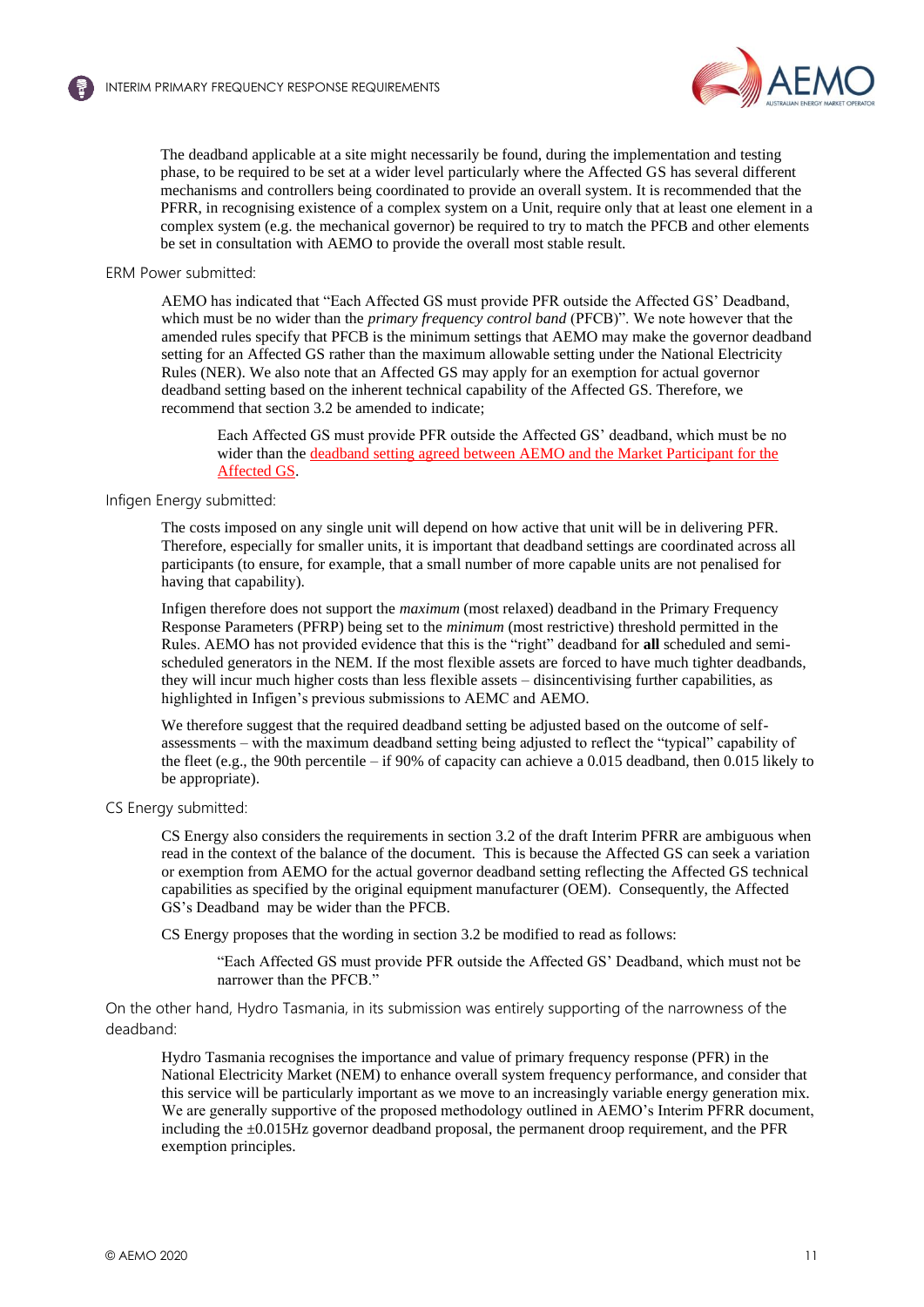

# <span id="page-11-0"></span>**4.2.2. AEMO's assessment**

### **Clarity of drafting**

AEMO agrees that the drafting of section 3.2 of the IFPRR could be improved.

AEMO has chosen to set the allowable deadband at the primary frequency control band (PFCB), which is defined in the PFR Rule as ±0.015 Hz and may be amended by the Reliability Panel.

AEMO's intention is that Affected GS ultimately be operated with frequency response deadbands no larger than the PFCB, currently specified as being within the range of 0 to ±0.015Hz. Clause 4.4.2A(b)(1)(i) of the PFR Rule states that AEMO cannot mandate a deadband that is narrower than the PFCB, but this does mean that Affected GS cannot operate with a narrower deadband, even a zero deadband, if they wish to do so.

Furthermore, if Affected GS already operate with a narrower deadband, they are not required to widen it to meet the PFCB.

### **How the allowable deadband is to be achieved**

Some Consulted Persons interpreted the term 'deadband', used to describe one of the performance requirements in the PFR Rule and IPFRR, as a requirement that all available, or possible, deadbands within Affected GS' control systems must be at or below this value. A number of Generators provided detailed submissions on the complexity of generation control systems to show this would not be feasible.

AEMO is not attempting to prescribe exactly how Affected Generators should implement setting changes to achieve the PFCB, or any other performance requirements specified in the IPFRR. AEMO agrees that the complexity of the design and arrangement of generation control systems might mean that achieving the parameter specified in section 3.2 of the IPFRR can be achieved in different ways for different Affected GS.

Due to differences in the design and technology between different types of generating systems, different control system settings, modes of operation and adjustments will be required to meet the requirements of the IPFRR.

For some Affected GS, the changes will be simple, and might only affect a single setting. For others, a range of different control systems could require adjustment, setting changes, or changes to their mode of operation to achieve the desired outcomes.

The Self-Assessment was conceived because of the wide range of different control system designs and generation technologies across generation in the NEM. It is intended that Affected Generators advise AEMO how they intend to achieve the requirements specified in the IPFRR.

Ultimately, AEMO is only concerned about an Affected GS' performance at the connection point. AEMO wishes to see each Affected GS respond whenever the frequency is outside a small deadband, which is set at the PCFB. For Affected GS that is capable of performing in that way, how each Affected Generator achieves that outcome is within each Affected Generator's discretion.

# **The requirement should be based on capability**

The PFR Rule is predicated on implementation based on Affected GS' inherent capability. Any other measure detracts from that outcome and, potentially, leads to inequitable treatment of different types of generating systems.

ERM suggested that the interim and final deadband settings should be negotiable. For reasons that have been explored extensively during consultation on the PFR Rule, the final deadband settings must be consistent across the NEM's scheduled and semi-scheduled generation, to the degree this can reasonably be achieved, at ±0.015Hz. By opening the deadband settings to negotiation with each Affected Generator,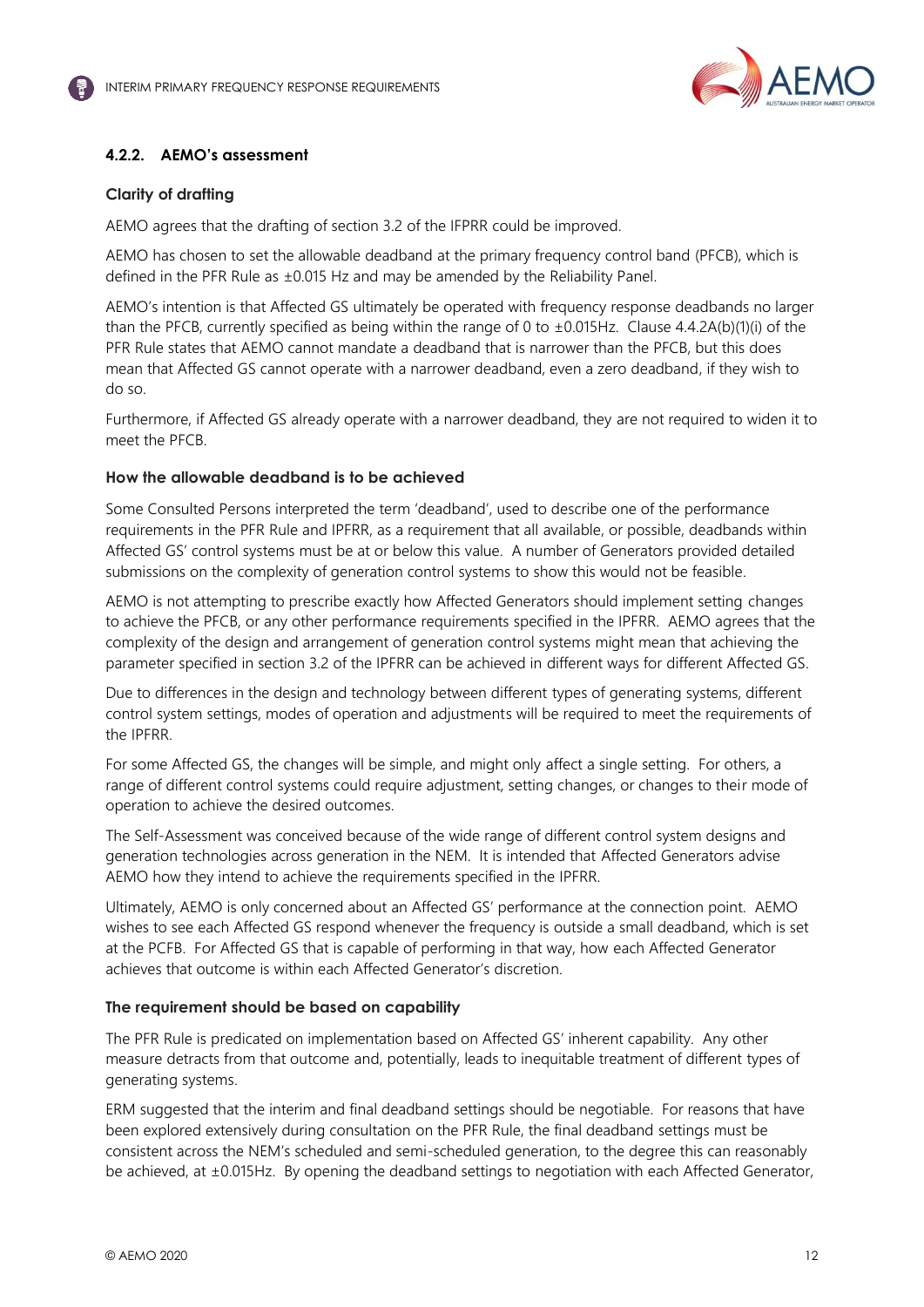

<span id="page-12-1"></span>the PFR Rule is unlikely to be implemented in a way that achieves its purpose within a reasonable time, or even at all.

Infigen suggested that the deadband be set at scheduled and semi-scheduled generation's 'typical' capability. Again, this is likely to frustrate the purpose of the PFR Rule in seeking to enliven existing capabilities within the NEM.

Variations may be approved on an ad hoc basis, but only if an Affected Generator can demonstrate a lack of capability as contemplated by the principles in clause 4.4.2B of the PFR Rule.

An interim setting of ±0.05Hz was suggested during the forums as a known setting with which Affected GS in New South Wales have operated in the past. AEMO has agreed to adopt this as an interim step towards a managed transition in getting to  $\pm 0.015$ Hz.

# **4.2.3. AEMO's conclusion**

AEMO has amended section 3.2 to make it clear that Affected GS must respond to frequency deviations from 50Hz by ±0.015Hz at the connection point.

# <span id="page-12-0"></span>**4.3. Whether all Affected GS should be operating with the same deadband**

### **4.3.1. Issue summary and submissions**

Some Consulted Persons queried the prudence of requiring all Affected GS to operate with a deadband of ±0.015Hz. This issue was highlighted during the forum of 29 April 2020.

### **4.3.2. AEMO's assessment**

During the workshop on 27 February 2020, AEMO acknowledged that the operation of some Affected GS at a ±0.015 Hz deadband may be inadvisable. Provided these cases are allowed for within the PFRR framework, however, there is no theoretical problem with having a standard specification across all Affected GS.

AEMO requires all Affected GS to be frequency-responsive where the frequency varies outside a small deadband (specified as 49.985Hz to 50.015Hz) at the Affected GS' connection point, unless there is a clear reason why this is not appropriate, and an exemption or variation has been granted.

One of the benefits of applying consistent deadband settings to the greatest degree practicable is to avoid the reality, or appearance, of free riders, particularly in a near universal, and non-compensated service as is required by the PFR Rule. Any Affected Generator permitted to operate on a wider deadband than others in the absence of a variation based on sound technical reasons, is essentially receiving the benefit of the more stable control of frequency provided by the others, without contributing to that outcome. The materiality of this issue depends on the level of variation in the deadbands applied, but the principle is important.

A range of comparable power systems have a similar standard, namely, one narrow deadband setting with adjustments only for outliers, where required.

### **4.3.3. AEMO's conclusion**

AEMO has determined not to change to the IPFRR in response to this issue.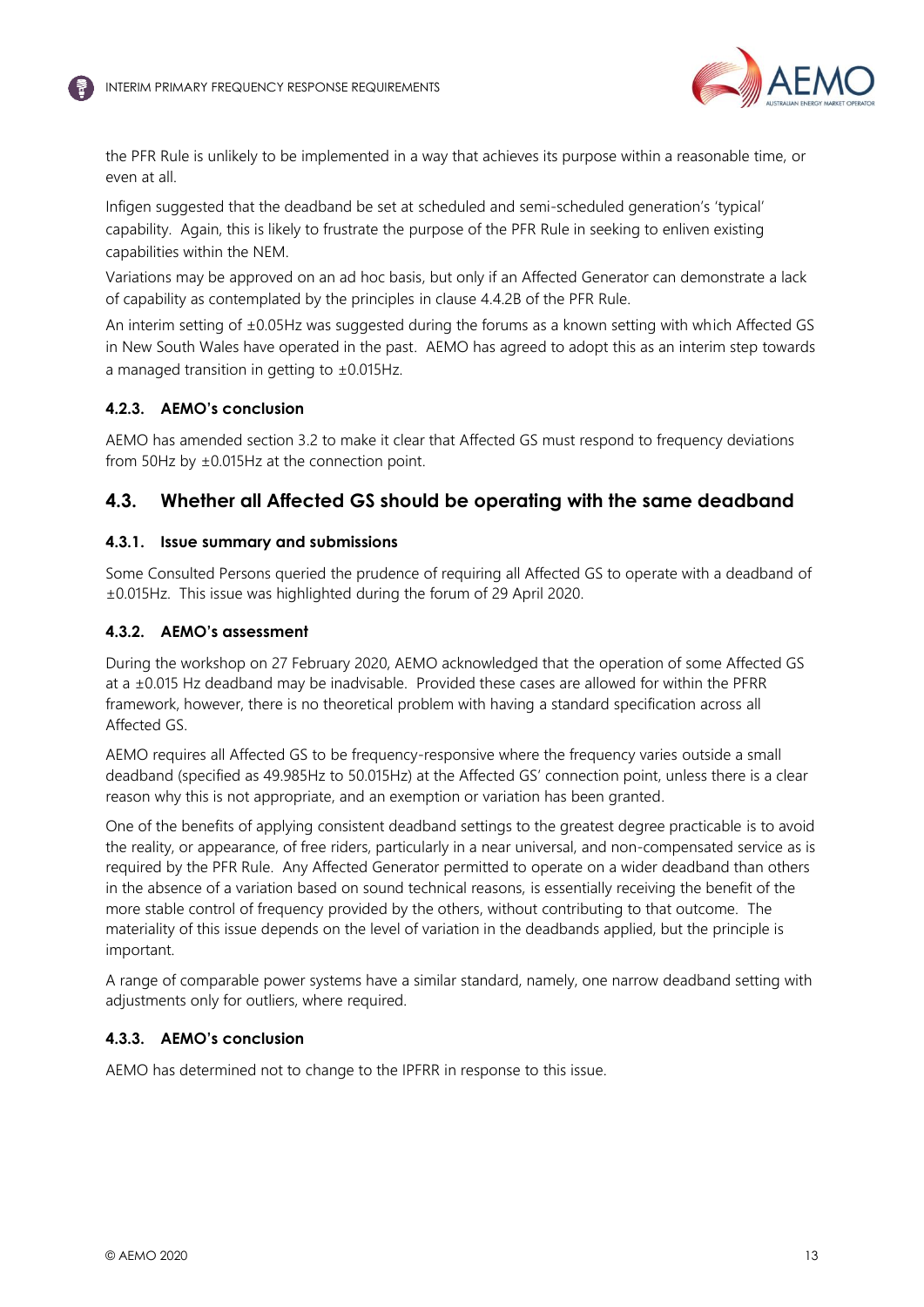

# <span id="page-13-0"></span>**4.4. Operating with a wider deadband**

### **4.4.1. Issue summary and submissions**

Several Consulted Persons asked AEMO during the forums whether AEMO would accept wider deadbands than the PFCB. There were also submissions made on this issue. The issues raised can be summarised as:

- 1. Whether a wider deadband is permissible.
- 2. Impact on Affected GS that cannot achieve PFCB by design.
- 3. Level playing field.
- 4. Payment for superior performance.

The Clean Energy Council (CEC) put it this way:

Section 3.2 (Deadband) of the document notes that each affected generator must provide PFR outside the Affected GS' Deadband, which must be no wider than the PFCB. At the AEMO workshop held on the 27th of February 2020, AEMO stated that not every generator will have the same deadband applied and there is scope for a generator to agree a wider deadband with AEMO. The ability to agree a wider deadband with AEMO is not included in the document. The CEC wish to clarify whether there is scope for a wider deadband.

### Delta Electricity submitted<sup>2</sup>:

Delta Electricity considers that the National Electricity Objective requires that if a particular plant in a local region cannot achieve the tightness of overall deadband of  $+15mHz$  and a larger deadband is agreed by AEMO to apply at that plant then, in the interests of fair competition in the application of a mandatory Rule, other nearby plant of similar technology should be advised and permitted to relax any relevant part of a complex controller to be no narrower than the deadband permitted by AEMO for the nearby competitor. An alternative to this approach would be for AEMO to develop a compensation process for superior performance.

### AGL Energy submitted:

Clause 4.4.2A of the final rule states that the PFRR must include a requirement that relevant generators will provide PFR, and must do so within a maximum allowable deadband, which cannot be narrower than the National Electricity Rules (**NER**) prescribed control band of 49.985Hz to 50.015Hz (**PCB**).

The AEMC's final rule has given AEMO flexibility to allow generators provide PFR at a wider deadband than the PCB, however the drafting of the PFRR V1.2 does not explicitly support or give effect to this flexibility. We understand from the meetings AEMO hosted in April 2020, that the intention is to preclude narrower deadbands than the PCB, but not necessarily wider deadbands.

As detailed in our submission to the AEMC's draft determination, much thermal plant in the National Electricity Market (**NEM**) was constructed and designed with PFR at +/- 0.025Hz, while other plant control systems can only be set to two decimal places and therefore cannot measure PFR to three decimal places. In short, a significant amount of plant will be simply unable to meet  $a +/- 0.015$ Hz deadband without significant investment. In AGL's view, for plant that cannot easily meet the PCB, it is better to have these generators contributing at other levels (for example, +/- 0.025Hz or +/- 0.02Hz) than not at all, and the PFRR should reflect that this could be an acceptable outcome for some generators under the variation provisions.

### Tilt Renewables submitted:

In previous submissions to the AEMC Tilt Renewables has highlighted the differing costs associated with providing PFR across technologies. As semi-scheduled generation will typically be required to spill near-zero marginal input cost energy to provide primary frequency response, Tilt Renewables considers that the costs for providing this service will likely be higher for semi-scheduled generators compared to

<sup>2</sup> Delta Electricity made the same submission under different headings: Section 3.2 - PFR Parameters – Maximum Allowable Deadband and Section 10(c) - Publication of Primary Frequency Response Outcomes – (c) variations.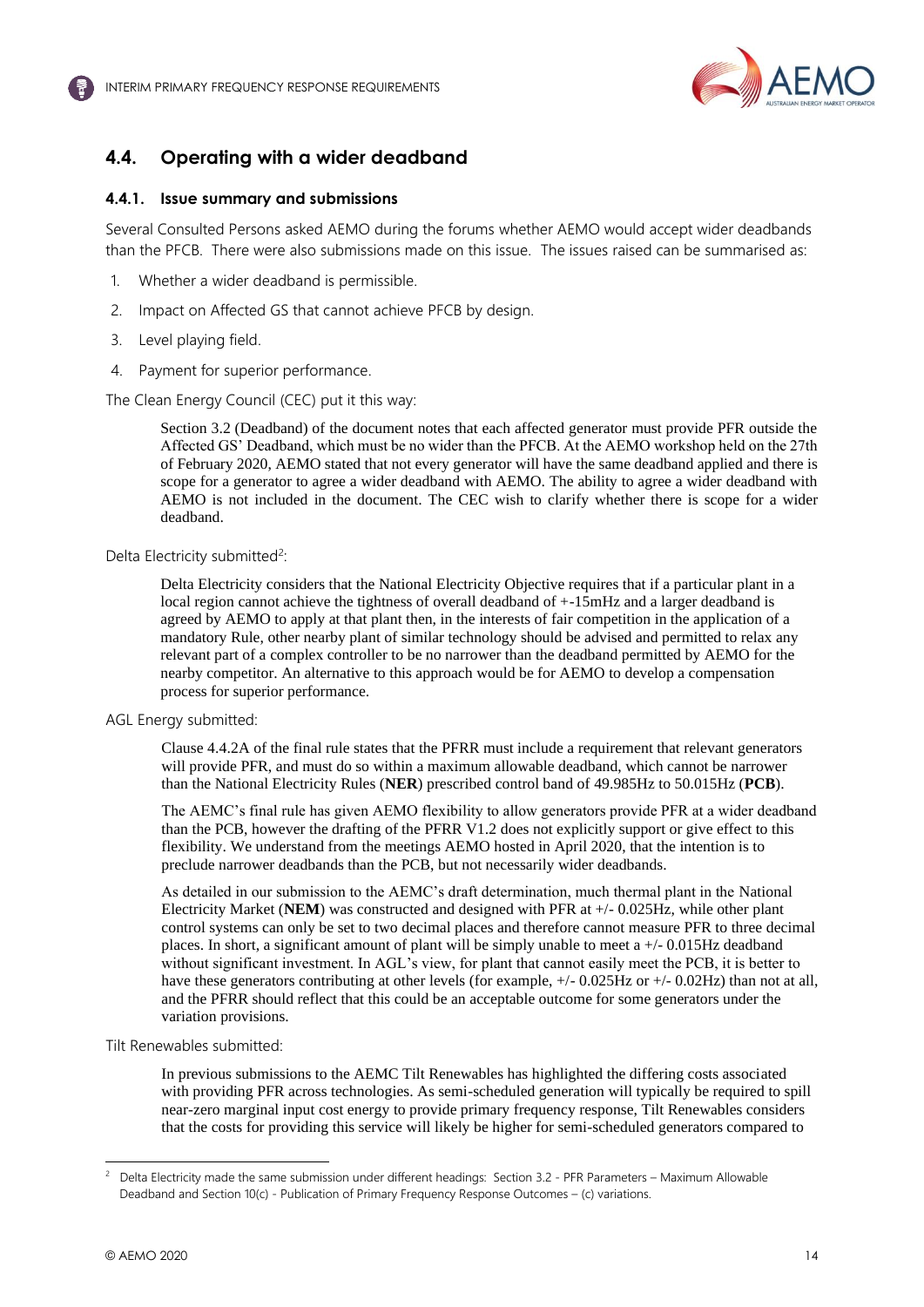

scheduled generators. This is further compounded by the fact that MW losses relating to providing PFR (Primary Frequency Response) for conventional generators due to curtailing output to respond to over frequency will be largely cancelled out by responding to under frequency – noting that conventional generators will use less fuel/water to respond to over frequency. To reflect the higher costs associated with providing PFR on semi-scheduled generators Tilt Renewables suggests AEMO explore the option of having higher and wider droop and deadband settings on semi-scheduled generation to ensure that most of the response is provided by those technologies able to provide this service at the lowest cost.

# **4.4.2. AEMO's assessment**

# **Whether a wider deadband will be permissible**

AEMO indicated during the forums that permitting Affected Generators to seek a progressive narrowing of their deadbands rather than achieving the PFCB in one change necessarily means that Affected GS will be operating with deadbands that are wider than the PFCB, but this will only be temporary.

While the PFR Rule gives AEMO the option to set a deadband that is wider than the PFCB, this does not preclude AEMO from adopting the PFCB as the specification of the widest permitted deadband.

During the course of reviewing the results of the Self-Assessments, AEMO might be made aware of the need for some Affected GS to operate with wider deadbands because they cannot operate at the PFCB by design, or because of inherent plant instability issues. These situations could form the basis for an application for variation, which AEMO would need to assess on its merits based on the information provided with the application.

Variations to operate at wider deadbands outside of these circumstances would be exceptional.

The PFR Rule was made to enliven existing capability across all scheduled and semi-scheduled generation in the NEM. If any Affected GS is inherently capable of operating to meet the PFR Rule, it will be required to do so. The only plant that will be permitted to operate without frequency response, or with a wider deadband, will be Affected GS that meets either the exemption or variation criteria.

# **Impact on Affected GS that cannot achieve PFCB by design**

As noted above, Affected Generators with Affected GS that cannot achieve the PFCB by design should submit an application for exemption if the plant is inherently incapable of being frequency-responsive, or an application for variation, if the deadband that can be achieved based on inherent capability is wider than the PFCB.

The latter case would apply to AGL's example where Affected GS was designed with deadbands at ±0.025Hz or cannot be measured to three decimal places.

# **Level playing field**

Delta Electricity's proposal that Affected Generators be afforded the opportunity to widen their deadbands to the widest common denominator to maintain a level playing field would not achieve the purpose of the PFR Rule.

The PFR Rule was made because it met the national electricity objective (NEO). It makes the provision of PFR a mandatory and universal obligation, and discretion is left with AEMO to implement the PFR Rule to improve power system security. The idea that competition requires all Affected GS operate according to the widest permitted deadband, even if that deadband were approved on an exceptional basis, undermines the PFR Rule.

Furthermore, while different types of generation technology have different pressure points when it comes to the cost of operation, the PFR Rule only considers costs in the context of applications for exemption or variation if the costs of meeting the PFR Rule would be 'unreasonably onerous' given a set of criteria. The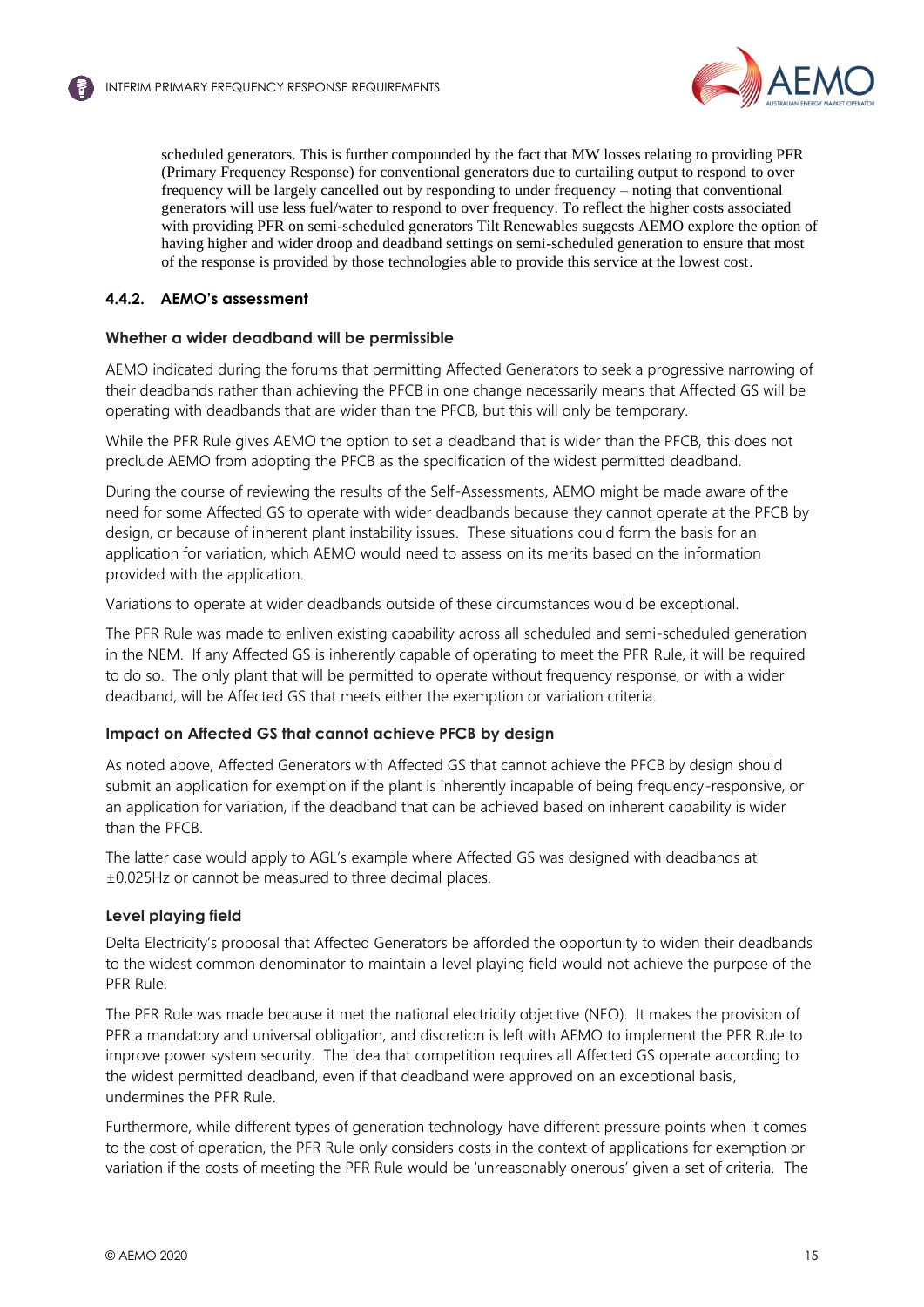

<span id="page-15-1"></span>PFR Rule does not support AEMO's setting of different deadbands for different types generation technology based on their different cost profiles.

### **Payment for superior performance**

Delta Electricity's suggestion of payment for superior performance is a matter that is not addressed by the PFR Rule and is not within AEMO's remit. AEMO understands the AEMC will consider these matters in its consultation on the [Removal of disincentives to primary frequency response](https://www.aemc.gov.au/rule-changes/removal-disincentives-primary-frequency-response) rule change proposal.

# **4.4.3. AEMO's conclusion**

Wider deadbands will only be considered on an exceptional basis, namely, for those Affected GS that are inherently incapable of meeting the  $\pm 0.015$ Hz requirement while those who wish to operate with a narrower deadband are not precluded from doing so.

Any Affected Generator who considers their Affected GS cannot operate in accordance with that requirement will need to apply to AEMO for an exemption or variation and provide detailed reasons and substantiation for AEMO's consideration.

# <span id="page-15-0"></span>**4.5. The use of PMAX as a reference point**

### **4.5.1. Issue summary and submissions**

Several Consulted Persons raised the choice of  $P_{MAX}$  as a reference point, citing a concern that renewable generation will shoulder a disproportionate share of the provision of PFR. AEMO had indicated during the forums that it was open to exploring alternative parameters if they were more appropriate.

The concerns raised can be summarised as:

- 1. AEMO has retracted representations made during the forums.
- 2. Droop should be negotiable.
- 3. The burden on renewable generation will be higher than on conventional generation.
- 4. Droop should be based on Affected GS' availability.

The CEC submitted:

Section 3.3 (Droop) displays equation 1 that demonstrates how droop will be calculated. During the AEMO workshop referenced above, AEMO stated that the change in active power would be based on the available power at the time. Therefore, AEMO should clarify the interpretation of **P\_max** in the droop equation to avoid confusion. It is important that this is clarified in the PFRR document as generators should respond to frequency changes outside the PFCB based on their current level of generation.

Edify Energy submitted:

We refer to section 3.3 (Droop) which defines PMAX in Equation 1 (Droop definition) as "Maximum Operating Level in MW" of a Generating System being the maximum allowed export capacity of the generator. We would propose that PMAX should be replaced with the actual power being generated at the time of the frequency deviation or that this could be negotiated on a project by project basis.

Renewable energy generators often only operate at a level below maximum output based on the available resource. Making the change to actual power prior to the frequency deviation would ensure an overall proportional response to frequency deviations regardless of weather conditions and time of day.

Tilt Renewables submitted:

Equation 1 in Section 3.3 of the PFRR details the droop calculation which describes how the generator is expected to alter its active power output in response to frequency deviations. AEMO has suggested in previous workshops that the droop would be calculated based on P\_available as opposed to P\_max which is now used in the PFRR. The consequence of the change for VRE (Variable Renewable Energy) is that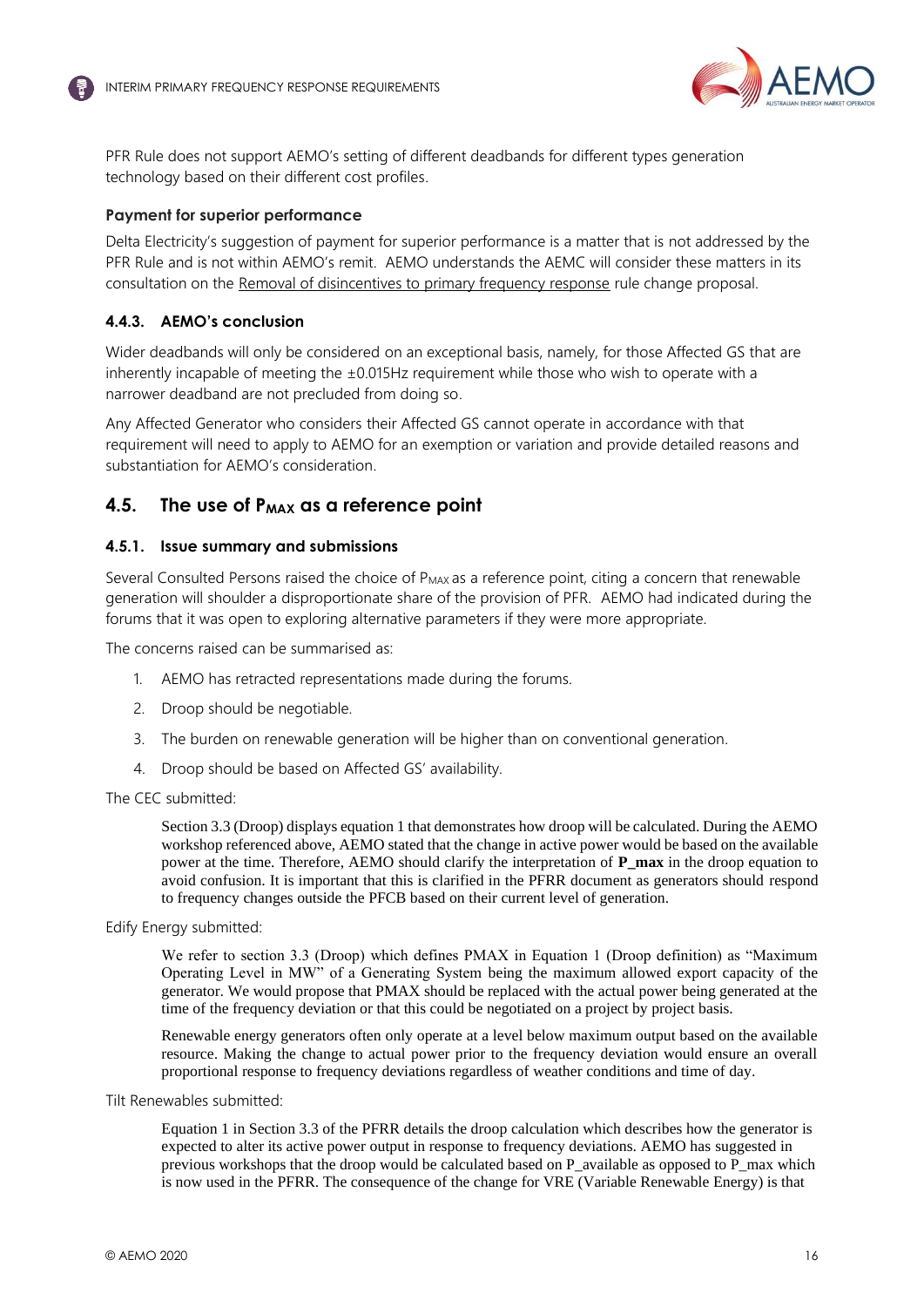

its share of PFR provided will be much higher than its share of energy supply compared to conventional generators. Wind in particular is nearly always online, so under the proposed droop definition it would be providing PFR proportional to its installed capacity the majority of the time, despite only being capable of producing a proportion of that installed capacity as active power due to prevailing wind speeds.

By using P\_max in the droop calculation instead of the initially considered P\_available, AEMO in its drafting of the PFRR has failed to consider differing technologies and has placed a more cumbersome burden with respect to PFR on VRE. During the industry workshops AEMO stated its desired to achieve a shared frequency response across the generation fleet such that each generator is 'pulling their weight'. Tilt Renewables estimates that the increase in energy spilt/lost for wind by using P\_max instead of P\_available in the droop calculation will be inversely proportional to the capacity factor of the generating system (for a typical wind farm with  $\sim$ 30% capacity factor this would equate to 1/.3 = 3.33 times the losses). This result would not be an appropriate outcome of the PFRR regime.

Given the above Tilt Renewables requests that  $P$  max in the droop calculation be replaced with P\_available.

#### Origin Energy submitted:

#### **Definition of droop should reflect generator availability**

<span id="page-16-0"></span>The formula for droop in the draft PFRR is based on the maximum operating level of the generating system (Pmax). Defining droop in this way could create issues as a generator may be generating less than its maximum capacity when called upon to respond to frequency deviations. We suggest that the Pmax in the formula should instead be defined as the availability of the generator at the time of the frequency movement.

Additionally, where part of a generating system has an exemption (e.g. the steam stage of a CCGT), this should be excluded from the Pmax of the generating system used to calculate the level of droop.

#### AGL Energy submitted:

Regarding the droop and response time parameters, AGL is concerned that the measurement of this remains tied to PMAX. The PFRR state that "[T]he response time is measured from when the *frequency*  crosses the limit of the Affected GS' Deadband until *active power* reaches a 5 % change based on PMAX." For generators that have multiple generating units under one dispatchable unit identifier (**DUID**), such measurement would not be appropriate, nor would it be appropriate for hydro generators whose maximum output level depends on storage dam levels.

This issue was discussed at length during the April meetings where AEMO acknowledged that generators enabled for PFRR are expected to respond in line with plant capability, including any limitations, at the time of the frequency disturbance. In AGL's experience, incremental droop responses are unlikely to meet the 5% parameter at all times due issues such as non-linear unit response, process conditions, or the load range/magnitude of the frequency deviation, which all affect the P/ PMAX portion of the droop calculation. We consider the PFRR should provide further detail on how such limitations will be treated when assessing generators' compliance with the droop and response time requirements.

### **4.5.2. AEMO's assessment**

#### **General Comment**

This issue is about the consistent treatment of different generation technologies. Control systems have long been set by reference to P<sub>MAX</sub>, namely, to the rated size of a generating system. This is a key purpose of droop - whether it is for voltage or frequency control - to allocate response across generation in proportion to plant size and ensure generation can be operated in parallel in a stable manner when collectively controlling some common variable, such as frequency, or local voltage.

#### **AEMO has retracted representations made during the forums**

During the forums, AEMO indicated on a number of occasions that it was open to the use of other parameters than P<sub>MAX</sub>, if they were more appropriate. AEMO invited suggestions from Consulted Persons on alternative measures, noting that it must be a fixed value.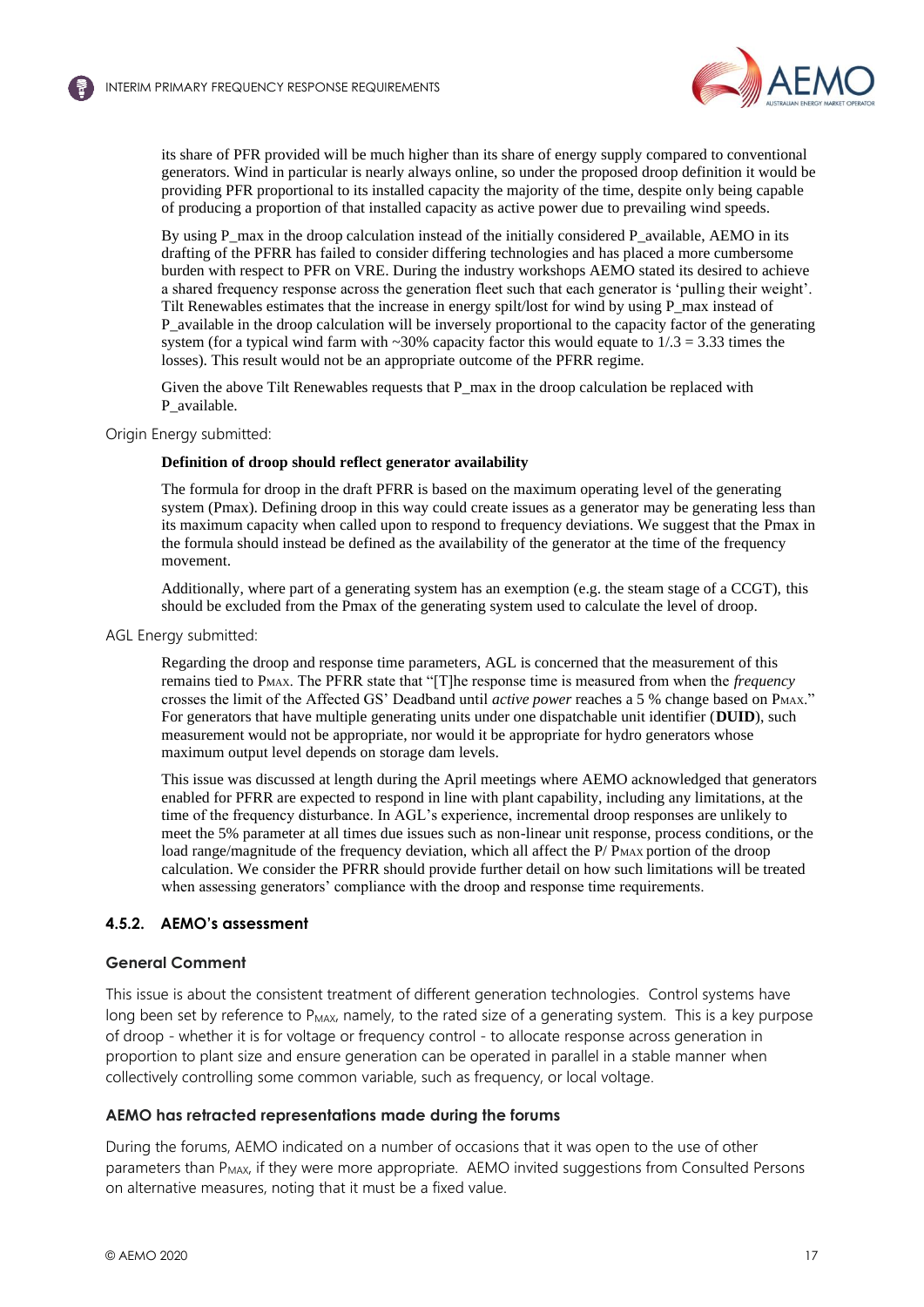

# For clarity, AEMO's comments made during each forum are detailed in the table below:

| Date          | Notes from forum                                                                                                                                                                                                                                                                                                                                                                                                                                                                                                                                                                                                                                                                                                                                                                                                                                                                                                                                                                                                                                                                                                                                                                                                                                                                                                                                                                                                                                                                                                                                                                                                                            | Reference |
|---------------|---------------------------------------------------------------------------------------------------------------------------------------------------------------------------------------------------------------------------------------------------------------------------------------------------------------------------------------------------------------------------------------------------------------------------------------------------------------------------------------------------------------------------------------------------------------------------------------------------------------------------------------------------------------------------------------------------------------------------------------------------------------------------------------------------------------------------------------------------------------------------------------------------------------------------------------------------------------------------------------------------------------------------------------------------------------------------------------------------------------------------------------------------------------------------------------------------------------------------------------------------------------------------------------------------------------------------------------------------------------------------------------------------------------------------------------------------------------------------------------------------------------------------------------------------------------------------------------------------------------------------------------------|-----------|
|               | In response to an ad hoc question about the droop being relative to P <sub>MAX</sub> , AEMO<br>advised that the requirement be applied per operating generating unit and asked for<br>Consulted Persons to submit other parameters, if they considered them to be more<br>appropriate.                                                                                                                                                                                                                                                                                                                                                                                                                                                                                                                                                                                                                                                                                                                                                                                                                                                                                                                                                                                                                                                                                                                                                                                                                                                                                                                                                      | Page 3    |
|               | Section 3.4 – Has there been any discussion on the use of $P_{MAX}$ as a reference point?<br>AEMO is open to the use of other parameters if they are more appropriate and looks<br>forward to suggestions from Consulted Persons on this issue. If a Generator wishes to<br>use a different Power base for specifying droop, this should be noted in the self-<br>assessment.                                                                                                                                                                                                                                                                                                                                                                                                                                                                                                                                                                                                                                                                                                                                                                                                                                                                                                                                                                                                                                                                                                                                                                                                                                                               | Page 3    |
|               | Section 3.4 - Has there been any discussion on the use of $P_{MAX}$ as a reference point?<br>In the case of hydro plant, dam level might be a more appropriate parameter.<br>AEMO is open to the use of other parameters if they are more appropriate and looks<br>forward to suggestions from Consulted Persons on this issue.<br>Control systems are set based on P <sub>MAX</sub> and not adjusted by reference to dam levels on<br>a day-to-day basis, and neither is the droop setting. AEMO does not expects that unit<br>control tuning would be continually adjusted in response to system conditions.<br>If there is any particular issue with this, it can be addressed by way of variation.                                                                                                                                                                                                                                                                                                                                                                                                                                                                                                                                                                                                                                                                                                                                                                                                                                                                                                                                      | Page 2    |
| 29 April 2020 | Section 3.3 - The use of P <sub>MAX</sub> as a reference point for renewables will be problematic.<br>Doesn't this mean that renewables are taking a bigger hit than thermal generation?<br>The proposed approach is consistent with existing approaches. The MW change in<br>output for a given change in frequency (i.e. the droop) should be based on a fixed<br>rated capacity, not capacity available at any point in time.<br>If the rated capacity of the plant can change, for example, due to the online status of<br>individual generating units in a multi-unit hydro plant, or availability of inverter or<br>turbine strings in a VRE plant, the MW response to a given frequency change will also<br>change. It is not expected that droop is continually adjusted based on current<br>conditions.<br>AEMO is open to the use of other parameters than P <sub>MAX</sub> , if they are more appropriate<br>and looks forward to suggestions from Consulted Persons on this issue but wants this<br>to be a fixed value.<br>Where it is a minimum or maximum operating level issue, this is addressed by way of<br>standing variation.<br>Renewables should not be taking a disproportionate share of the load in addressing<br>small frequency variations because it is relative to the size of plant as a proportion of<br>the total plant generating at any time. This is the key purpose of droop control of<br>power in response to frequency changes - to allocate response across all generation<br>in proportion to plant size.<br>If there is any particular issue with this, it can be addressed by way of variation. | Page 2-3  |

# **Droop should be negotiable**

It is an underlying principle of the PFR Rule that all capable scheduled and semi-scheduled generation should contribute PFR in proportion to their capacity. Edify Energy's suggestion to permit droop to be negotiated, would be inconsistent with this principle.

### **The burden on renewable generation**

For generation technologies, such as wind and solar, the instantaneous output of a generating system is typically tied to instantaneous availability of the primary energy resource, assuming no curtailment,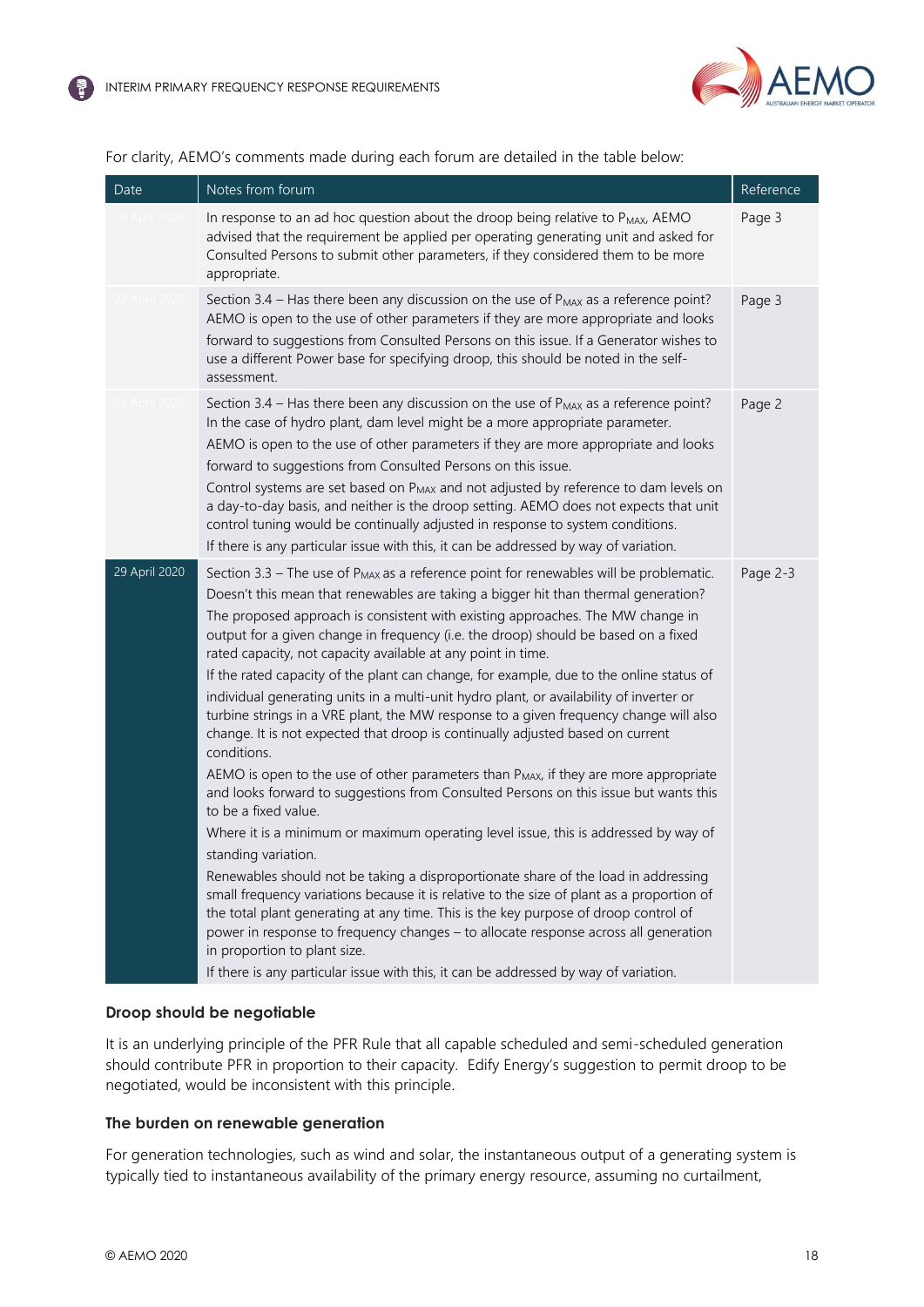

however, there is no obvious technical reason why its response to frequency needs to change on with the availability of the primary energy resource, as the installed capacity of a generating system does not change.

Use of a consistent value, such as P<sub>MAX</sub>, for determining droop response ensures an Affected GS' response to a change in frequency remains consistent and is not dependent on its output level at the time of the change in frequency.

The MW change in output for a given change in frequency (namely, the droop characteristic) should be based on a maximum capacity, not the available primary energy resource at a point in time. If its response were to vary on that basis, an Affected GS' contribution to overall system frequency control would reduce significantly.

<span id="page-18-1"></span>If a case could be made that changing an Affected GS' droop response to align with the IPFRR was not possible, or the costs involved in doing so could be regarded as unreasonably onerous, an application for a variation of this requirement could be made.

<span id="page-18-3"></span><span id="page-18-2"></span>Allowing a generating system to scale its response to frequency based on instantaneous primary energy resource availability would greatly reduce its contribution to the overall system frequency response, broadly in line with its annual operating capacity factor (assuming it could run unconstrained at all times).

This is not consistent with the PFR Rule, which is to allocate a minimum frequency response obligation to all capable scheduled and semi-scheduled generating systems in the NEM, in proportion to their installed capacity.

### **Droop should be based on Affected GS' availability**

Origin Energy's proposition aligns with the requirement that droop be based on  $P_{MAX}$ .

Where the rated size of an Affected GS effectively changes, say, due to the temporary outage of PV inverters or wind turbines, or due to only a some generating units being in service, it is expected that its frequency response at the connection point will change. The P<sub>MAX</sub>, or size, of the generating system, has temporarily changed.

# **4.5.3. AEMO's conclusion**

AEMO has determined not to change the use of P<sub>MAX</sub> as a reference point in section 3.4 of the IPFRR.

# <span id="page-18-0"></span>**4.6. Limitations on delivery of PFR**

### **4.6.1. Issue summary and submissions**

Some Consulted Persons wanted to ensure that all plant and operational limitations were captured so that there were no inadvertent non-compliances. A number of submissions sought to identify new issues.

Delta Electricity submitted:

As evidence of the potential for variability in response times during real system events, attachment 3 includes a table of results from recent deadband testing (February and March 2020) of Vales Point Unit 5. The amount of stored energy on a Unit, fuel conditions, ambient conditions, interactions between interconnected control systems of a single Unit, interactions between Units across the NEM and the electrical dynamic response of the NEM at different times of the day and the year all impact on Units being able to consistently deliver on parameters such as response time if too precisely defined. The capability may exist but due to system variability only be demonstrated in 50% of responses, for example. A Units response can also be affected by the AGC dispatch delivery and the timing of dispatch intervals relative to when a frequency response is required. Units will be capable of delivering the specified PFRR response time but, due to many variables in the Unit, the Network and AEMOs dispatch systems should not be expected to consistently deliver it.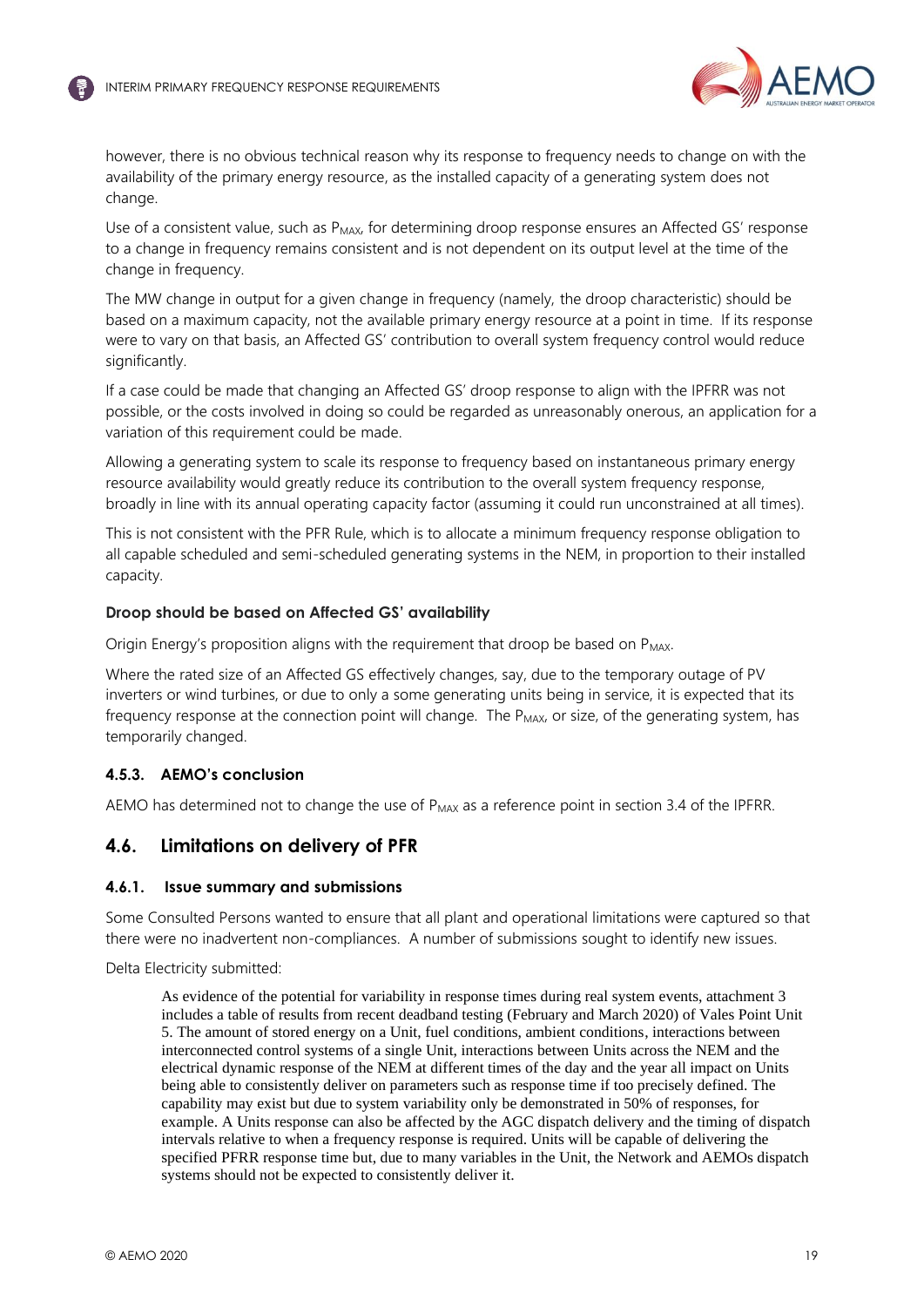

### …

The Draft PFRR assumes a simple system. In reality, systems such as that installed at Vales Point involve several controllers that work differently.

To simplify the self-assessment process, Delta Electricity recommends the PFRR include standard variations for Units like that at Vales Point permitting PFR only apply above self-commitment levels and when able to be automatically dispatched by AEMO. At other times, Units are operated off coordinated modes, manually or in automatic response to detected conditions, to prevent loss of Unit. Manual controls attempt to stabilise a Unit and if achieved operators then return the Unit to full automatic control.

In Turbine Follow control mode, as is commonly used during Unit start up but also automatically engaged after larger plant-related disturbances to maintain safe conditions and Unit security, the DCS provides no form of frequency control. In Turbine follow mode, the DCS uses the governor to control steam pressure only.

No redesign is considered practical on the mechanical governing systems nor the governing systems that control a Steam Unit when being synchronised or regulating initial Unit loading prior to valve transfer to the mechanical governor and throttling valves.

Simple adjustments to existing FCAS controllers installed in the Unit DCS are preferred and will provide more prompt addressing of system security concerns than will extensive redesigns.

…

There will be operational reasons, including low load operations below registered minimum loads, and test conditions of a temporary nature where subparts of or the overall Affected GS PFR controller may need to be taken out of service. Some conditions will automatically remove the system from operation. Where possible, AEMO agreement to the temporary removal from service of PFR will be sought and AEMO informed prior to withdrawal and following reinstatement. It is understood that AEMO is already considering including such circumstances as Standard Variations in the PFRR. <sup>3</sup>

…

Outside of NOFB limited PFR responses, rapid lower responses larger than Performance standard (S5.2.5.7 Partial Load Rejection) values should be considered standard limitations on PFRR. Many plants will have a protection system that will interrupt their Unit if the load drop exceeds the GPS registered value.

…

The imperative of implementation of mandatory PFRR should be on urgently addressing AEMOs system security concerns regarding existing frequency quality. Where an existing controller can simply be adjusted to deliver PFRR droop and an overall Unit governing deadband approaching the PFCB, great flexibility in accepting other PFRR parameters is recommended over specific detailed and strict compliance expectation.

ERM Power submitted:

With regards to section 4.2 we suggest the following amendment:

maintain operation between the Affected GS' current prevailing Maximum Operating Level and Minimum Operating Level

This will ensure that the current prevailing operating conditions, including ambient temperature, are considered when assessing this outcome.

…

We recommend that two additional dot points be added to section 9.1 to indicate;

• prevailing ambient temperature conditions

<sup>3</sup> Delta Electricity made the same submission under different headings: Section 4.1 - No Withdrawal of Response, Section 4.3 - Continuity of Response and Section 9.2 - Changes to PFR settings.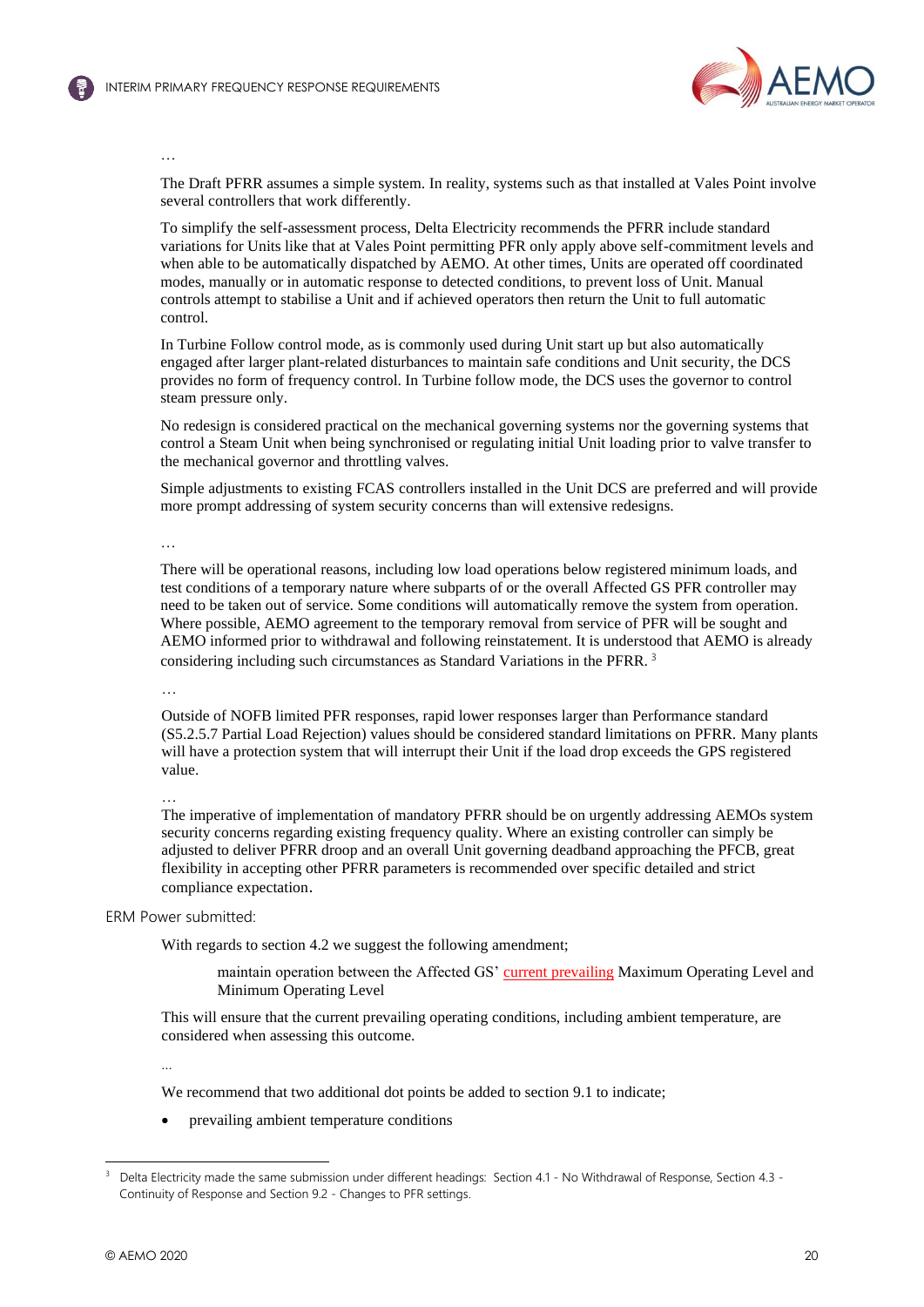

which is a critical consideration for gas turbines, and

when operating in accordance with the provisions of NER Clause  $3.8.19 -$  Dispatch inflexibilities

The need for an Affected GS to operate in a mode where it is unable to comply with a dispatch instruction predominantly occurs in real time and the ability for a generator to request exemption from AEMO in accordance with subsection 9.2 in this circumstance, is in our view impractical.

Further, the Rules are clear and substantive as to when an Affected GS may submit a dispatch inflexibility dispatch bid or offer and that a generator may only submit a dispatch inflexible dispatch bid or offer where the Affected GS is unable to follow dispatch instructions and is subject to the Market Participant for the Affected GS supplying to the Australian Energy Regulator (AER) upon written request;

"such additional information to substantiate and verify the reason for such inflexibility as the AER may require from time to time."

We consider that the requirements of Clause 3.8.19 of the NER are sufficiently clear and substantive so as to provide to AEMO clear evidence for the reasoning where PFR is not provided during a period where an Affected GS has submitted a dispatch bid or offer and is operating under the provisions of Clause 3.8.19. This would remove a potential compliance burden on both market participants and the AER.

Stanwell submitted:

Whilst we understand that the intent of this clause is that PFR is to ordinarily be enabled, it needs to be acknowledged that there are a variety of conditions, (for thermal boiler plant in particular) under which frequency control mode may need to be temporarily disabled. Such conditions can include, but are not limited to the following (some of which are typically handled by bidding the plant inflexible):

- boiler protection actions;
- boiler run backs caused by loss of various boiler auxiliaries;
- plant testing;
- mill trips; and
- low load operation.

Under such circumstances, the control mode will be automatically or manually switched out of frequency response. Whilst this is an infrequent occurrence, it would add little value to communicate to AEMO every time. This could result in unnecessary administrative burden on generating and AEMO operations staff.

Stanwell suggests this should be included as a standing variation in the PFRR for particular plant types (perhaps under a new clause 7.6). Doing so would alleviate the requirement for replication of such criteria under clause 7.1.5 by multiple individual applicants.

Origin Energy submitted:

#### **Exemption requests should consider planned upgrades or maintenance**

In considering exemption requests, AEMO should take into account pre-existing plans for plant upgrades and maintenance. Some plants may not have current PFR capability in line with the PFRR but do have subsequent plans for upgrades or maintenance that would improve their ability to provide frequency response. These generators should be allowed to receive an exemption up until the time these previously planned upgrades have been made. Bringing forward these works could lead to undue costs and require generators to deviate from their predetermined optimal development/maintenance plans.

#### **There should be a process for generators to inform AEMO of temporarily disabled PFR**

The PFRR should lay out the process for generators to inform AEMO of a temporary disabling of frequency response capability. Generators will occasionally need to temporarily remove the capability for testing or maintenance, while still supplying energy.

CS Energy submitted: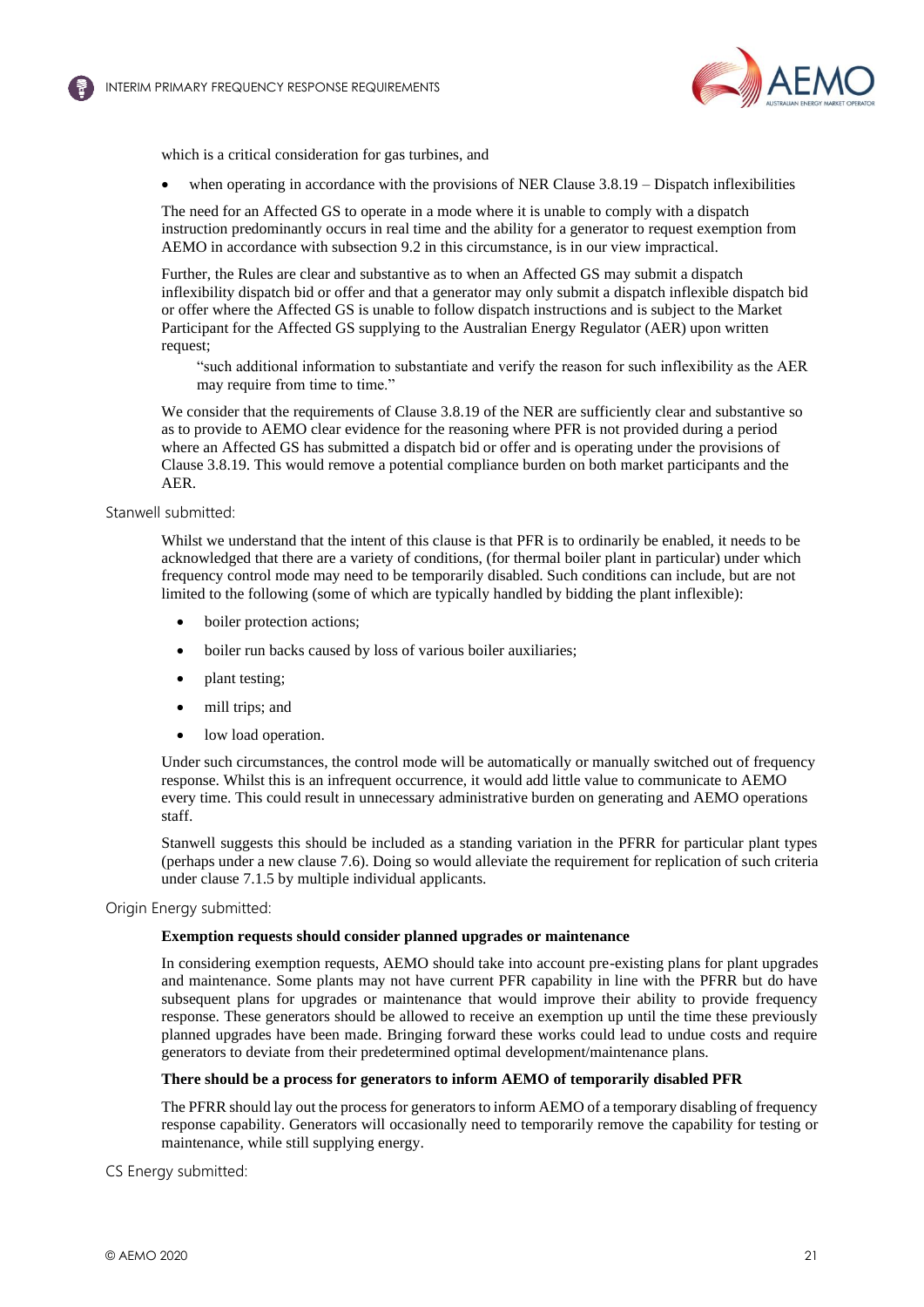

CS Energy suggests references in section 4.2 of the draft Interim PFRR document to maintenance of operation between the Affected GS' Maximum Operating Level and Minimum Operating Level requires recognition of conditions such as ambient temperature de-ratings, stability issues and other intermittent operational issues.

…

CS Energy considers it essential for compliance with any regulatory requirements that the requirements can be clearly interpreted. CS Energy would encourage AEMO to address in the final Interim PFRR the inconsistencies between section 4.1 (No withdrawal of response), section 7.1.5 (Physical characteristics) and section 9.1 (Ability to operate in frequency mode and sustain PFR).

<span id="page-21-0"></span>The need for an Affected GS to operate in a mode where it is unable to comply with a dispatch instruction predominantly occurs in real time or during planned work that may involve testing or process safety. The requirement for a generator to request a variation or exemption from AEMO in accordance with subsection 9.2 is already covered in existing market processes.

Further, the Rules are clear and substantive as to when an Affected GS may submit a dispatch inflexibility dispatch bid or offer and that a generator may only submit a dispatch inflexible dispatch bid or offer where the Affected GS is unable to follow dispatch instructions.

This position is consistent with CS Energy's comments in section 6 of this submission.

…

Section 2 of the draft Interim PFRR provides:

"Unless exempted by AEMO, or the PFRP are varied, under section 7, Affected Generators must commence providing PFR every time they receive a dispatch instruction in the spot market of >0MW in respect of an Affected GS … ."

CS Energy recommends AEMO provide further detail on what constitutes '>0MW' and how it applies to different generation technologies. CS Energy considers the detail should specify the following:

- (a) that it excludes a PFRR when in shutdown and start-up mode, when operating at the minimum safe operating level (MSOL) or at the Self Dispatch Level; and
- (b) expected PFRR when enabled for and delivering FCAS Regulation and Contingency Services or during the provision of wide band frequency response.

# **4.6.2. AEMO's assessment**

### **General**

AEMO understands that plant limitations could be identified by plant type or be specific to an Affected GS. In the initial draft of the IPFRR, AEMO included those it could identify as generic in sections 4.2 and 9.1 of the IPFRR so that their occurrence would not be seen as non-compliances.

As a result of discussions during the forums, AEMO considers that these limitations are best dealt with by way of standing variations, rather than as mere acknowledgements of plant limitations. To remove the need for frequent communication between AEMO and Affected Generators and the need for Affected Generators to apply for short-term variations, AEMO asked Consulted Persons during each of the forums to advise AEMO of any other issues that should be included as standing variations.

### **Limitations covered already**

From the examples raised by Consulted Persons, AEMO notes:

• Operating within the Minimum Operating Level and Maximum Operating Level was already accounted for in section 4.2 of the IPFRR and is now a standing variation in section 7.6.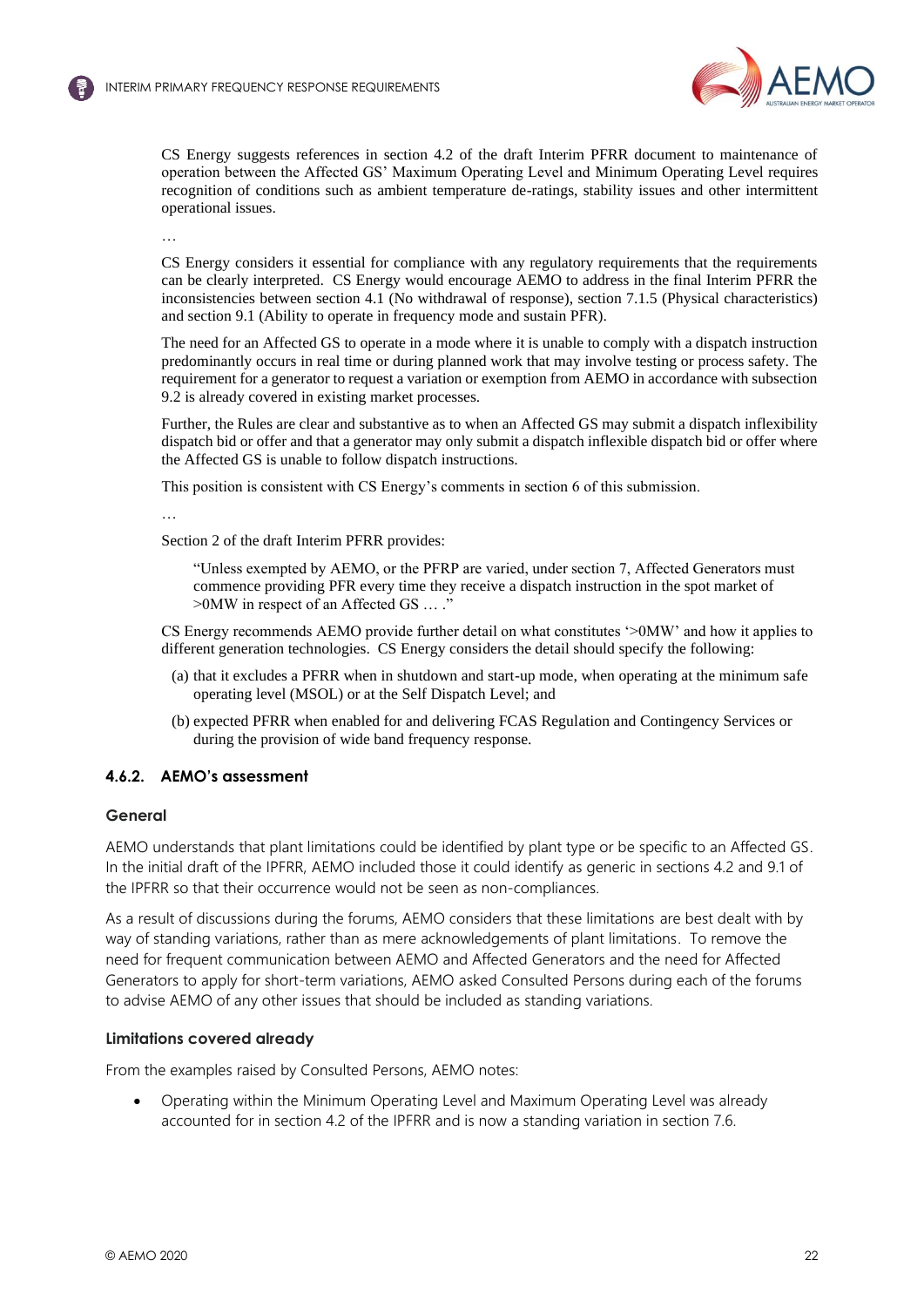

<span id="page-22-1"></span>ERM Power's suggestion to refer to the 'current prevailing' Minimum Operating Level and Maximum Operating Level is not required, by virtue of the definition of those terms<sup>4</sup>.

Ambient temperature is accounted for in the existing section 9.1 where it refers to the safety and stability of an Affected GS due to operating temperature limits and is now a standing variation in section 7.6.

# **Plant out of service**

Affected GS need to be available for dispatch to receive a dispatch instruction to generate >0MW before the obligation to provide PFR would arise.

Affected Generators who take their Affected GS out of service to undertake maintenance or tests are unlikely to be issued with a dispatch instruction because AEMO understands the general practice is that they are bid 'unavailable' in AEMO's market systems and so do not receive any dispatch instructions for the duration of the outage.

Testing while an Affected GS remains online is now included as a standing variation in section 7.6.

# **4.6.3. AEMO's conclusion**

AEMO has replaced sections 4.2 and 9.1 of the IPFRR with a new section 7.6, which lists a range of possible plant limitations as standing variations to make it clear that no compliance issues should arise if any of these conditions are met, removing the need for making application for a variation for the duration of one or more of those conditions.

<span id="page-22-2"></span>The new items included in the list in section 7.6 that were not previously noted in the earlier draft in sections 4.2 or 9.1 are:

- To effect the start-up or shutdown of the Affected GS, including following plant disturbances.
- To manage self-commitment, synchronisation, decommitment and de-synchronisation of the Affected GS.
- While the Affected GS is inflexible.
- Where the Affected GS is comprised of one or more hydro generating units, while they are being operated in tail-water depression mode.
- To the limit of an Affected GS' obligations and capabilities, as expressed in the performance standards under clause S5.2.5.7 and S5.2.5.8 of the NER.
- To conduct tests on the Affected GS.
- Limitations due to prevailing ambient temperature.

# <span id="page-22-0"></span>**4.7. Exemption and variation criteria**

# **4.7.1. Issue summary and submissions**

There has been significant discussion over the nature of the exemptions and variations and the criteria AEMO will apply when reviewing applications for exemption or variation. The issues include:

- 1. The difference between an exemption and a variation.
- 2. Reasonableness test.
- 3. Magnitude of costs to be considered excessive.

<sup>4</sup> See the definition of these terms in clause S5.2.5.11 of the NER.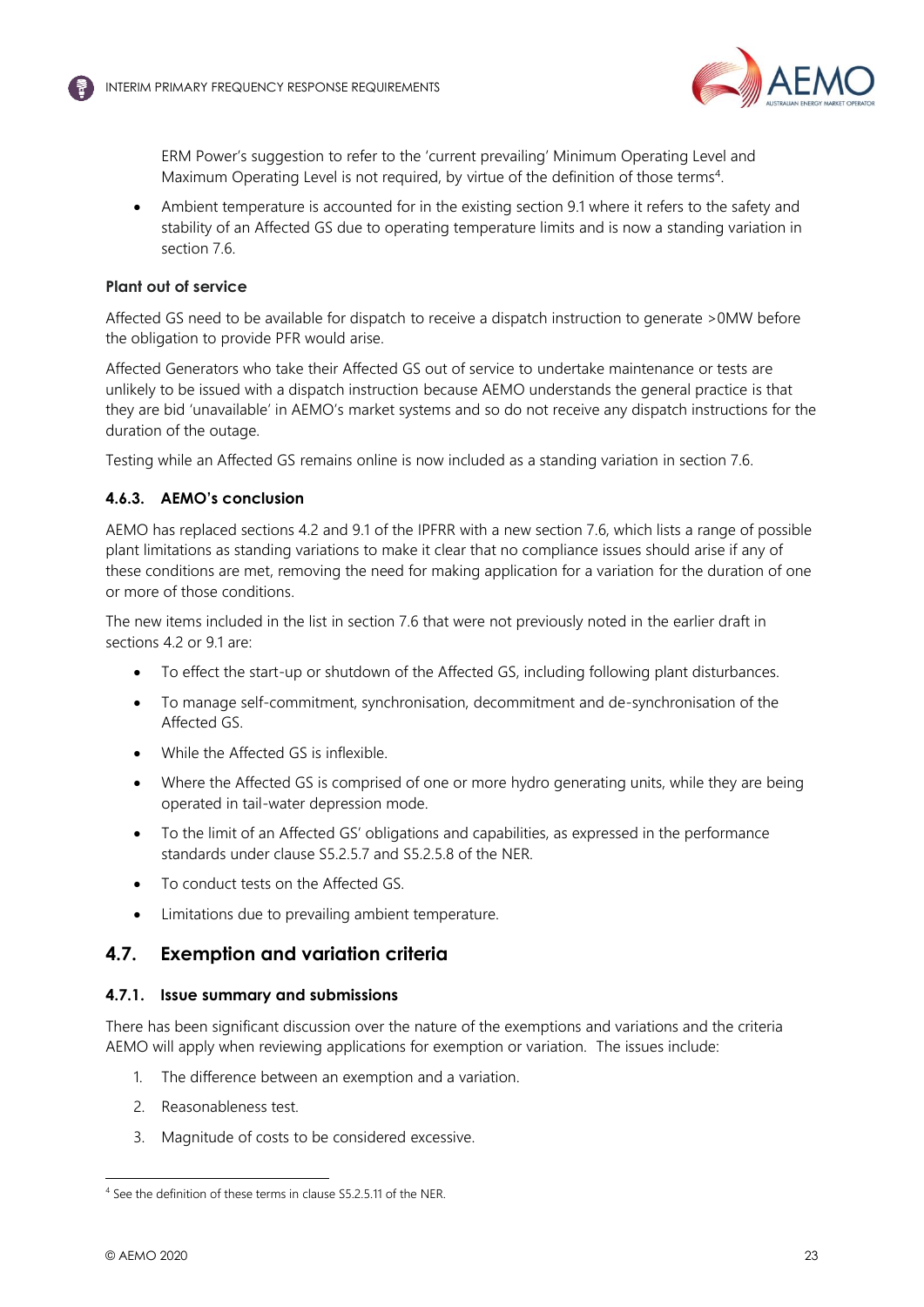

- 4. Ability to reapply for exemption or variation.
- 5. Capability limited to OEM specification.

#### ERM Power submitted:

AEMO in 7.1.1 set out the basis for full or partial exemption based on the technical capability of the Affected GS. To improve clarity in this area with regards to interaction with the original equipment manufacturers technical envelope, we recommend that this subsection be amended to;

If an Affected Generator's application for exemption or variation is on the basis that an Affected GS is inherently incapable of operating in frequency response mode, or meeting some particular PFRP, the Affected Generator must demonstrate this incapability no matter what changes are made to the Affected GS by providing AEMO with copies of relevant original equipment manufacturer (OEM) specifications, or test results, or advice."

For the avoidance of doubt, AEMO acknowledge that an Affected GS cannot be required to operate outside the technical envelope approved by the original equipment manufacturer.

We believe it is critical that the final interim PFRR must not set out a requirement that would lead to the Affected GS being operated in a way that is detrimental to generating unit operations as set out by the OEM.

### CS Energy submitted:

In section 7.1.1, CS Energy would like AEMO to acknowledge that an Affected GS cannot be required to or will be operated outside the technical capability approved by the OEM.

In section 7.1.5, AEMO details a list of eligible examples that an Affected GS(s) can utilise in an application for exemption from or variation to, any of the primary frequency response parameters. CS Energy notes that the list reflects existing market processes and operational outcomes that that may occur on occasions that are managed and accommodated in the Rules and procedures. CS Energy does not agree with the list and would expect an exemption to reflect the inability to provide PFRR and a variation as a permanent restriction or inability to meet aspects of the PFRR.

#### Infigen Energy submitted:

The clause requiring participants to "demonstrate this incapability no matter what changes are made to the Affected GS by providing AEMO with copies of relevant original equipment manufacturer (**OEM**) specifications or test results" (emphasis added) seems onerous and arguably impossible to comply with – one cannot prove a negative. While this rule may be appropriate for thermal power stations, wind farms and inverter-based technologies have significantly more options available (e.g., replacement of control systems, etc., with exponential cost increases). We suggest a reasonableness test be applied – with consideration of the relevant OEM specifications, test results, and incremental changes to the plant.

It is also unclear what magnitude of costs will be deemed too excessive by AEMO in order to apply for a variation or exemption.

Providing evidence of expected ongoing costs will be difficult when there is little known about the outcome of this rule change, especially on generators that have never provided frequency response. We recommend that exemption principle 7.1.4 of the interim guidelines be made ongoing, such that participants relax deadband settings or be exempted if actual costs prove to be too high. This will maximise initial participation in the market and reduce costs to businesses (by not forcing participants to request exclusion upfront to manage uncertain risks).

#### AGL Energy submitted:

AEMO has outlined a number of principles it will have regard to when considering applications for exemption or variation to the PFR parameters. In our view, these principles appear more targeted towards exemption.

We propose the inclusion of a principle focused on variation, articulating that existing generators should provide PFR with fixed droop and deadbands within their design limits, while remaining as close as practical to AEMO's nominated parameters. In our view, it is appropriate to acknowledge that current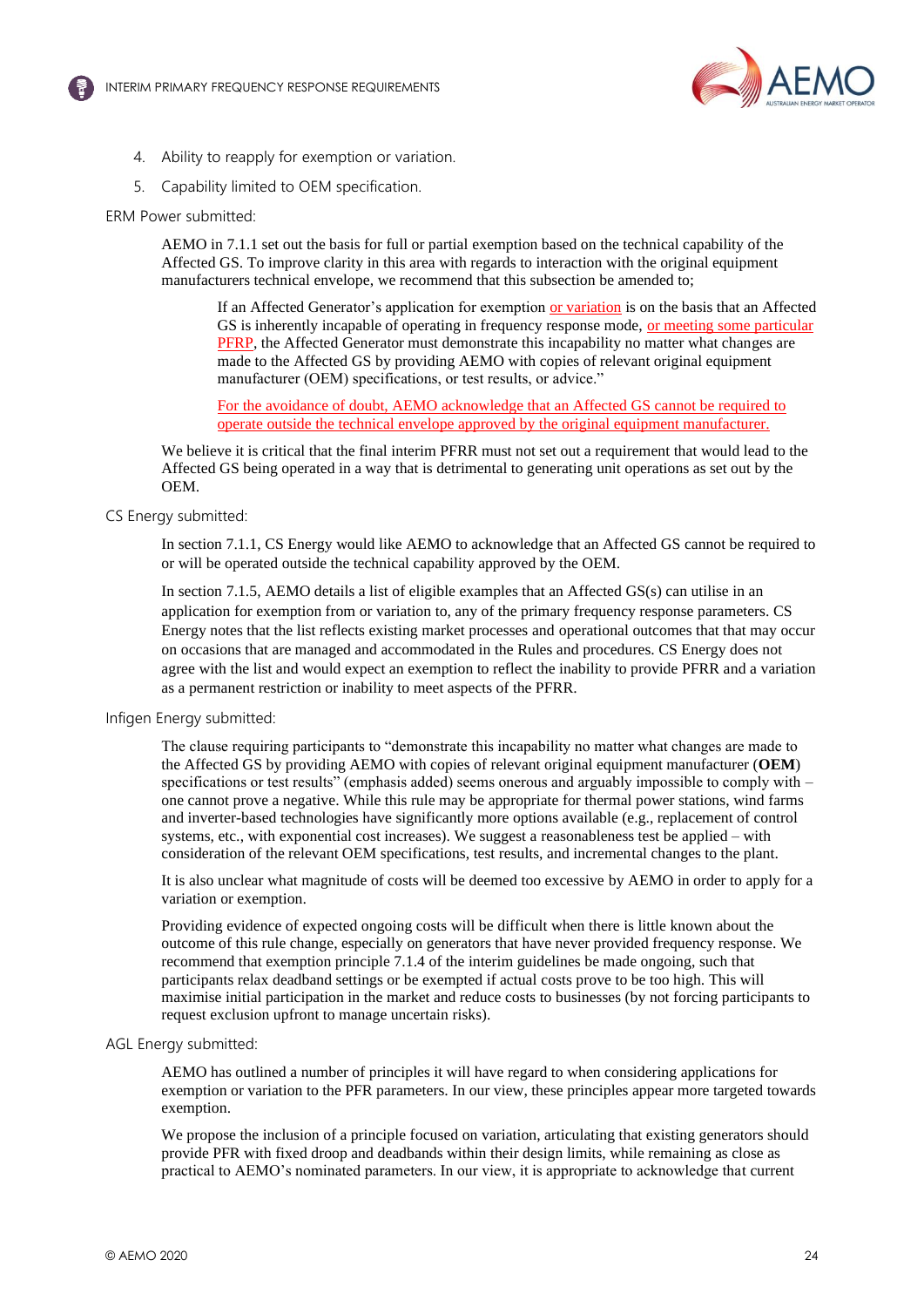

<span id="page-24-0"></span>generator control systems were established in good faith to comply with the regulatory requirements of the day and the shift to mandatory PFR should respect existing investments.

For example, AGL's submission to the AEMC's draft determination highlighted that the Australian Standard for Droop has historically been set at 4%, and many generators would be configured to comply with this historical setting. Accordingly, it's likely these generators would seek a variation to AEMO's 5% Droop parameter.

Section 7.3 of the PFRR implies that generators can seek to vary any of the PFR parameters by referencing the form in Appendix E. AGL considers it would be helpful to expressly state that variation of individual PFR parameters is possible where necessary.

### **4.7.2. AEMO's assessment**

### **Difference between an exemption and a variation**

Many participants in AEMO's forums have different views on the difference between an exemption and a variation. Some asked AEMO to provide for 'partial exemptions'.

For clarity, AEMO considers that:

- An exemption can be sought only when an Affected GS is not frequency responsive and cannot be made so, having regard to one or more of the factors in clause 4.4.2B(a) of the PFR Rule.
- A variation should be sought when an Affected GS is, or can be made to be, frequency-responsive, but not to the degree required to meet one or more of the Primary Frequency Response Parameters (PFRP) in section 3 of the IPFRR. Again, the factors in clause 4.4.2B(a) of the NER apply.

### **Reasonableness test**

The PFR Rule is predicated on the reasonable use of existing capability in the NEM's scheduled and semischeduled generation to provide PFR. All applications for exemption or variation will be considered through that lens.

AEMO acknowledges that section 7.1.1 of the initial draft IPFRR was not clear. AEMO's intention was to state that where, by design, an Affected GS cannot be made frequency-responsive, evidence of this will be required from the OEM. The provision of comparable advice from a suitably qualified consulting engineer is now included as an alternative to OEM information.

Where there is a possibility that an Affected GS could be made frequency-responsive, the only basis on which an application for exemption would be considered is whether, as stated in clause 4.4.2B(a)(4) of the PFR Rule:

the *Scheduled Generator* or *Semi-Scheduled Generator* has been able to establish to *AEMO's* reasonable satisfaction that the implementation of the *primary frequency response parameters* applicable to that *Scheduled Generator's* or *Semi Scheduled Generator's generating system* will be unreasonably onerous having regard to (among other things):

- (i) the likely costs of modifying the *generating system* to be able to operate in *frequency response mode*; and
- (ii) the likely operation and maintenance costs of operating the *generating system* in *frequency response mode*,

relative to the revenue earned from the provision of *energy* and *market ancillary services* by the *generating system* in relation to its operation in the *NEM* during the 12 months prior to the date of the application for exemption or variation, as applicable.

Appropriate changes will be made to section 7.1.1 to reflect this.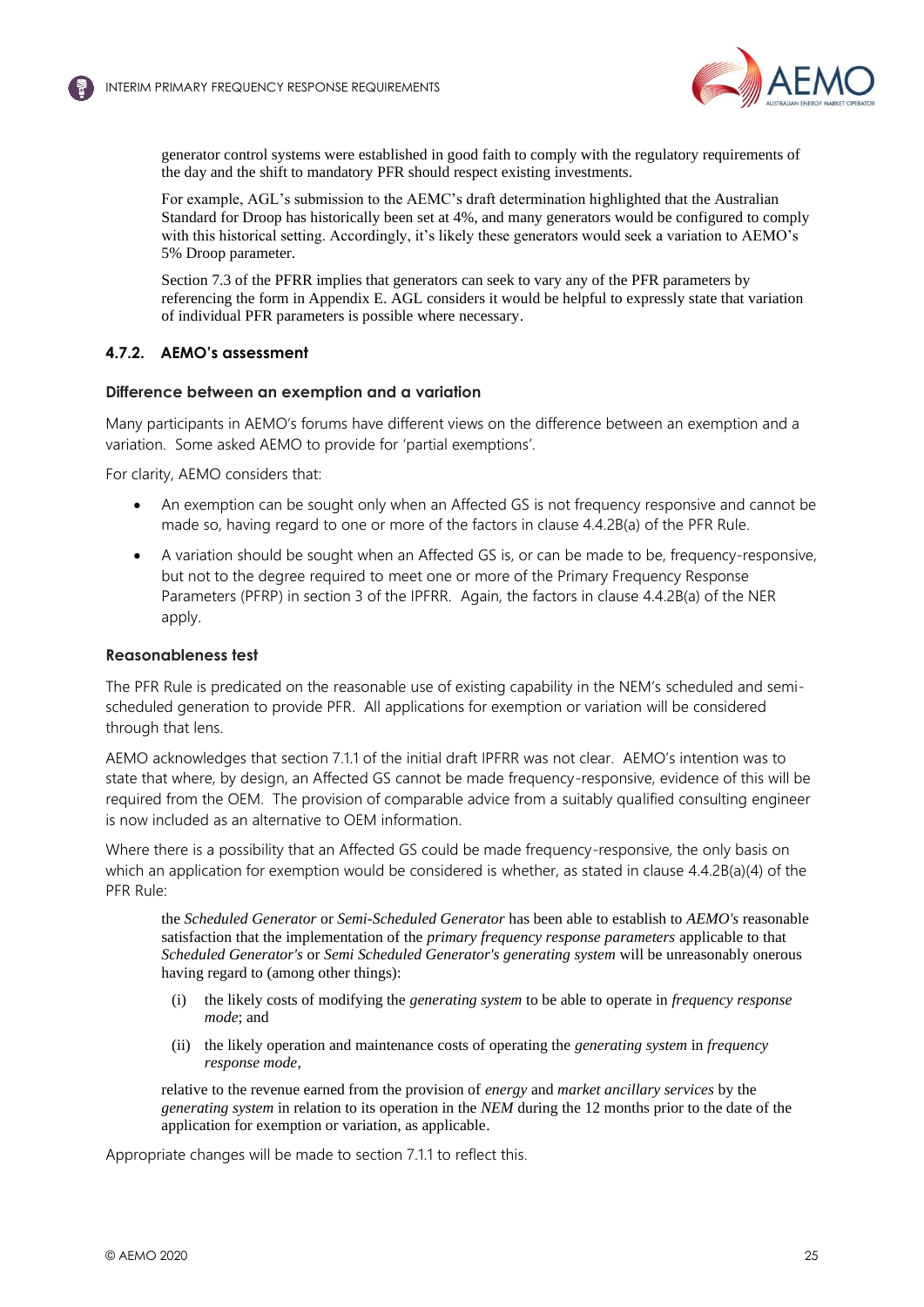

### **Magnitude of costs considered excessive**

In the absence of any financial data, AEMO is unable to provide any guidance on the level of expenditure (capex and opex) that would be considered to be excessive. Furthermore, it is an assessment that has to be carried out by reference to the revenue generated by an Affected GS in the 12 months prior to the date of the application.

Where necessary, AEMO intends to seek independent advice on issues such as the cost of various works and typical return on investment for different types of generating systems during implementation.

### **Ability to reapply for exemption or variation**

<span id="page-25-2"></span>AEMO notes Infigen Energy's concern about the lack of information about future operation and maintenance costs. Section 9.2 of the IPFRR was designed to offer Affected Generators an opportunity to seek a variation to the PFR Settings applied to their Affected GS.

This has now been moved to section 7.7 and made clear that Affected Generators can re-apply if new facts or evidence emerge after the initial implementation of the PFR Rule.

### **Capability limited to OEM specification**

The PFR Rule as a whole is predicated on the use of existing capability in the NEM to correct frequency deviations under normal operating conditions.

<span id="page-25-1"></span>AEMO considers that the range of standing variations now included in section 7.6 of the IPFRR, and Affected Generators' ability to seek plant-specific variations, should make it clear that the PFR Rule does not require Affected GS to be operated beyond their capability, as originally specified by the OEM or, as appropriate, a suitable consulting engineer.

AEMO notes that the design capability of a generating system is not necessarily the same as its historical performance settings.

In the example provided by AGL, a droop setting of 4% would meet the requirement in section 3.3 of the IPFRR and would not need to be altered or be subject to an application for variation.

# **4.7.3. AEMO's conclusion**

AEMO has:

- Amended and restructured section 7.1 of the IPFRR to reflect its intention and the PFR Rule better.
- Deleted section 9.2 and replaced it with a new section 7.7 to clarify that applications for exemption or variation can be made in the future.

# <span id="page-25-0"></span>**4.8. Usurpation of FCAS markets**

### **4.8.1. Issue summary and submissions**

Questions around the FCAS markets and the provision of PFR remain to be addressed as part of the AEMC's consultation on the [Removal of disincentives to primary frequency response](https://www.aemc.gov.au/rule-changes/removal-disincentives-primary-frequency-response) rule change proposal.

Nevertheless, three submissions, in particular, commented that, by requiring the provision of PFR outside the normal operating frequency band (NOFB), AEMO is usurping FCAS.

Delta Electricity submitted:

Delta Electricity maintains a present viewpoint that PFRR delivery required by the new Rule does not authorise the PFRR to specify droop response beyond NOFB limits. The NOFB limits are the defined widest initiation limits for commencement of market services i.e. contingency FCAS. It is Delta Electricity's opinion that contingency FCAS delivery, which makes use of energy stored for its purpose,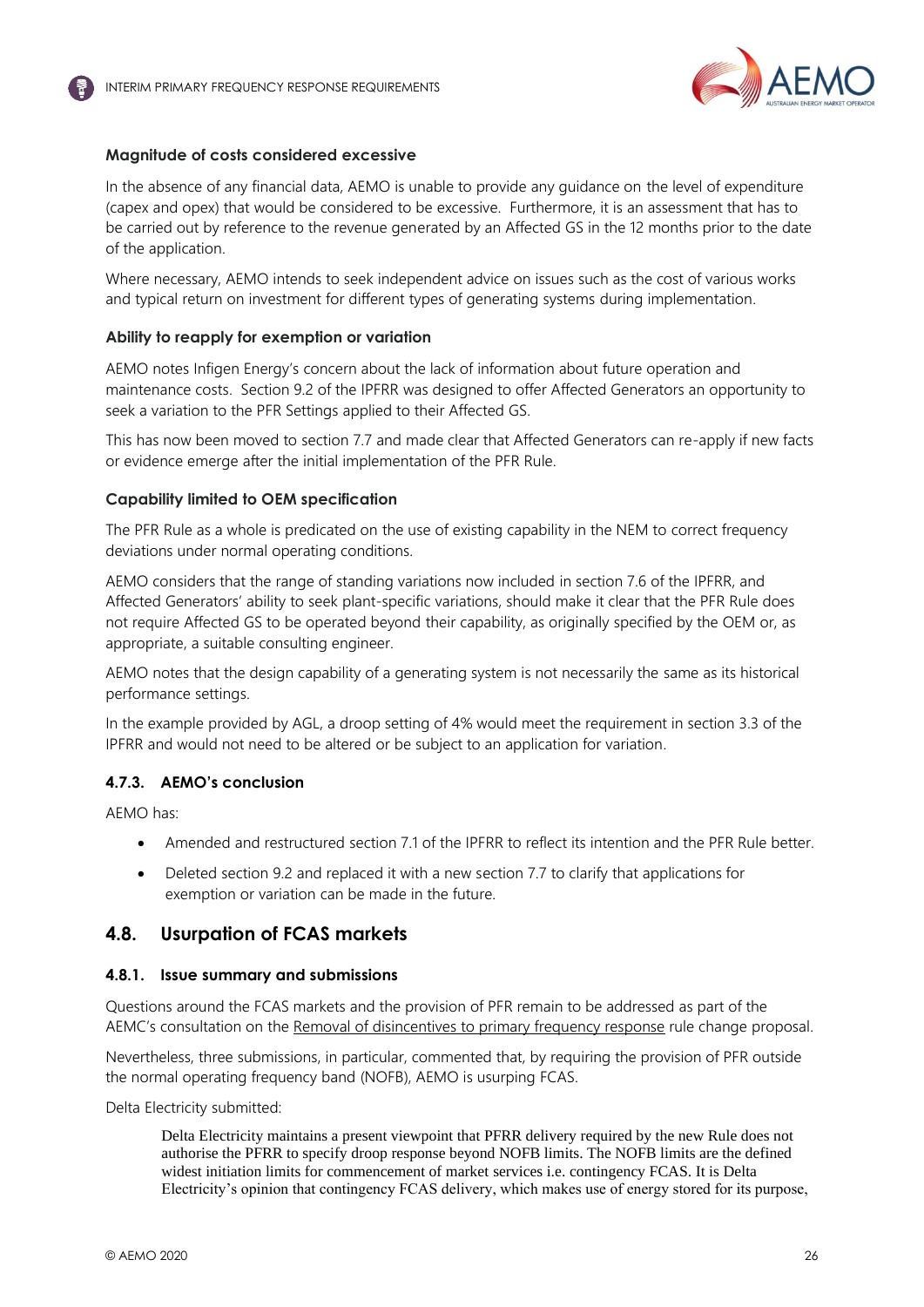

the same energy to be used for PFR on Vales Point Units, ought to already include PFR required beyond the NOFB. If not already being prepared for by AEMO, further adjustments for pre-dispatch volumes for 6/60s FCAS are recommended. Whilst Delta Electricity also considers that PFR delivery is more similar in concept to regulation FCAS, the present FCAS regulation system dispatched by AEMO to Vales Point cannot deliver "fast-acting" PFR because of its delivery with the energy dispatch as a single combined target and only reflective of slower time-error corrections as the AGC determines. An additional regulation response delivered as a separate signal to a power station DCS could make use of the stored energy used for contingency services and provide "fast-acting" PFR. However, this change would need FCAS controller redesigns in Unit DCS not catered for in the PFRR rule change.

…

AEMO have stated that PFR is to exist in an unlimited amount regardless of the NEM dispatch of Contingency FCAS. Delta Electricity considers this to be overreach in the mandatory PFR rule application and that the range of response should be limited by droop definition and measured reaction between the assigned deadband and the normal operating frequency band (NOFB) where AEMOs NEM dispatched FCAS controls should be adequately prepared to include for PFR outside of the NOFB. Any more response from PFRR beyond the NOFB is overreach into the competitive FCAS 6s market which, under separate Rules that detail the objectives of MASS and specifically FCAS, are also required to maintain system security.

For example, on a system that can achieve the PFCB and assuming AEMOs PFRR maintains frequency to the PFCB most of the time, the above Droop reaction may equate to a maximum of 135mHz of response. PFR required beyond these deviations ought to be prepared for and delivered by FCAS services.

However, effective raise PFR (ie. fast-acting) responses under the PFRR will also be zero on Units with no pre-prepared stored energy.

It is also the function of a well-designed proportional controller to observe the assigned droop equation and only deliver the proportional MWs relevant to the detected frequency (or speed) variation. The droop characteristic and its relationship to the detected deviation in frequency or speed is itself a limiter of the range of response for each given deviation.

…

PFR is also provided by Market Ancillary services. Requiring response times to be assessed against 0.5Hz frequency changes is overreach and the maximum expected PFR obligation should be limited to the reaction required from the PFCB to the NOFB, i.e. a 135mHz change at most. Sudden movements larger than this amount must by Rules definitions be engaging MASS FCAS controls that AEMO should be dispatching to include for PFR beyond the NOFB.

ERM Power submitted:

Also, we request further clarity with regards to section 4.2 with regards to the requirements for the Affected GS to provide PFR outside the Normal Operating Frequency Band (NOFB) based on the following;

AEMO in its rule change request indicated that;

"The decline in the primary frequency response (PFR) of generating systems has resulted in this lack of effective frequency control within the normal operating frequency band,"

Consistent with the argument of requiring mandated PFR to improve frequency within the NOFB, AEMO argued that the cost impact for the provision of mandatory PFR within the NOFB on an individual generator would be small.

"If all capable scheduled and semi-scheduled generation in the NEM were required to provide PFR in accordance with AEMO's specifications, all the objectives of this rule would be met with lowest impact on the operation of each affected Generator."

This was further supported by the submission by AEMO of a case study detailing dispatch deviations for five generators over a 24 hour and 7-day period in the Western Australia Electricity Market (WEM).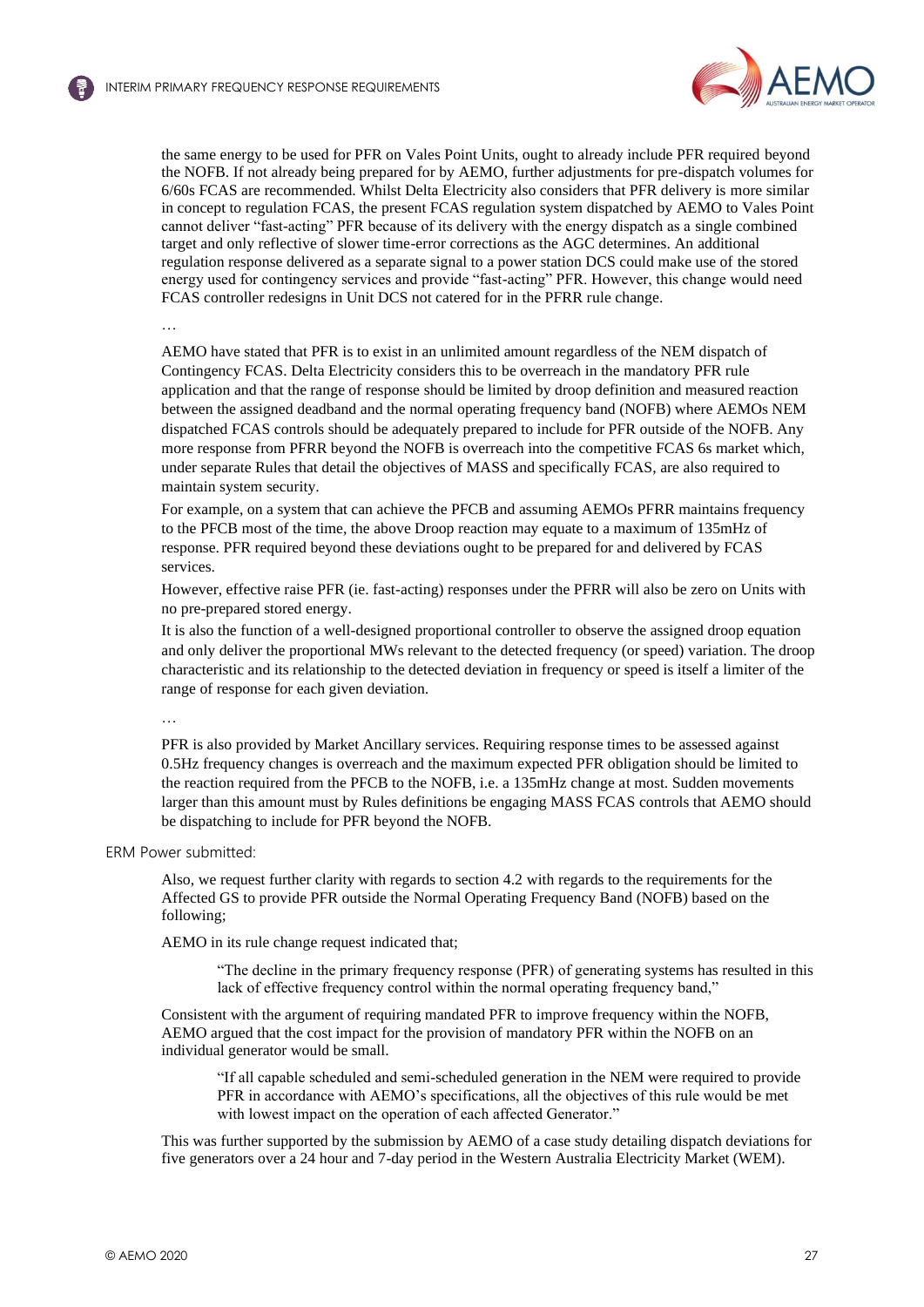

The Australian Energy Market Commission (the Commission), in its Final Determination to the rule change request, accepted AEMO's arguments that the provision of a widespread requirement for the provision of mandatory PFR on all registered generating units in the NEM would result in only small cost impacts on individual Affected GS.

"The Commission accepts the views expressed by AEMO in its rule change request and supported by its expert advice that a mandatory requirement for primary frequency response applied to a broad cross-section of the generating fleet would mean that costs incurred by each individual generator would likely be minimised. If every scheduled and semi-scheduled generator provides primary frequency response then this will minimise the costs for each individual generator, since no one generator will bear the burden of responding — instead, this will be shared across the entire fleet."

Further, AEMO in its rule change request acknowledge that the provision of PFR in the National Electricity Market (NEM) outside the NOFB is already provided by procurement by AEMO of contingency frequency control ancillary services (FCAS);

"Contingency FCAS when delivered from a proportional controller is a form of PFR, albeit with a very wide zone of insensitivity not seen in other comparable power systems."

This was also acknowledged and agreed to by the Commission in the Final Determination;

"Under current arrangements, PFR is provided by fast and slow contingency FCAS services that operate outside the normal operating frequency band (NOFB). The NOFB is defined in the frequency operating standard as 49.85 Hz — 50.15 Hz. PFR may also be voluntarily provided by generator governor response and active power control within the NOFB. Providers of PFR within the NOFB are not directly paid for being frequency responsive".

In considering the above, it should be noted that AEMO only procures sufficient contingency FCAS response to restore power system frequency to within the NOFB, not to return power system frequency to close to 50 Hertz.

The Rules indicate in several sections the importance of FCAS procurement to the management of power system frequency.

"Ancillary services are services that are essential to the management of power system security, facilitate orderly trading in electricity and ensure that electricity supplies are of acceptable quality." [clause 3.11.1(a)]

"AEMO may give dispatch instructions in respect of scheduled generating units, semi-scheduled generating units, scheduled loads, scheduled network services and market ancillary services pursuant to rule 4.9;" [clause  $4.4.2(a)$ ]

"AEMO may at any time give an instruction (a dispatch instruction) to a Market Participant which has classified one or more of its generating units or loads as an ancillary service generating unit or an ancillary service load:

- (1) stating that the relevant generating unit or load has been selected for the provision of a market ancillary service;
- (2) stating the market ancillary service concerned; and
- (3) nominating the range to be enabled." [clause 4.9.3A(a)]

AEMO is also required to ensure that in meeting its requirements under 4.4.2(a) that;

"AEMO must use reasonable endeavours to arrange to be available and allocated to regulating duty such generating plant as AEMO considers appropriate for automatic control or direction by AEMO to ensure that all normal load variations do not result in frequency deviations outside the limitations specified in clause 4.2.2(a);"

where 4.2.2(a) indicates that;

"the frequency at all energised busbars of the power system is within the normal operating frequency band, except for brief excursions outside the normal operating frequency band but within the normal operating frequency excursion band;"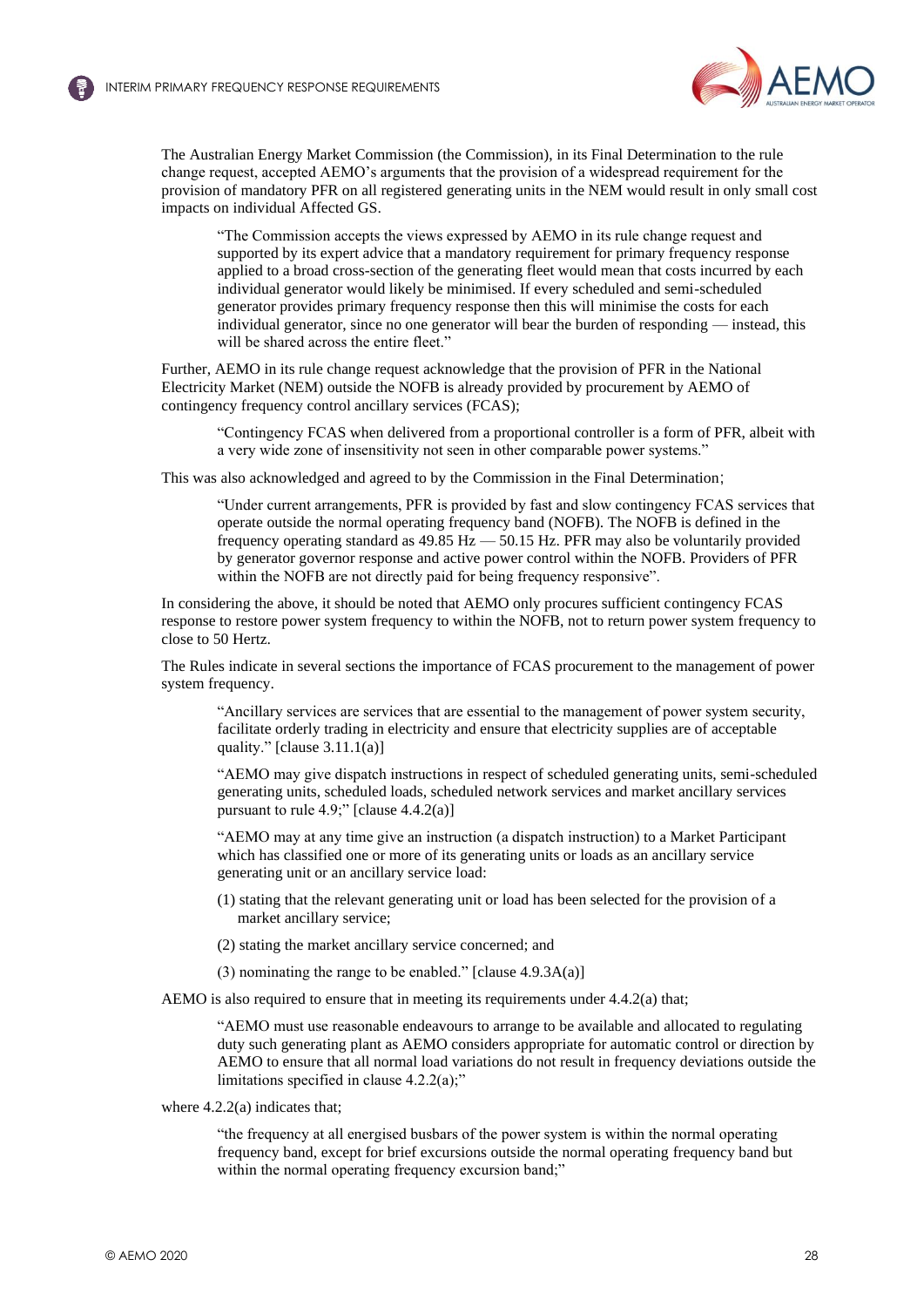

Given that the amended rule stipulates that AEMO may not require an Affected generator to maintain stored energy, headroom or foot room, (included in the definition of headroom), to ensure the provision of mandatory PFR,

"The Commission has specified in the final rule that the PFRR cannot require generators to maintain additional headroom or stored energy for the purpose of providing primary frequency response. The Commission acknowledges that AEMO did not propose to include a requirement in the PFRR that generators maintain headroom as part of its proposed rule"

it is unclear to ERM Power how section 4.2 may require the provision of mandatory PFR outside the NOFB given AEMO's and the Commission statements that; the provision of mandatory PFR is only expected to require small deviations from dispatch targets and incur minimal costs, and seek clarity from AEMO regarding this. From ERM Powers perspective we are concerned that the provision of mandated PFR should not be the case for large power system frequency excursions outside the NOFB and doing so place providers of mandatory PFR outside the NOFB at a commercial disadvantage to service providers paid for the provision of PFR via the contingency FCAS markets. Provision of PFR outside the NOFB would not in our view result in the minimisation of costs on these Affected GS as set out in the rule change request and Final Determination.

<span id="page-28-0"></span>CS Energy submitted:

CS Energy would have preferred AEMO to adopt a holistic approach to the development of the Interim PFRR to ensure consistency with Market Ancillary Service Specifications (**MASS**), Frequency Control Ancillary Services (**FCAS**), Frequency Operating Standards (**FOS**), Generator Performance Standards (**GPS**), wide band frequency response and associated Rules.

CS Energy recognises the challenge faced by AEMO in delivering a technical engineering concept that is coupled with a market mechanism and then overlayed with legalese. Unfortunately, what arguably should have been a relatively straightforward process has, in CS Energy's view, turned into an unnecessarily complex bureaucratic process.

…

CS Energy would also like further clarity on section 4.2 Range of Response, relevantly the expectations for the Affected GS to provide PFR outside the normal operating frequency band (**NOFB**) as defined in the FOS. This is important as the NOFB represents the interface and domain of the FCAS contingency market. The final Rule expressly provides that the PFRR must not require the Affected GS(s) to provide headroom or footroom for the purpose of providing PFR. CS Energy does not view the PFRR as displacing the FCAS market or the provision of mandated wide band frequency response.

# **4.8.2. AEMO's assessment**

At present, FCAS are services that AEMO acquires through spot markets and the specification of each FCAS is contained in the market ancillary service specification (MASS).

There are, essentially, two types of FCAS:

- 1. Contingency FCAS This can only must be provided after power system frequency exits the NOFB upon the occurrence of a contingency event and is designed to assist AEMO in meeting certain requirements of the FOS. It is not designed to play any role in controlling power system frequency under normal operating conditions. There are six sub-types of Contingency FCAS, distinguished by speed of response and whether they are addressing a rise or fall in power system frequency.
- 2. Regulation FCAS This provides a secondary response under normal operating conditions and relies on a centralised signal (AGC) before a generating system will response to frequency deviations. It is intended to allow for the control of power system frequency close to the normal level of 50 Hz in the absence of any disturbance but is capable of doing so only when supported with adequate PFR. There are two sub-types of Regulation FCAS, distinguished by whether they are addressing a rise or fall in power system frequency.

Participation in the FCAS markets is voluntary and subject to strict compliance obligations. When registered to provide FCAS, Generators are required to provide the service for which they are registered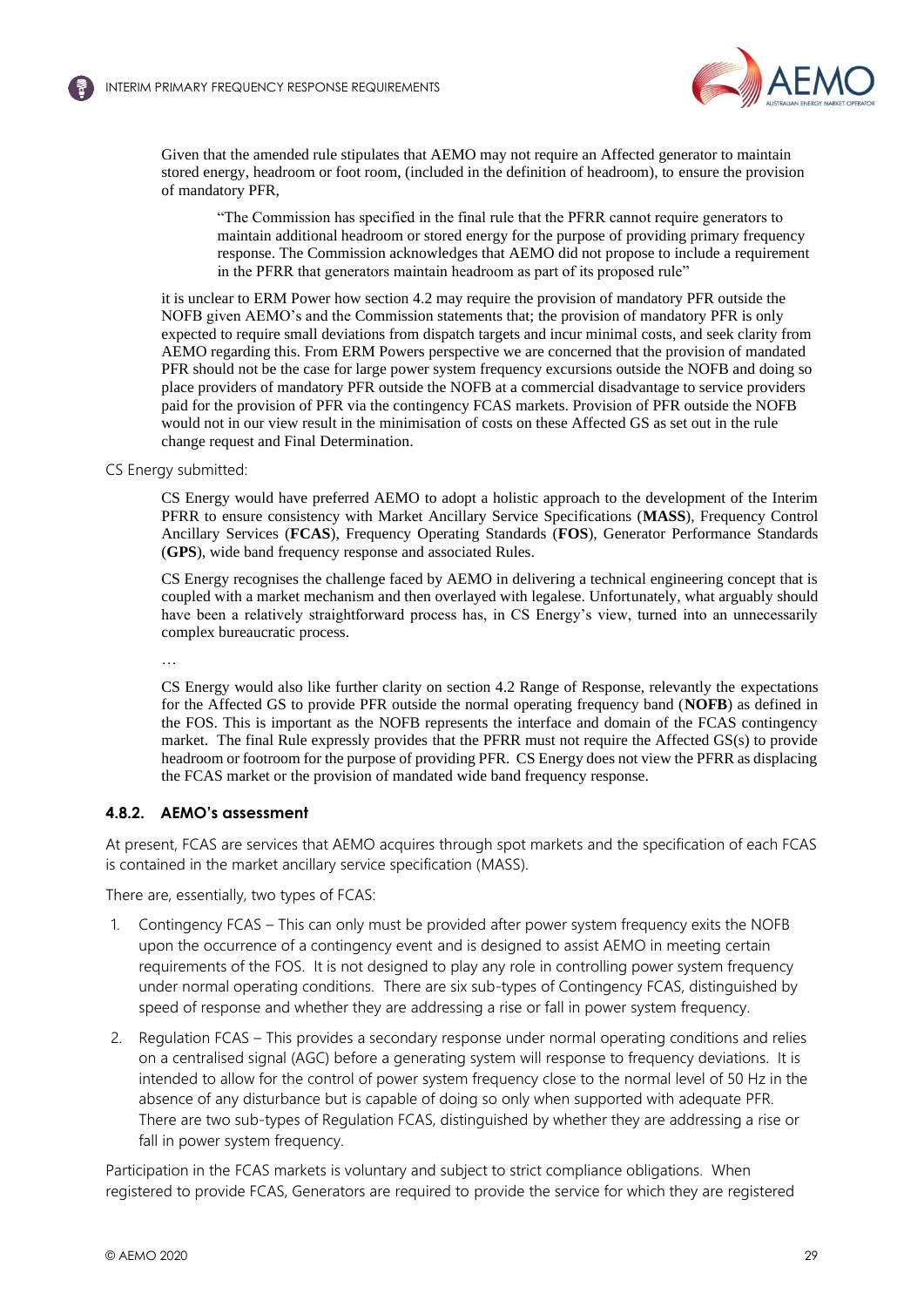

and in accordance with their bids. AEMO pays for the provision of the service bid by a Generator because, effectively, they could be required to curtail or operate their generating systems to a sub-optimal level to do this.

Unlike Contingency FCAS and Regulation FCAS, the provision of PFR under the PFR Rule will not be limited to when Affected GS are enabled. Clause 4.4.2(c1) states that, subject to clause 4.4.2A(c) (which deals with AEMO's allocation of regulating duty to generating plant):

<span id="page-29-1"></span>each *Scheduled Generator* and *Semi-Scheduled Generator* that has received a *dispatch instruction* to generate a volume greater than zero MW must operate its *generating system* in accordance with the *Primary Frequency Response Requirements* as applicable to that *generating system*;

While no impact on existing operating practices in relation to the management of Contingency FCAS obligations is intended, it cannot be ruled out. The more that stable control of power system frequency closer to 50 Hz is achieved, as intended by the PFR Rule, the more remote the possibility of any potential impact of this issue on Contingency FCAS.

AEMO notes that it has recently amended the market ancillary services specification to recognise any impact on Contingency FCAS delivery by the PFR Rule.

Clause 4.4.2A(c)(1) of the PFR Rule explicitly states that Affected Generators do not need to store energy to provide PFR to meet the requirements of the PFR Rule, as they may currently do when enabled for the provision of Contingency FCAS. AEMO does not consider that either the PFR Rule, or anything in the AEMC's PFR Rule determination, implies a prohibition on any possible provision of PFR outside of the NOFB.

**4.8.3. Importantly, AEMO is still required under the NER to continue to enable sufficient Contingency FCAS to meet all the requirements of the FOS. In determining Contingency FCAS requirements, AEMO will continue to disregard any 'free' PFR, as has always been the case. AEMO expects the FCAS markets to continue to operate as designed, and to continue to fulfil the roles for which they were designed, although perhaps additional capable providers might choose to register to provide Contingency FCAS. AEMO's conclusion**

AEMO has determined not to make any change to the IPFRR as a result of the submissions made on this issue.

# <span id="page-29-0"></span>**4.9. Impact on generator performance standards (GPS)**

# **4.9.1. Issue summary and submissions**

A range of issues was raised during the forums on GPS, relating to Consulted Persons' concerns about reopening Affected GS' GPS. Only AGL Energy submitted on this issue directly, while Vestas addressed more technical concerns.

The issues raised can be summarised as follows:

- 1. Scope of impact on GPS.
- 2. Whether clause 5.3.9 applies.
- 3. Application of clause S5.2.2 process.
- 4. The need for modelling Affected GS performance.
- 5. Whether renewable generation will require storage.
- 6. Whether Affected Generators with renewable generation will be remunerated to preserve project economics.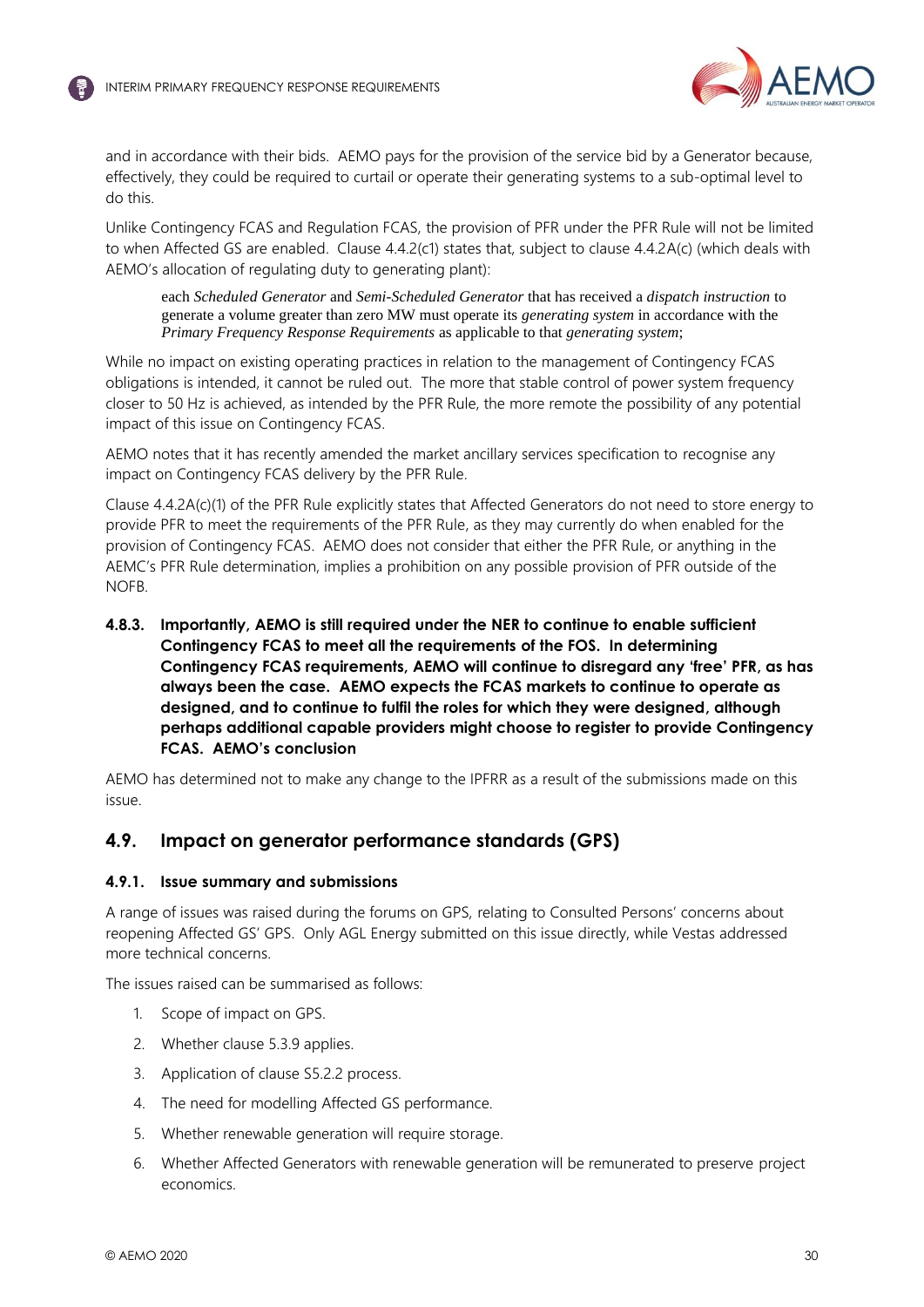



### AGL Energy submitted:

AGL strongly supports the exclusion of clause 5.3.9. We do remain concerned that AEMO may trigger other related elements of the NER when a generator makes modifications to implement PFR. Given the potential costs and regulatory burden involved with certain NER mechanisms, the PFRR should provide detailed guidance on when AEMO is likely to:

- seek changes to generator performance standards;
- seek to apply the settings change process in S5.2.2; or
- require a generator to undertake some form of modelling outside the provisions of clause 5.3.9.

Finally, where the changes necessary for a generator to implement PFR would have triggered the clause 5.3.9 process, it would be useful for the PFRR to clarify AEMO's expectations regarding implementation.

### Vestas submitted:

Mandatory underfrequency response

| Automatic access standard requirement for                                                                                                                                                                                                                                                                                                                                                                                                                                                                                                                                                                                                                                                                                                                                    | <b>Recommended PRIMARY FREQUENCY</b>                                                                                                                                                                                                                                                                                                                                                                                                                                                                                                          |  |
|------------------------------------------------------------------------------------------------------------------------------------------------------------------------------------------------------------------------------------------------------------------------------------------------------------------------------------------------------------------------------------------------------------------------------------------------------------------------------------------------------------------------------------------------------------------------------------------------------------------------------------------------------------------------------------------------------------------------------------------------------------------------------|-----------------------------------------------------------------------------------------------------------------------------------------------------------------------------------------------------------------------------------------------------------------------------------------------------------------------------------------------------------------------------------------------------------------------------------------------------------------------------------------------------------------------------------------------|--|
| <b>Frequency control</b>                                                                                                                                                                                                                                                                                                                                                                                                                                                                                                                                                                                                                                                                                                                                                     | <b>RESPONSE</b>                                                                                                                                                                                                                                                                                                                                                                                                                                                                                                                               |  |
| (1) The generating system's power transfer to the<br>power system will not:<br>(ii) decrease in response to a fall in the<br>frequency of the power system as<br>measured at the <i>connection point</i> ; and<br>(2) The <i>generating system</i> is capable of operating<br>in frequency response mode such that it<br>automatically provides a proportional:<br>(ii) increase in <i>power</i> transfer to the <i>power</i><br>system in response to a fall in the<br>frequency of the power system as<br>measured at the connection point,<br>sufficiently rapidly and sustained for a sufficient<br>period for the Generator to be in a position to<br>offer measurable amounts all market ancillary<br>services for the provision of power system<br>frequency control. | Mandatory underfrequency response where:<br>(3.4. Response time) an Affected GS should<br>be capable of achieving a 5% change in<br>active power output, within no more than 10<br>seconds, resulting from a sufficiently large<br>positive or negative step change in frequency<br>greater than the Affected GS' Deadband and<br>less than or equal to 0.5 Hz.<br>(4.3. Continuity of Response) PFR must<br>remain continuously enabled at the PFR<br>Settings, unless agreed with AEMO,<br>independent of ancillary services<br>enablement. |  |
| Droop                                                                                                                                                                                                                                                                                                                                                                                                                                                                                                                                                                                                                                                                                                                                                                        |                                                                                                                                                                                                                                                                                                                                                                                                                                                                                                                                               |  |
| Automatic access standard requirement for                                                                                                                                                                                                                                                                                                                                                                                                                                                                                                                                                                                                                                                                                                                                    | <b>Recommended PRIMARY FREQUENCY</b>                                                                                                                                                                                                                                                                                                                                                                                                                                                                                                          |  |
| <b>Frequency control</b>                                                                                                                                                                                                                                                                                                                                                                                                                                                                                                                                                                                                                                                                                                                                                     | <b>RESPONSE</b>                                                                                                                                                                                                                                                                                                                                                                                                                                                                                                                               |  |

(4) (ii) the droop can be set within the range of 2% to 10%.

### (3.3. Droop) For all Affected GS, Droop must be set to less than or equal to 5%

…

#### **Vestas recommendations:**

- Remuneration for generators providing PFRR services should be considered to ensure the renewable energy project economics are not adversely impacted.
- Keep the adjustable range of droop between 2 and 10% and use 5% as default as some grid connection points may require higher droop than 5%.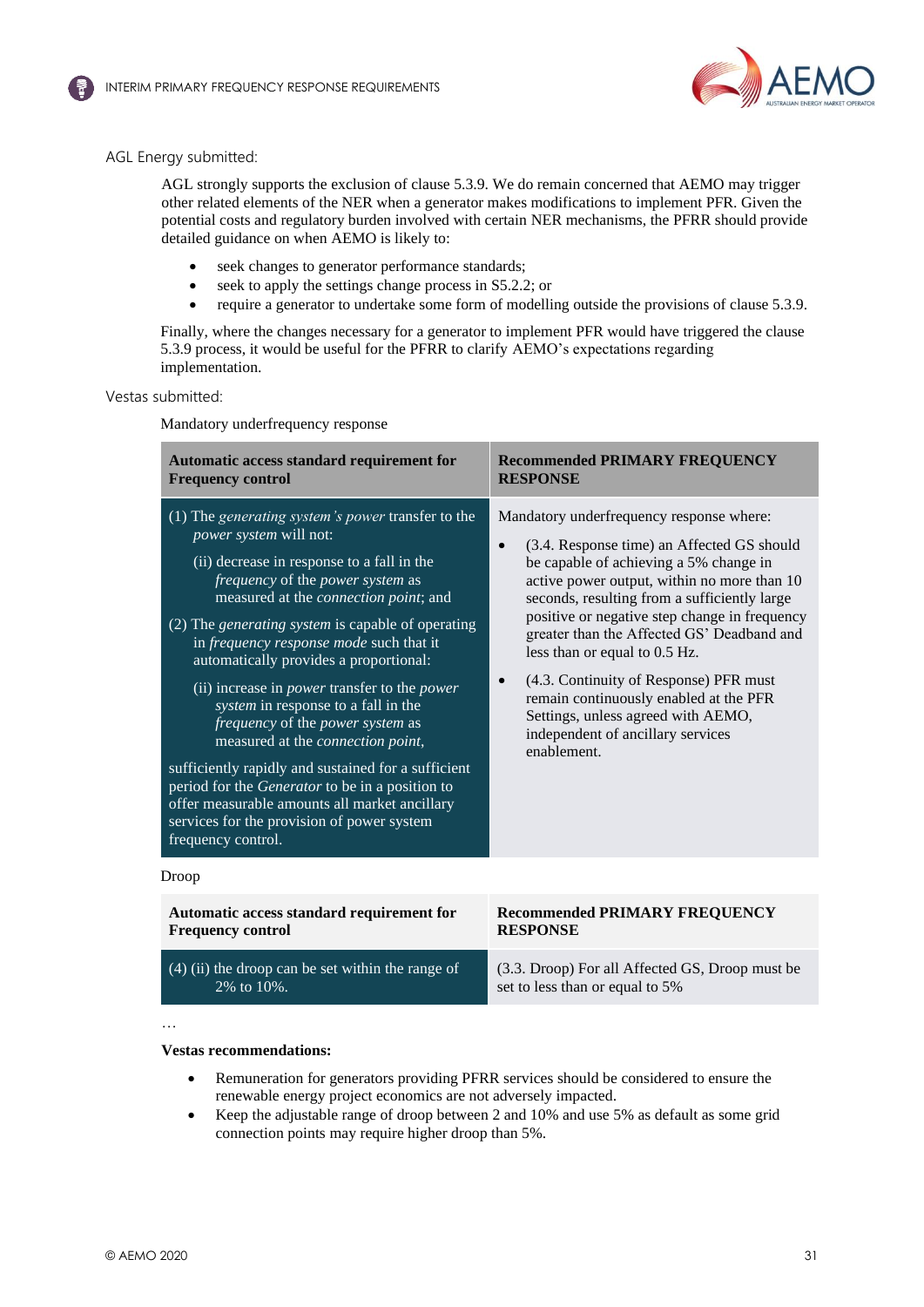

# **4.9.2. AEMO's assessment**

### **General**

In general terms, the GPS for a generating system establish its minimum performance capabilities. In many cases, however, including in relation to frequency response, the GPS only specify a certain level of plant capability, not actual real-time performance obligations.

The IPFRR establish Affected GS' real-time performance obligations based on capabilities described in clause S5.2.5.11 of the NER, in a way that the GPS currently do not. Given the nature of GPS, it is to be expected that (particularly for older Affected GS), the performance capabilities documented in the GPS will be less onerous than the obligations required by the IPFRR, even where an Affected GS' actual capability is sufficient to meet the IPFRR (fully or substantially).

For some newer Affected GS, their GPS under clause S5.2.5.11 of the NER are more specific and, in some cases, specify performance requirements, settings or other arrangements that could conflict with the requirements in the IPFRR.

### **Scope of impact of PFR Rule on GPS**

AEMO envisages that it will only be necessary to update the GPS for the clause S5.2.5.11 performance standard solely to remove any inconsistency with the IPFRR.

AEMO does not see a need to reassess the capability of plant in relation to any other GPS, particularly those under clause S5.2.5.7 and S5.2.5.8 of the NER. To recognise and resolve any potential conflict between these two GPS and the requirements of the PFRR, AEMO has expressly included the limits of these two GPS as standing variations in section 7.6 of the IPFRR.

AEMO intends to meet with Network Service Providers (NSPs) to ensure a common understanding of how the PFR Rule interacts with existing GPS, and for new Affected GS, how the relevant capability is to be incorporated in their GPS.

# **Application of clause 5.3.9**

Clause 5.3.9(a1) explicitly disapplies the clause 5.3.9 process where Affected GS are being modified to comply with the PFRR which, by implication, includes the IPFRR.

# **Application of clause S5.2.2 process**

The process proposed in the IPFRR, effectively, meets the requirements of clause S5.2.2 of the NER.

# **The need for modelling Affected GS performance**

Where the material changes required to comply with the IPFRR are confined to governor or plant load controller deadbands, load limiters, or distributed control systems, AEMO will not require additional modelling studies for the purposes of verifying the changes made to Affected GS' control system settings. The evidence requirements are set out in section 8.2 of the IPFRR.

Droop settings higher than 5% could potentially be sought by Affected Generators as a variation, although AEMO is not aware of examples where they are required.

### **Whether renewable generation will require storage**

No Generator impacted by the PFR Rule needs to maintain any headroom (or 'foot-room'). The management of minimum economic levels of guaranteed headroom (and foot-room) will continue to be performed through the FCAS markets, however, where an Affected GS, incidentally, has either headroom (or foot-room) and can safely and stably provide PFR using that headroom (or foot-room), it should do so.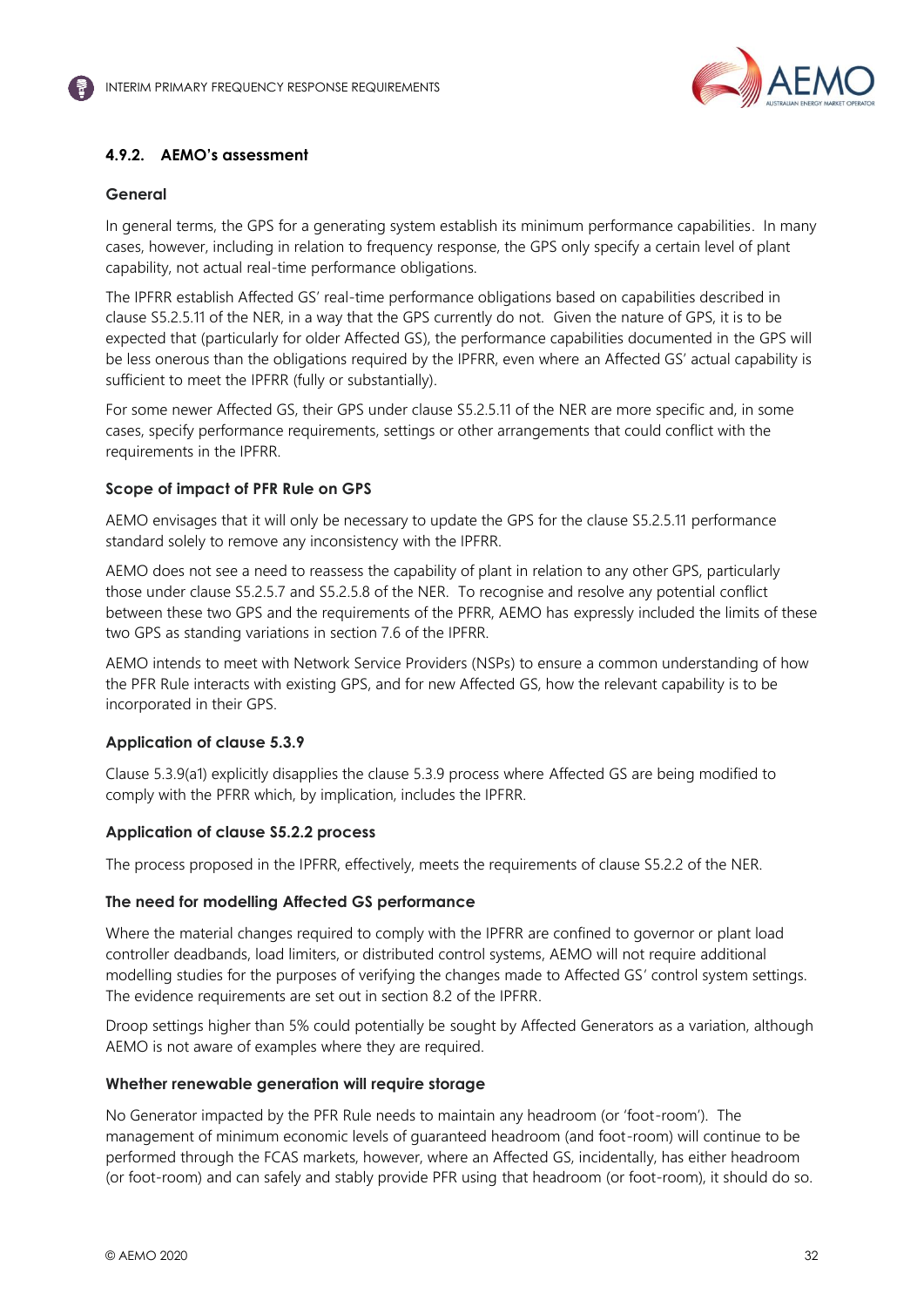

# **Preservation of project economics for renewables**

The PFR Rule only considers the issue of cost is in the context of exemptions and variations. See section 4.7 of this Report for further discussion of this issue.

### **4.9.3. AEMO's conclusion**

AEMO has determined not to make any change to the IPFRR as a result of the submissions made on this issue. AEMO will be contacting each Affected Generator whose GPS might require review and update and will discuss implementation of the PFR Rule with NSPs to ensure a smooth implementation.

The only GPS where changes might be required is the one under clause S5.2.5.11 of the NER.

# <span id="page-32-0"></span>**4.10. Alternatives to step response tests**

### **4.10.1. Issue summary and submissions**

Several Consulted Persons raised questions during the forums about alternatives to the step response tests required by draft section 8 of the IPFRR. The alternatives suggested are as follows:

- Where an Affected GS has operated recently with settings that are identical, or very similar, to those required by the IPFRR.
- Extensive recent testing carried out on the Affected GS for reasons unrelated to the PFR Rule.
- Trip-to-house load tests.

The only submission on this issue was from Hydro Tasmania:

#### **Verification of machine response performance**

Hydro Tasmania agrees with AEMO that there is a need to verify the machine response performance after tightening governor deadbands (as described in Section 3.4 of the PFRR document). **However, implementing the proposed systematic approach across Hydro Tasmania's generation fleet would potentially be logistically very difficult, time consuming and expensive**. This is due to the large number of generation assets within our portfolio, and the geographic and technological diversity of our generation fleet.

….

**Hydro Tasmania therefore requests that AEMO gives further consideration to alternate verification methods and/or ways that testing can be carried out in the most efficient manner**. As an example of an alternative approach, the data captured during the frequency control trials undertaken in Tasmanian in collaboration with AEMO and TasNetworks could be used to form the basis for verification of machine response performance. The results of these trials, including the machine response captured by the high speed governor data logging, detailed monitoring of guide vane movements and the overall system frequency improvements in Tasmania have already been provided to AEMO. Additionally, Hydro Tasmania is currently undertaking an extensive and ongoing program to upgrade our governor control systems. In the event that these assets are scheduled for an upgrade in the next two years, Hydro Tasmania would like to request a deferral of the PFR performance verification obligations until the new governor control system is commissioned.

Noting the actions already taken by Hydro Tasmania, any potential delay in verification of some generating units in Tasmania is unlikely to materially impact on the management of power system frequency. Hydro Tasmania would welcome the opportunity to discuss verification requirements further with AEMO to ensure verification requirements are met in the most practical and efficient way possible.

…

#### **PFR response verification for identical machines**

For machines sharing the same waterway, identical primary rating and governor settings, Hydro Tasmania seeks AEMO's agreement for single machine performance results to be used to represent all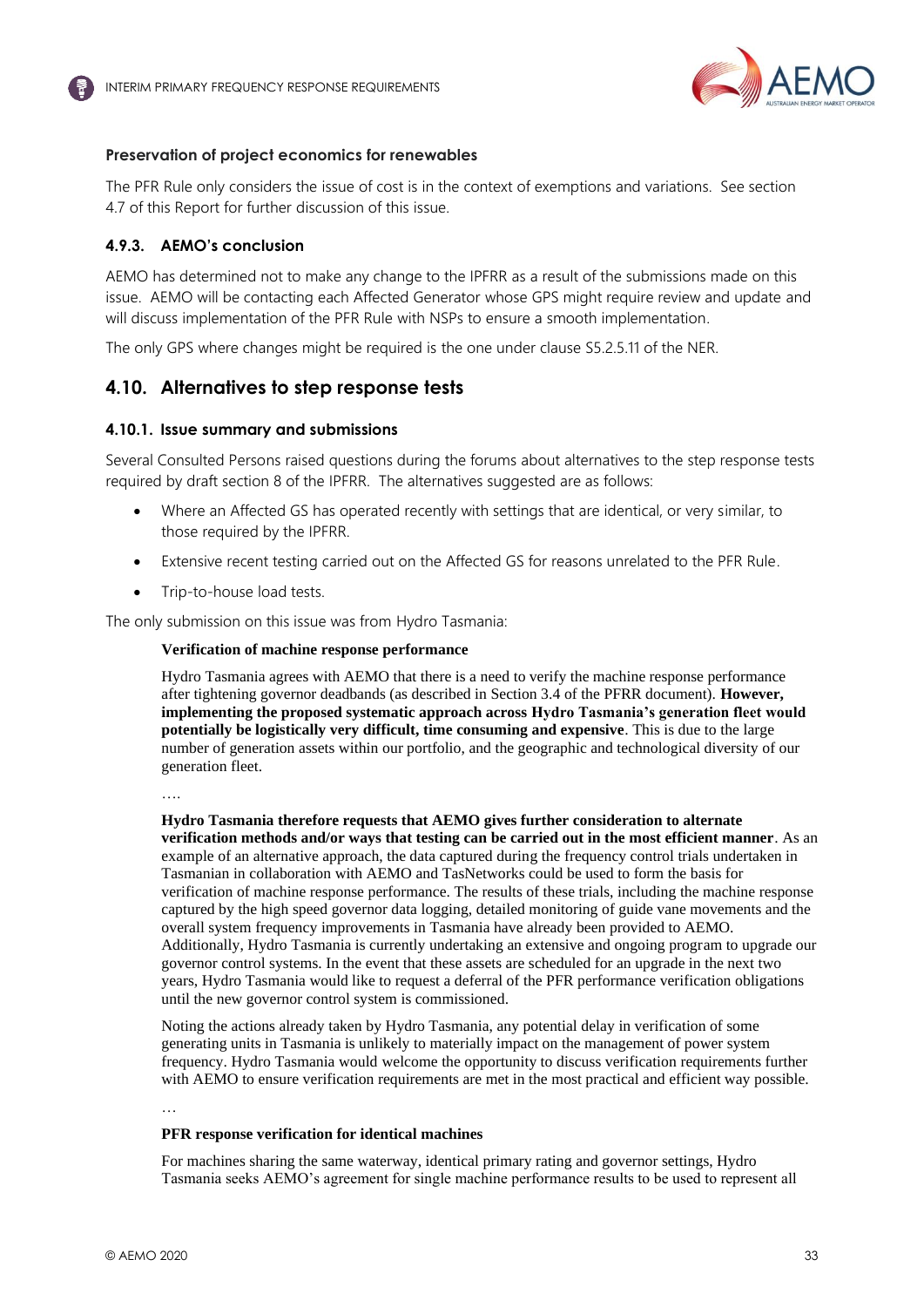

the like units. Based on experience, Hydro Tasmania would expect the performance difference to be negligible.

### **PFR verification based on simulation**

Given the diversity of the generating portfolio, as a supplementary approach, Hydro Tasmania requests consideration be given to the possibility of using simulated test results for PFR verification wherever is possible.

### **4.10.2. AEMO's assessment**

AEMO's primary concern in requiring step response tests is to ensure the stable operation of Affected GS when operating with the PFR settings. A staged test is an accepted and effective method of demonstrating this, however, it is acknowledged that it can be disruptive, and consumes time and resources.

Where alternative methods of demonstrating plant stability with the proposed PFR settings are available, the IPFRR has been updated to allow for them, in particular, the provision of recent and comparable test data as an alternative is now acceptable.

In Tasmania, a number of Affected GS have already recently (temporarily) operated with settings consistent with the requirements of the IPFRR and demonstrated stable operation under those conditions. This recent evidence would be adequate to demonstrate the use of those settings again.

Where an upgrade of governor control systems is proposed in the near future, Affected Generators could seek a variation from AEMO to defer tests or other verification.

It is also noted that where multiple identical machines have identical settings applied, there is reduced benefit in testing of each machine individually, except, perhaps, to confirm whether the settings have been applied correctly. In this case, the results of testing only of one of these identical machines would be acceptable.

The suggestion of trip to house load tests as an alternative type of test is not practical because it involves the disconnection of a generating system from the power system. PFR is required while the generating system remains connected and synchronised.

Finally, simulation is not being considered as an option because there is a need for a physical test, or experience to demonstrate stability. In this instance, simulations cannot provide sufficient confidence in the stability of response following changes to Affected GS' settings.

# **4.10.3. AEMO's conclusion**

AEMO has amended section 8 of the IPFRR to include a new section 8.2.3 accepting the following as alternatives to a step response test:

- Where an Affected GS has recently operated with settings that are identical, or very similar, to those required by the IPFRR, evidence of stable operation while operating with those settings.
- Recent suitable testing sufficient to demonstrate that operating the Affected GS with the PFR settings will result in stable operation.
- The IPFRR now also notes that where identical settings will be implemented on multiple identical generating units, a demonstration of stable operation of only one of these units, by test or other means, would be required.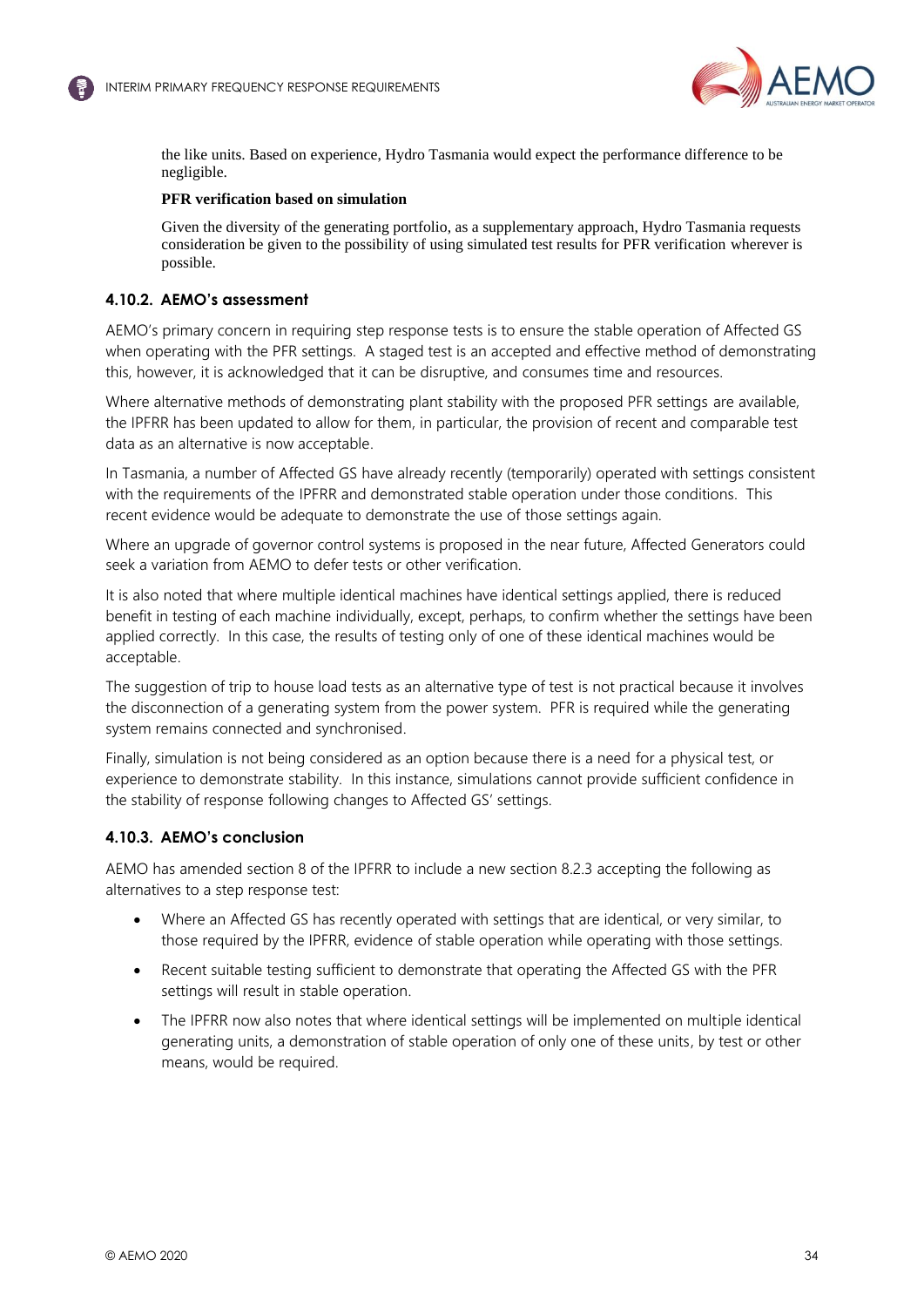

# <span id="page-34-3"></span><span id="page-34-1"></span><span id="page-34-0"></span>**4.11. Staged Implementation**

# **4.11.1. Issue summary and submissions**

During the forums held as part of this consultation, AEMO suggested that implementation could be effected in two stages, whereby those Affected GS would be subject to a gradual tightening of their deadbands in two steps might be appropriate. The reaction during the forums was mixed and only some submissions referred to this issue.

CS Energy submitted:

Section 3.2 of the draft Interim PFRR provides:

"Each Affected GS must provide PFR outside the Affected GS' Deadband, which must be no wider than the [primary frequency control band (PFCB)]."

CS Energy notes that Rule  $4.4.2A(b)(1)(i)$  as inserted by the final Rule specifies that the PFCB is the lower bound that AEMO may require the governor deadband setting for an Affected GS rather than the maximum allowable setting. Given that such a narrow deadband is unprecedented in the NEM, CS Energy is disappointed that from implementation AEMO has chosen to set the PFCB at this lower boundary rather than a staged narrowing of the PFCB.

Delta Electricity submitted:

Cautious adjustments towards tighter deadbands required for a Unit are recommended particularly on Units such as Vales Point where the overall governing system is made up of control sub-systems. Deadbands of sub-systems that provide optimum stability of a Unit and the Network should be favoured over deliberate and strict matching of deadbands of a sub-system of a Unit to the equivalent of the PFCB. The pursuit of a common overall governing deadband on Units with interconnected governing subsystems that must coordinate to avoid instability is not just a simple matter of setting deadbands of the subsystems to the equivalent of the PFCB.

<span id="page-34-2"></span>Delta Electricity also recommends staged and coordinated implementation of tighter dead bands so that the PFR delivery is evenly shared between participants. Generators in the NEM should not be required to control frequency more sensitively than a competitor without being compensated for it. As part of mandatory PFR Rules implementation, the development by AEMO of a system that recognises superior PFR delivery and compensates superior performance is recommended. An eventual market solution that includes this recognition but also procures only the minimum amount required to produce the quality of frequency control the NEM requires at any given moment remains Delta Electricity's preferred long-term system.

Alinta Energy submitted:

As outlined in past submissions, the decision to mandate frequency control to a  $(\pm 0.015)$  Hz dead band setting is physically untested in the NEM and implementing such a narrow dead band setting requirement rapidly would likely introduce several risks that may have unintended implications on the NEM's operating state.

As such, Alinta Energy supports AEMO's prudent decision to include the progressive step change allowance as outlined in section 5.1(b), allowing for a reduction in dead band settings commencing with  $(\pm 0.050)$  Hz.

This approach will allow participants and AEMO to progressively monitor the performance of frequency of the NEM as it adheres to the new dead band setting requirement. Upon close consideration of what impact the initial step change has on the network, it may be found that the proposed second step change requirement to  $(\pm 0.015)$  Hz actually not required.

# **4.11.2. AEMO's assessment**

AEMO had indicated a preparedness to implement a progressive narrowing of Affected GS deadbands, which will be centrally co-ordinated by AEMO once the results of the Self-Assessments have been reviewed but not all Consulted Persons welcomed the idea.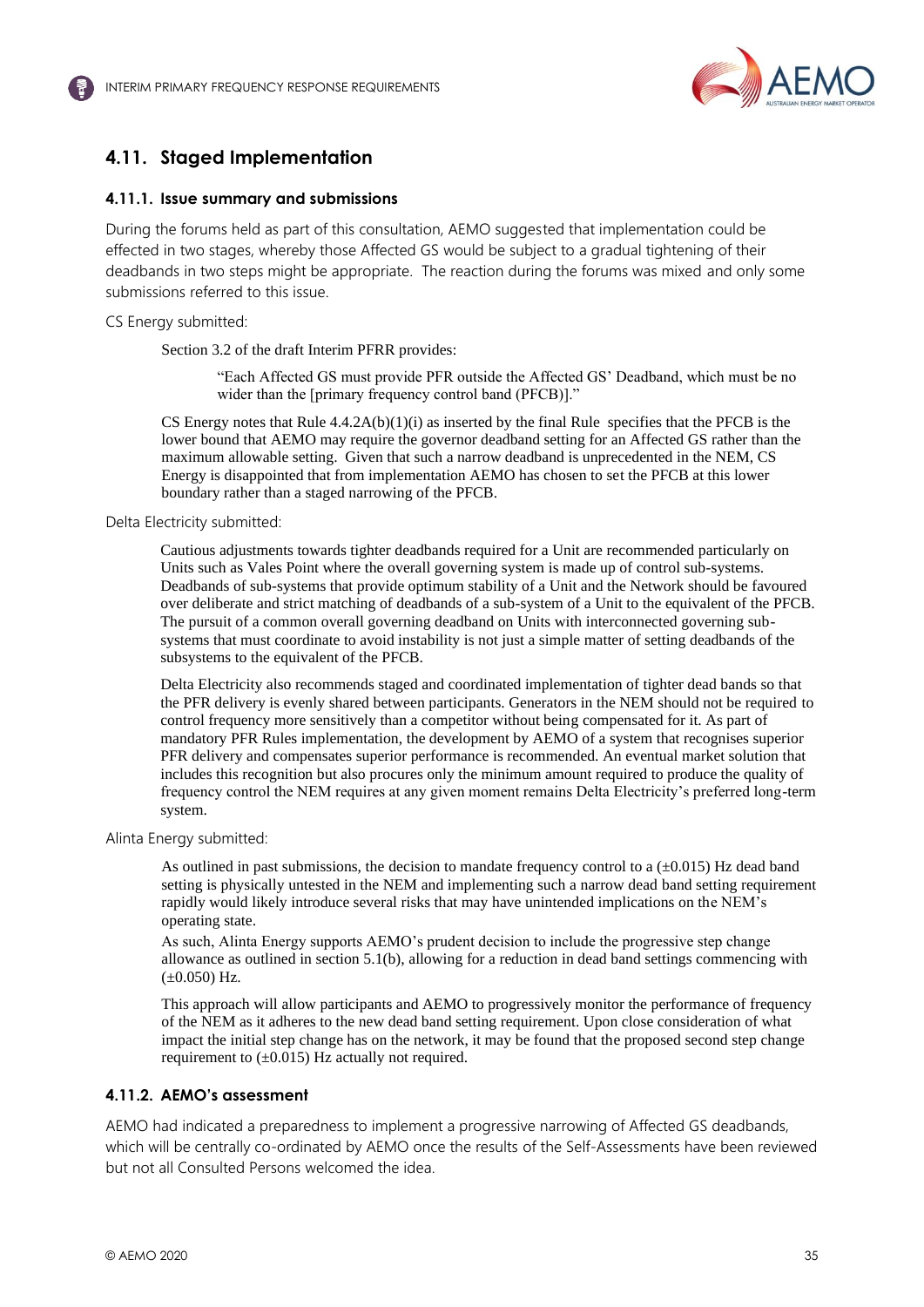

<span id="page-35-2"></span><span id="page-35-1"></span>For this reason, section 5.1 of the IPFRR and Appendix A, containing the pro forma Self-Assessment, provide Affected Generators with an option of a one-, or two-stage implementation.

Delta's suggestions regarding payment for superior service are best addressed to the AEMC in its consultation on the [Removal of disincentives to primary frequency response](https://www.aemc.gov.au/rule-changes/removal-disincentives-primary-frequency-response) rule change proposal.

### **4.11.3. AEMO's conclusion**

AEMO has determined not to make any change to the IPFRR as a result of the submissions made on this issue.

# <span id="page-35-0"></span>**4.12. Implementation timeline**

### **4.12.1. Issue summary and submissions**

In summary, the issues raised by Consulted Persons were:

- 1. Implementation timetable as a whole.
- 2. Some of the deadlines are too tight.

Delta Electricity proposed an alternative timetable for AEMO:

It is recommended the interim PFRR include example timeframes for the process from self-assessment through to implementation be included as a further appendix. An example is below:

| <b>Process Step</b>                 | <b>Permitted Period</b>                          | <b>Total elapsed period</b> |
|-------------------------------------|--------------------------------------------------|-----------------------------|
| Participant Self-Assessment         | 60 business days                                 | 60 business days            |
| AEMO request for more information   | 5 business days                                  | 65 business days            |
| Participant supply of more          | 5 business days                                  | 70 business days            |
| information - Extension of time     |                                                  |                             |
| request                             |                                                  |                             |
| AEMO grants extension of time 15    | (not specified; assumed)                         | 75 business days            |
| business days                       | 5 business days                                  |                             |
| Participant supplies extra          | 15 business days                                 | 90 business days            |
| information and PFR variation form  |                                                  |                             |
| <b>AEMO PFRR Variation</b>          | 10 business days                                 | 100 business days           |
| consideration – Further information |                                                  |                             |
| needed                              |                                                  |                             |
| Participant supply of more          | 10 business days                                 | 110 business days           |
| information for the variation -     |                                                  |                             |
| Extension of time request           |                                                  |                             |
| AEMO grants variation information   | (not specified; assumed)                         | 115 business days           |
| extension of time 15 business days  | 5 business days                                  |                             |
| Participant Variation - Further     | 15 business days                                 | 130 business days           |
| information supplied                |                                                  |                             |
| Implementation wait time (to suit   | (not specified)                                  | 150 business days           |
| <b>AEMO NEM-coordinated</b>         | 20 business days                                 |                             |
| implementation)                     |                                                  |                             |
| Implementation to 50mHz - Tested    | (not specified; assumed but                      | 155 business days           |
|                                     | dependent on actual event)                       |                             |
|                                     | 5 business days                                  |                             |
| Implementation to final Deadband    | (not specified)                                  | 215 business days           |
| wait time (to suit AEMO NEM-        | 60 business days                                 |                             |
| coordinated implementation)         |                                                  |                             |
| Implementation to final adopted     | (not specified; assumed but<br>220 business days |                             |
| deadband - Tested                   | dependent on actual event)                       |                             |
|                                     | 5 business days                                  |                             |

Infigen Energy submitted: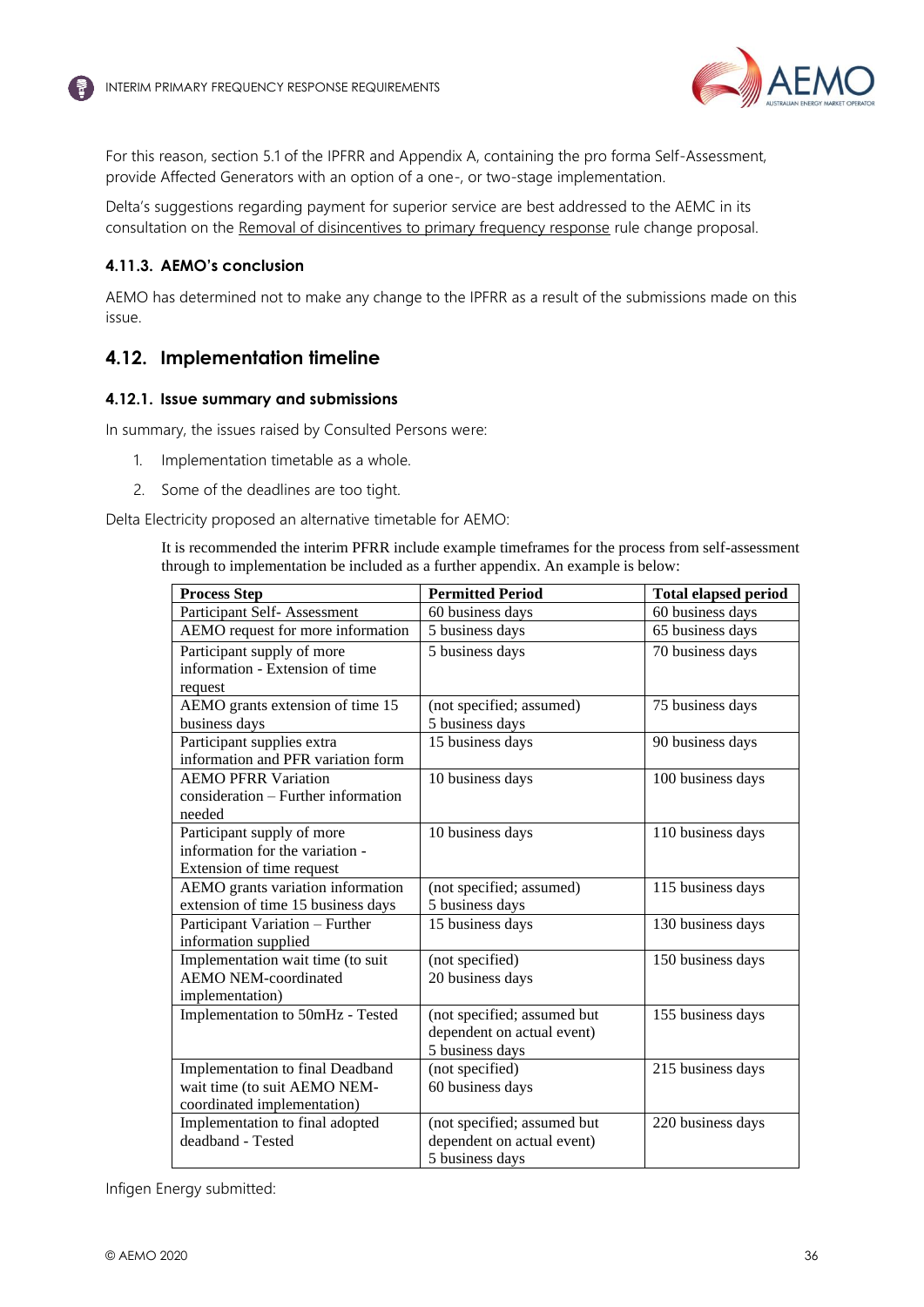

AEMO should clarify the explicit dates and timelines for implementation (rather than relative days, where possible).

AEMO's expectation of a 5-business day turn-around to queries from AEMO is unrealistic. For example, if the OEM needs to be contacted, this would be unachievable even under normal global business conditions. Infigen suggests given the potential complexity, a 20-business day timeframe (in line with AEMO's timeframe) is necessary. While AEMO has suggested that participants should already have all answers on hand, this is not realistic. Equipment that was not specified, nor designed to provide these services may require more extensive investigations and/or studies. Infigen does not accept that extensions can only be at AEMO's sole discretion; a negotiated framework is required.

<span id="page-36-0"></span>Origin Energy submitted:

#### **Timelines should be flexible to account for potential compliance issues and the expectations for generators should be clear**

Origin considers the timeline for the first tranche of generators (i.e. those > 200 MW) to comply with the PFRR is tight, and that some flexibility is required as both plant operators and AEMO adjust to the new requirements. …

This flexibility should extend to the 10 business days generators will have to respond to any follow up questions after a self-assessment. Delays could occur where a generator is required to contact the Original Equipment Manufacturer (OEM). Given the technical nature of the issues, it is possible the OEM would not be able to provide a complete response within the prescribed timeline. Origin therefore suggests that the PFRR makes allowances for circumstances such as these, which are outside the control of the generators.

To improve clarity, the PFRR should specify that generator self-assessments of capability can be based on historical data such as previous tests or measured response to events, consistent with footnote 4 of Appendix A. Additional guidance on the level of detail that generators need to be provided for selfassessments would also be welcomed.

# **4.12.2. AEMO's assessment**

### **General**

AEMO's aim is to have as many Affected GS operating with PFR settings as possible before summer 2020- 21, particularly generation from Tranche 1 (those with a capacity of more than 200 MW).

Changing Affected GS' settings during the summer high demand period carries increased risk and is much less likely to be achievable, which means that the next opportunity to effect changes will be March 2021. AEMO expects to use any hiatus over summer to resolve issues with Affected GS that might require time to resolve before they can be ready to provide PFR.

Therefore, AEMO expects those Affected GS that can provide PFR with minimal changes to their control systems and likely will not require tests to be the first group to be ready to provide PFR by summer.

### **Implementation Timetable**

Clause 11.122.2(c) of the PFR Rule requires the IPFRR to, amongst other things:

(3) set out the process for the coordinated activation of changes to *generating systems*, including the date (which may vary according to *plant* type) by which *Scheduled Generators* and *Semi-Scheduled Generators* must effect changes to their *plant*, to comply with the Interim Primary Frequency Response Requirements.

Attempting to create a specific timetable has been a challenging aspect of the IPFRR because AEMO envisages that the results of the Self-Assessment will be determinative of the next steps, in particular how AEMO will go about requesting changes to Affected GS' control settings to achieve the PFR settings required. While Delta Electricity's proposed timeline provides a high-level overview of a process to achieve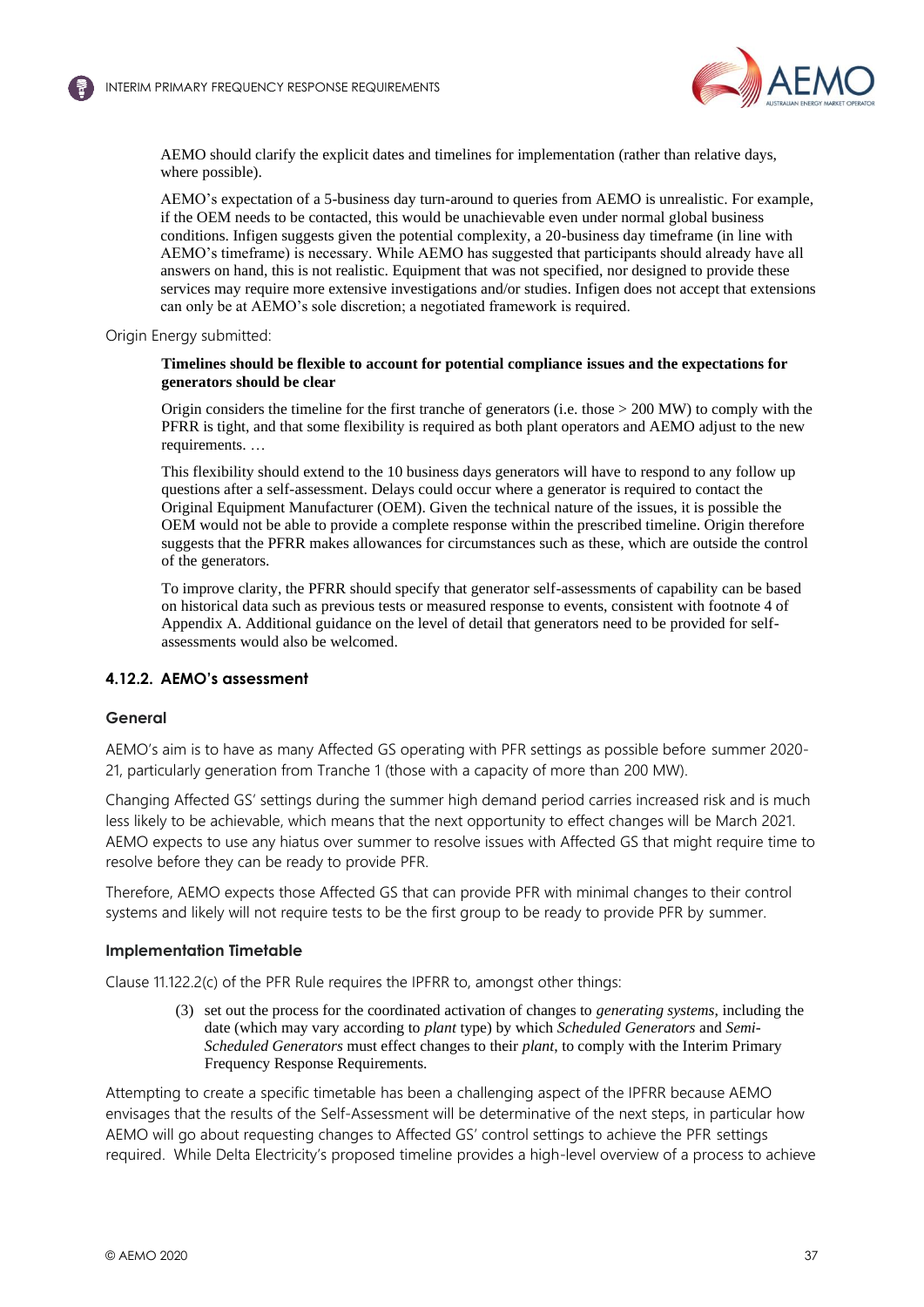<span id="page-37-1"></span>



implementation, in reality there will be several workstreams resulting in implementation at different dates/times.

In all, this makes the creation of a fixed implementation timetable unrealistic. The timetable is necessarily dynamic and will need to be updated regularly.

### **Deadlines**

In selecting the deadlines, AEMO considered how the application for registration timeframes are set out. The timelines are just as tight but far more extensive, in terms of the material that an applicant for registration as a Generator could be required to provide to AEMO.

Leaving deadlines to the uncertainty of negotiation is untenable given the imperative to achieve a step change in the improvement of power system frequency performance by summer 2020-21.

Any delays, where unavoidable, can be addressed through ad hoc applications for extensions for the provision of information or data, or variation to implementation deadlines.

### **4.12.3. AEMO's conclusion**

AEMO has outlined an indicative implementation timeline for Tranche 1 in Appendix G of the IPFRR, noting that it will be updated regularly during implementation and published on its website.

Key dates in this timeline will depend on the eventual results of Self-Assessments. As noted elsewhere, it is AEMO's intention to coordinate implementation closely with Affected Generators, particularly those in Tranche 1.

AEMO has deliberately allowed for significant flexibility in implementation, where this will be required. The need for an urgent, significant improvement in power system frequency performance, however, dictates some stringency around deadlines.

# <span id="page-37-0"></span>**4.13. Impact of COVID-19 on implementation**

# **4.13.1. Issue summary and submissions**

COVID-19 was raised by some Consulted Persons as a justification for extending implementation in a variety of ways. The issues raised can be grouped as raising potential delays due to:

- 1. Reliance on third parties for information to complete the Self-Assessments.
- 2. Travel restrictions.
- 3. Restrictions on fieldwork.

Alinta Energy submitted:

The impact of COVID-19 has introduced extraordinary changes to Australia's communities and economy. In response, Alinta Energy has ramped up our resourcing capabilities to deliver and provide support for homes and businesses.

The implementation of the mandatory frequency control rule change is currently requiring significant time and resources from Alinta Energy and key operational staff on site at power stations. Scheduling engineering feasibility studies, undertaking risk assessments, doing testing and physically making any required changes to generation plant takes significant time.

From a resourcing perspective, many key experts required to consult on and implement dead-band setting changes can only be sourced from overseas or interstate. With the current Government imposed international/domestic travel restrictions and site restrictions limiting contractors on site, this is an extremely challenging rule change to implement.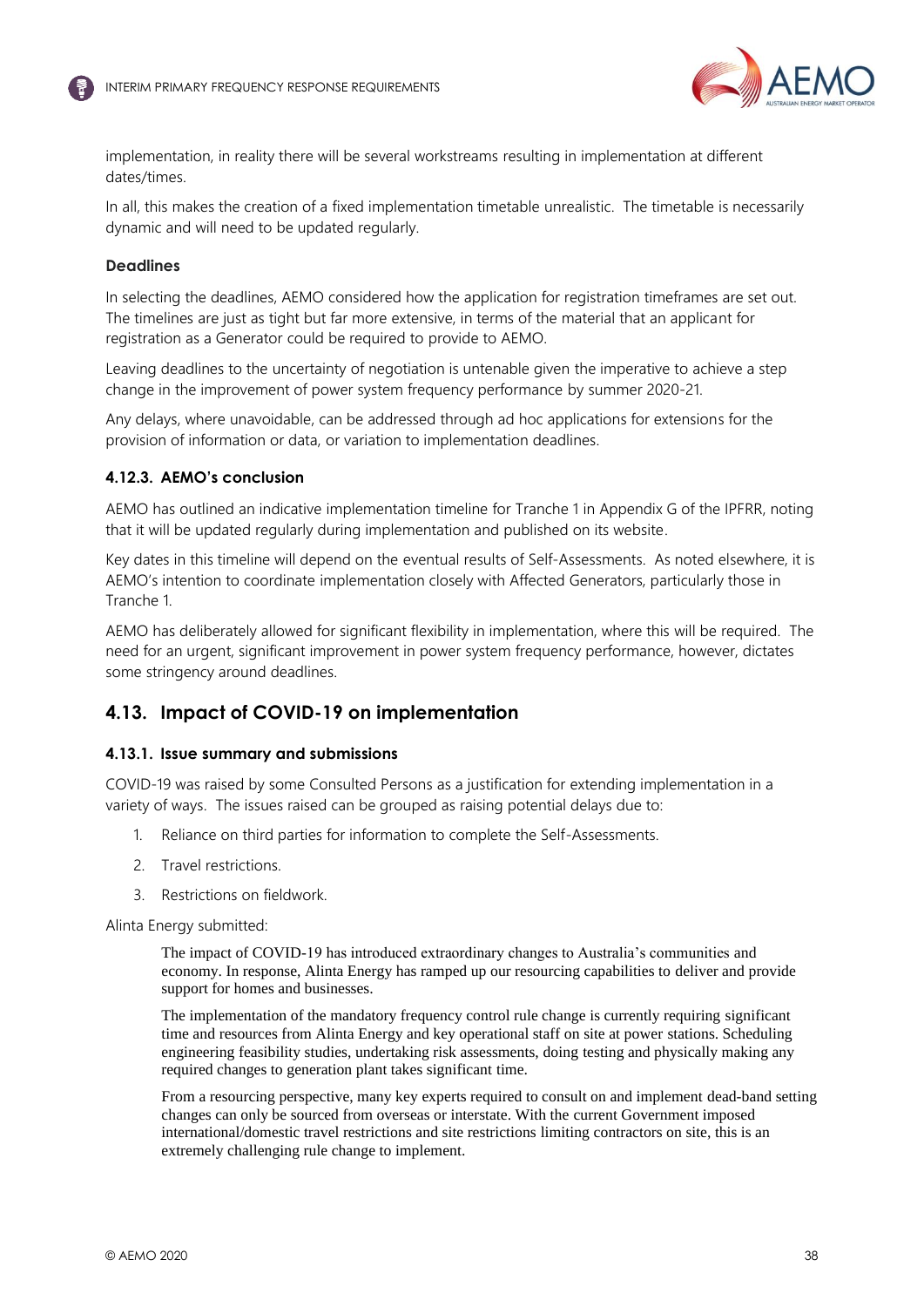

Alinta Energy urges AEMO to consider delaying the rule change implementation schedule to allow for industry to plan and provide appropriate operational flexibility to be built into individual generator's PFRR forward work plans.

#### ERM Power submitted:

Given the need to acquire a high level of technical assistance in determining the inherent technical capability of the generating units and also the internal engineering resource that will be required for commissioning and testing at a time when COVID-19 is resulting in reduced capability in these areas, we recommend AEMO consider an additional blanket extension of 40 business days to the timeframes set out in Table 2.

#### Stanwell submitted:

The current COVID-19 restrictions may limit the ability of Original Equipment Manufacturers (OEMs) to provide evidence on unstable operation, which could result in a delay of generators submitting their self-assessment.

### CS Energy submitted:

CS Energy recommends AEMO considers an extension to the time frames detailed in section 5, Table 2 to acknowledge the impact of COVID-19. COVID-19 is already and will continue to impact availability of technical expertise and mobilisation of internal engineering services to enable the required assessment, commissioning and testing to implement the PFRR on the Affected GSs in the CS Energy portfolio.

CS Energy understands AEMO's approach to any delay of the implementation of mandatory PFR is to address this in its response to each Affected GSs application. However, this does not consider the impact that COVID-19 may have on a generator's ability to undertake the assessment. This self-assessment is due by the date specified in section 5, Table 2. While a generator can apply for an extension of this date, this is an unnecessary diversion of resources at a critical time when Participants are seeking to otherwise manage the impact of COVID-19 on their operations.

### Hydro Tasmania submitted:

### **Verification of machine response performance**

… These challenges will be exacerbated by the ongoing COVID-19 pandemic, and associated limitations and constraints on Hydro Tasmania's resourcing.

Origin Energy submitted:

Additionally, the disruption due to COVID-19 should also be taken into consideration including where travel restrictions limit the movement of critical staff or contractors.

### **4.13.2. AEMO's assessment**

### **General**

While AEMO acknowledges that COVID-19 carries the risk of increased difficulty for some Affected Generators in implementing the changes required, it is not clear that this issue would be substantive enough to require a delay in implementation. The materiality of this issue will not be known until AEMO has received a sufficient number of Self-Assessment results.

Where a single Affected Generator was perhaps unavoidably delayed on a single Affected GS due to COVID-19, this could, potentially, be dealt with by the Affected Generator applying for a variation. A delay in implementation for an Affected GS in one of the later tranches would be a different matter to delays for larger generation in Tranche 1.

The current process for implementation allows for flexibility in implementation dates, if required. The timetable for an Affected Generator to undertake a Self-Assessment also has some allowance for unavoidable delays, however, it is important that it is undertaken in a timely manner, where reasonably possible.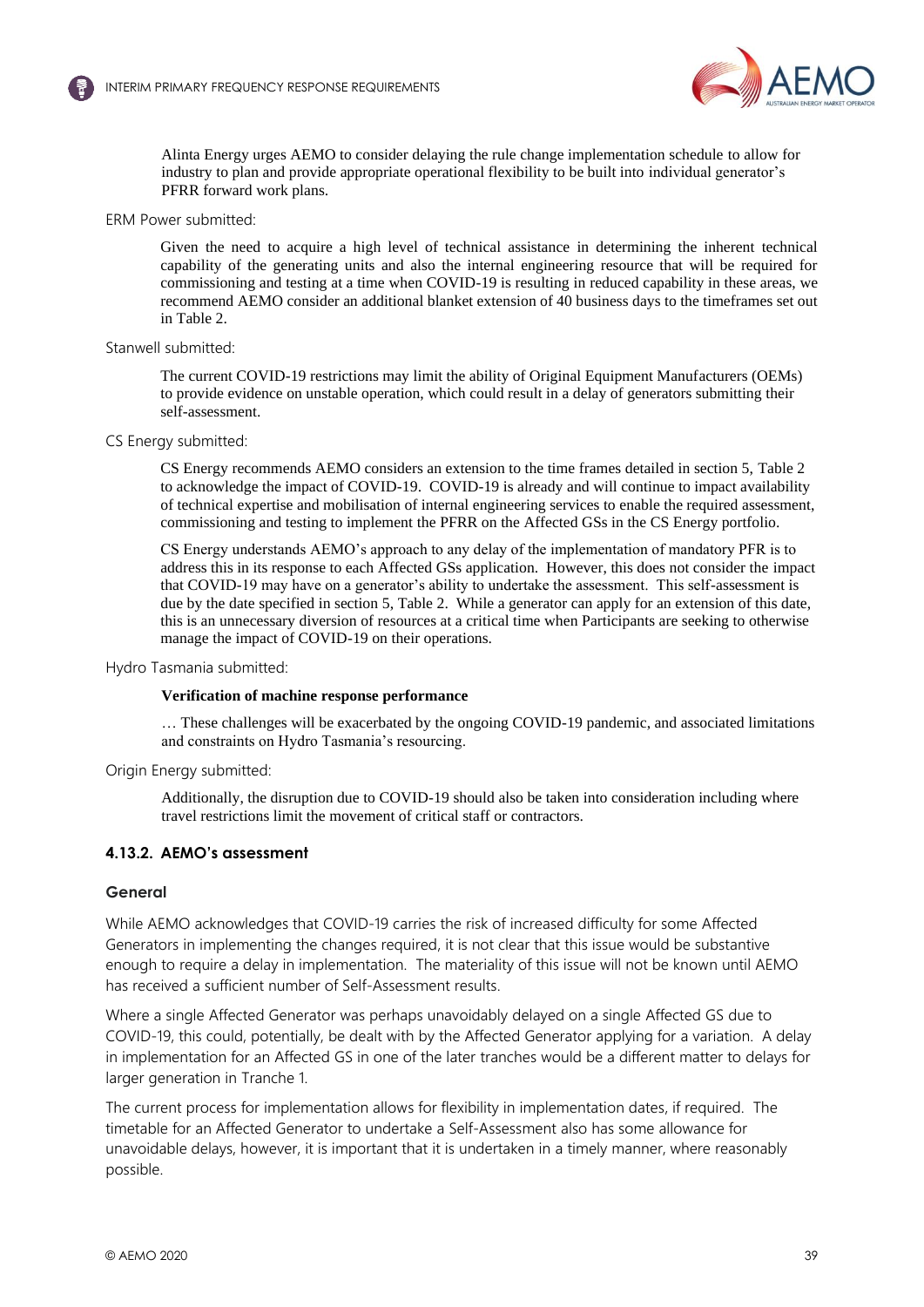

AEMO's experience since the first draft of the IPFRR was published many months ago is that some Affected Generators who have chosen a proactive approach have already achieved significant progress towards undertaking their Self-Assessments and determining appropriate PFR settings.

# **Reliance on third parties for information**

As indicated on numerous occasions during the forums, delays to the provision of information by third parties, such as OEMs can form the basis of an application for an extension of time. Moreover, it is AEMO's expectation that Affected Generators would not have waited until 4 June 2020 before contacting third parties who hold relevant information for the Self-Assessments.

# <span id="page-39-1"></span>**Travel restrictions**

AEMO understands that there are some Affected Generators who might need to access expert engineering assistance from parts of the country or the world where travel is simply not possible. These issues can be identified as part of their Self-Assessment and applications made for variation to the implementation of the PFRP to their Affected GS.

# **Disruption to fieldwork**

Where fieldwork is necessary to make changes to Affected GS, Affected Generators need to apply for variation to the implementation of the PFRP to their Affected GS.

# **4.13.3. AEMO's conclusion**

AEMO does not consider there is a need to delay implementation by reason of COVID-19, as there is sufficient flexibility in the proposed process to address individual issues.

<span id="page-39-2"></span>AEMO has determined not to make any change to the IPFRR as a result of the submissions made on this issue. Instead, it will manage issues on an ad hoc basis through variation applications.

# <span id="page-39-0"></span>**4.14. Publication of more detail on Affected GS settings**

# **4.14.1. Issue summary and submissions**

Delta Electricity considered that AEMO's published list of variations granted in respect of the PFRP should include the detailed parameter values approved by AEMO. Delta Electricity raised this issue both during the forums and in its submission, which stated:

It is recommended that Deadband values agreed to by AEMO as variations should be listed against Units to ensure fairness in application is transparently comparable between Units of similar design and technology.

Delta Electricity considers that the National Electricity Objective requires that if a particular plant in a local region cannot achieve the tightness of overall deadband of  $+15mHz$  and a larger deadband is agreed by AEMO to apply at that plant then, in the interests of fair competition in the application of a mandatory Rule, other plant of similar technology in the same jurisdiction should be advised and permitted to relax any relevant part of a complex controller to be no narrower than the deadband permitted by AEMO for the nearby competitor. An alternative to this approach would be for AEMO to develop a compensation process for superior performance.

# **4.14.2. AEMO's assessment**

Information about the control system settings of generating systems is generally considered to be confidential information under the NER.

The control system settings information that AEMO will be receiving from Affected Generators as part of the Self-Assessments is information that AEMO was entitled to receive when the Affected GS were first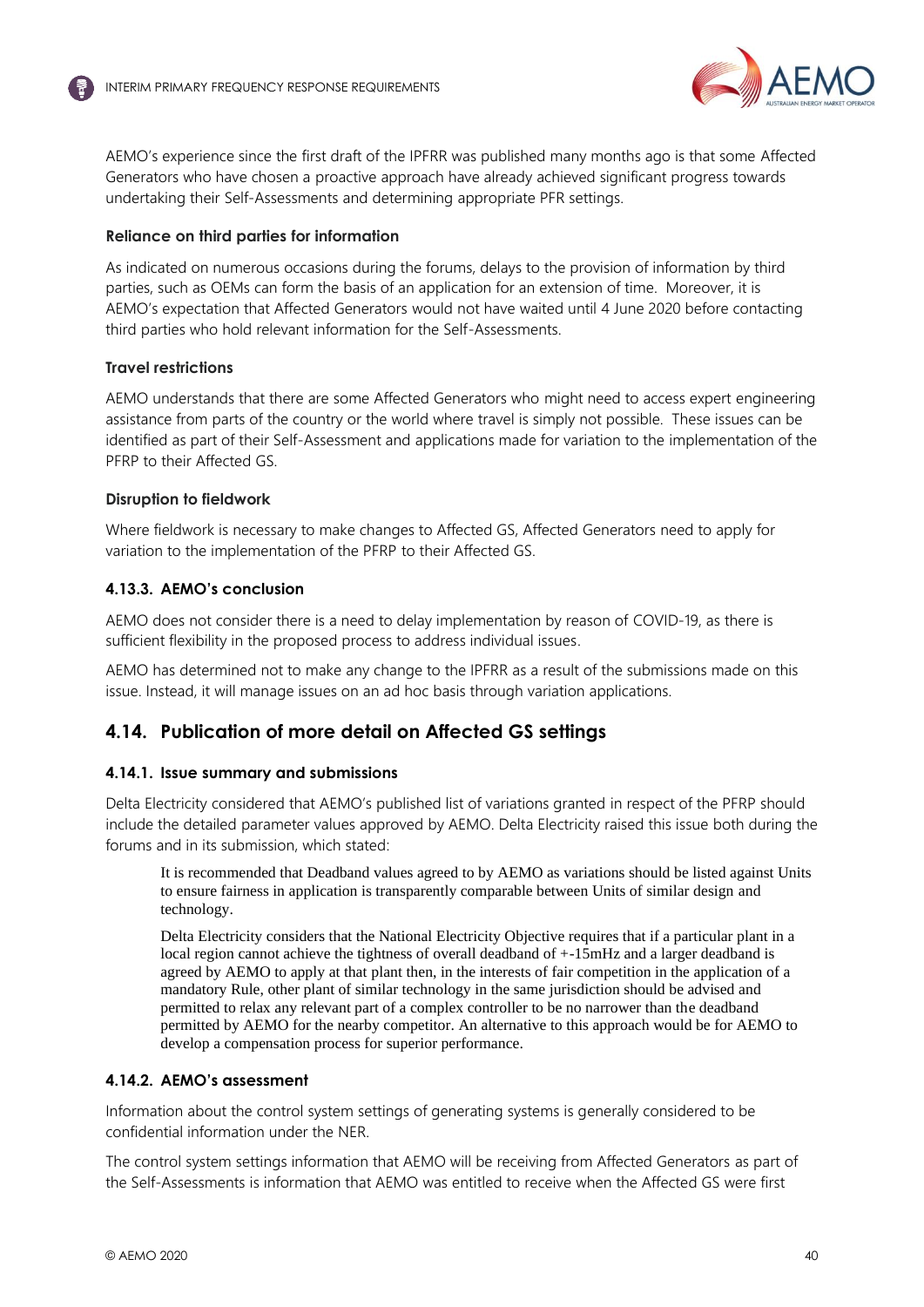

<span id="page-40-3"></span>connected to the power system, and which needs to be kept up to date. This information was first provided under various provisions in Chapter 5 of the NER when the Affected Generator was a Connection Applicant and considered to be *confidential information* under clause 5.3.8 and S5.2.4.

Even if the Affected GS predates the NER, information about the control system settings of generating systems needs to be kept up to date under various provisions in Chapter 5 of the NER.

AEMO also notes that the grant of exemptions and variations depends on a number of factors, including financial information, which is confidential under clause 4.4.2B(c) of the NER. Not all generation of similar age and technology will have comparable financial positions.

Delta Electricity's proposed alternative compensation scheme is not within the scope of the NER as amended by the PFR Rule. This may be addressed by the AEMC in its consultation on the [Removal of](https://www.aemc.gov.au/rule-changes/removal-disincentives-primary-frequency-response)  [disincentives to primary frequency response](https://www.aemc.gov.au/rule-changes/removal-disincentives-primary-frequency-response) rule change proposal.

# **4.14.3. AEMO's conclusion**

Publishing details of Affected GS' control system settings values would disclose information that is, or could be, confidential and is not contemplated by clause 4.4.2A(d) of the PFR Rule. Accordingly, AEMO is unable to publish those details without further changes to the NER.

Instead, AEMO has amended Appendices D and E of the IPFRR to provide an option for each Affected Generator applying for exemption, or variation, to consent to the publication of more granular data related to their exemption or variation, if granted.

# <span id="page-40-0"></span>**5. OTHER MATTERS**

# <span id="page-40-1"></span>**5.1. AEMO's other remedial action to address deterioration of frequency control under normal operating conditions**

# **5.1.1. The Issue**

While not strictly within the scope of the consultation, Delta Electricity submitted that AEMO should focus on other remedial actions to address the deterioration of frequency control under normal operating conditions.

Delta Electricity recommends and encourages AEMO to maintain focus on other actions that improve frequency conditions. Adjustment to FCAS dispatch volumes made by AEMO in 2019 and early 2020 have demonstrably (see attachment 4) retarded the deterioration first identified in 2017 as being concerning to AEMO and lower demand conditions currently occurring appear also to be increasing the time frequency remains within the NOFB. Delta Electricity continues to believe that deterioration has much to do with factors, not related to PFR reduction, that are evidently influencing the day to day frequency performance.

# **5.1.2. AEMO's response**

AEMO has a multi-pronged program of addressing the challenges faced by the lack of primary frequency response in the NEM and will continue to do so while implementing the PFR Rule, as all of its work will contribute to better control of power system frequency under normal operating conditions.

# <span id="page-40-2"></span>**5.2. Implementation reporting**

# **5.2.1. Issue summary and submissions**

Although not raised during the forums, some submissions indicated that AEMO should collect and report on various PFR implementation data, impacts and learnings.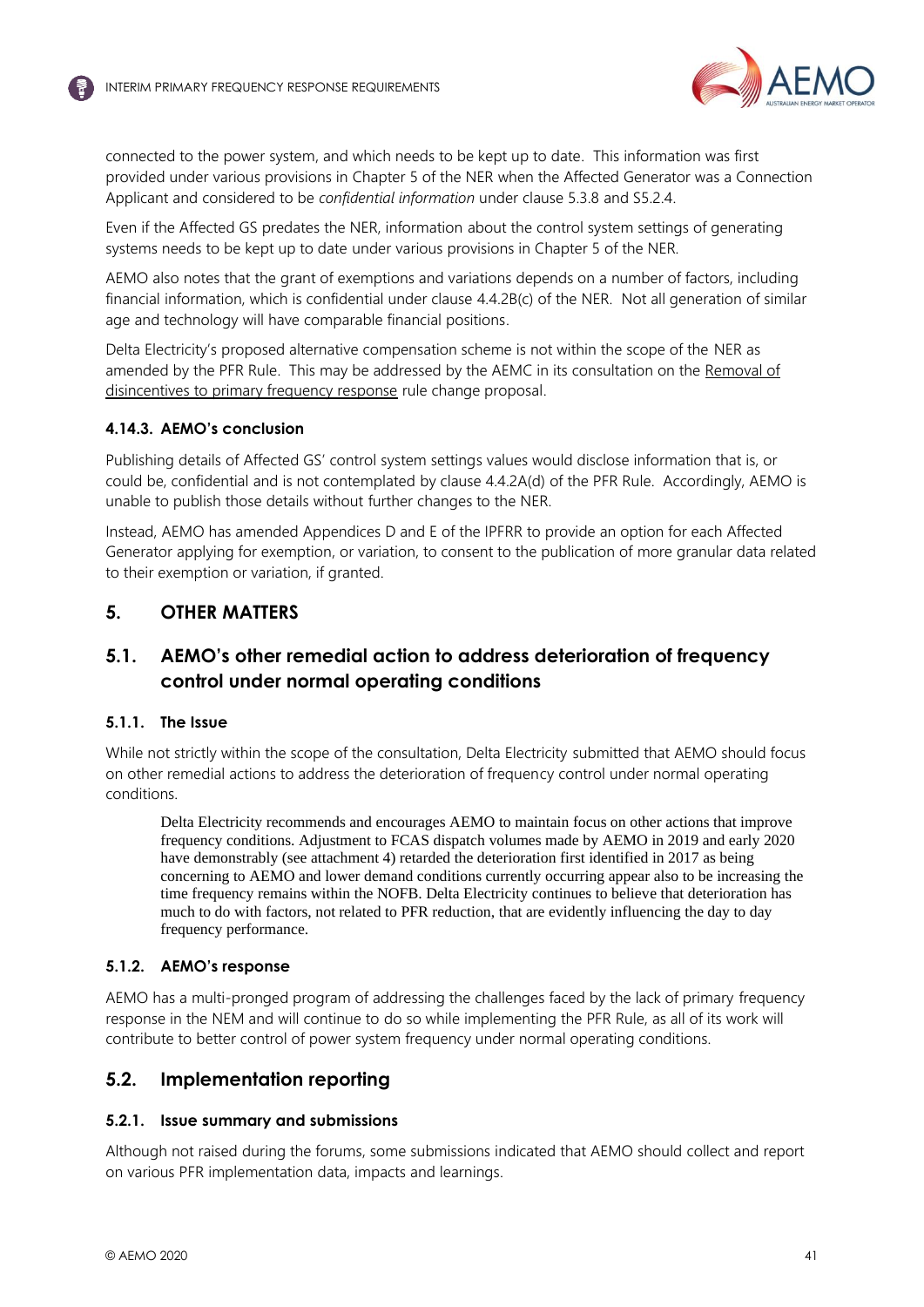



### Alinta Energy submitted:

Given this, Alinta Energy supports AEMO constructing both live and forecasting reports that should be presented as part of the PFRR obligation. Whilst this may not be possible due to privacy at the individual generator level, in aggregate it should be possible to provide broad data to industry on aggregate MW dead band settings, droop settings, response times and stored head room by regions. Such reports should also include both national and state current aggregated dead band or expected dead band data. The provision of such data would assist plant operators across the NEM in understanding the frequency performance of the market and how their individual generators will safely operate and perform within that. This will assist generators in performing their own stability analysis as well as completing the generator self-assessment.

#### Stanwell submitted:

Stanwell strongly supports AEMO's proposal to implement the first tranche of generators through a managed transition process in order to minimise the risk of unexpected or unstable operation. Stanwell further suggests that this process represents the last reasonable opportunity to gather information on the relationship between the amount of plant enabled for PFR and the resultant effect on distribution of frequency – information that is likely to be required for the development of a long term market signal as envisaged by the AEMC.

Having generating systems turn on PFR and narrow their dead bands progressively should provide a significant dataset, albeit one where enabled plant may not be providing PFR in all circumstances due to lack of headroom or foot room. Once generators are enabled for PFR under the current rules there appears to be no mechanism to reduce provision in order to investigate the impact on frequency control, however the Tasmanian trial and overseas experience points to tight frequency control being achievable without PFR provision from all generators.

CS Energy submitted:

While CS Energy generally accepts the draft Interim PFRR, CS Energy remains of the opinion, as expressed in our submission on the Mandatory Primary Frequency Response Draft Determination, that the Interim PFRR does not appear to make provision for unforeseen outcomes and learnings arising from the early implementation of the proposed  $\pm 0.015$  Hz deadband for mandatory primary frequency response.

### **5.2.2. AEMO's response**

AEMO agrees that careful management of implementation will be required, particularly for generation in Tranche 1. A staged approach to changes in deadbands is available to allay concerns over too drastic a change.

As noted in section 6.3.1 of the IPFRR, the process of implementing changes will require close coordination, and it is AEMO's intention to work with Affected Generators, both collectively and individually, to ensure any impacts on power system security and stability of plant are identified and managed.

AEMO agrees that implementation in stages will offer valuable insights into the effect of changing generation control settings on the power system overall, and on individual Affected GS. Any data generated throughout the process will be of value in considering what future changes could be required or be appropriate to the NEM's frequency control arrangements.

While AEMO will be able to collect some data at this time, for example, on power system frequency outcomes and system disturbances or similar events, some data from Affected Generators would also be required, for example, to identify the impacts of changing system frequency outcomes on plant operation and AEMO looks forward to Affected Generators' cooperation in sharing that data.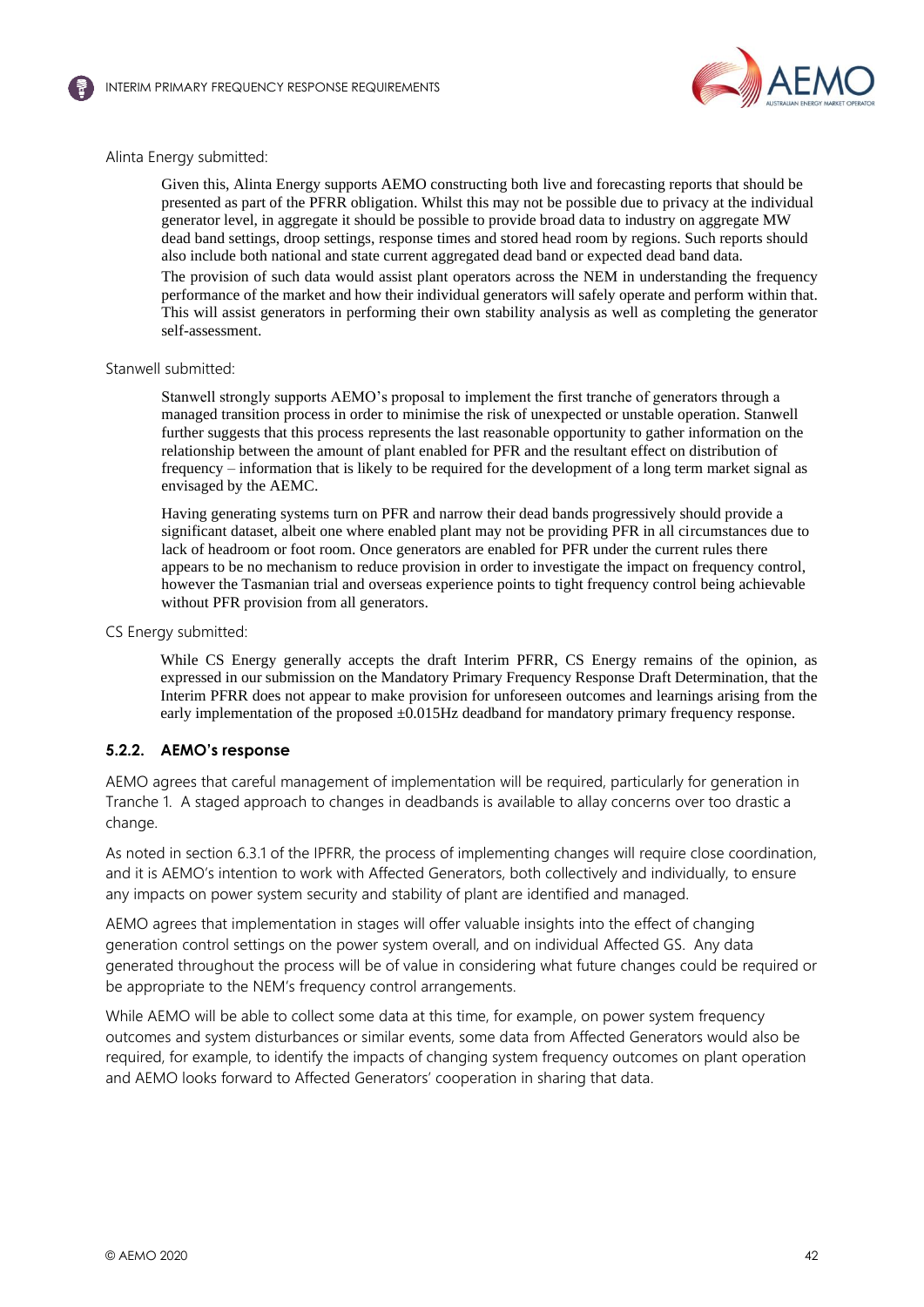

# <span id="page-42-2"></span><span id="page-42-0"></span>**5.3. Timing for the submission of applications for exemption or variation**

# **5.3.1. The issue**

Questions were raised during the forums about whether the timing of the submission of applications for variation and exemption, specifically, what AEMO's actions would be if an Affected Generator had not submitted an application for either where the Self-Assessment clearly indicated that an application should be made.

# **5.3.2. AEMO's response**

After further reflection on the matter, AEMO has determined that section 5.1(c) is not sufficient to alert Affected Generators that applications for exemption or variation should be submitted at the same time as the Self-Assessment results are submitted to AEMO. Sections 7.2 and 7.3 of the IPFRR have been amended to this effect.

# <span id="page-42-1"></span>**5.4. Removing response time from PFRP**

# <span id="page-42-3"></span>**5.4.1. The issue**

Some Consulted Persons considered that the response time should not be a PFRP and be relegated to an 'additional' performance requirement in section 4 of the IPFRR.

Delta Electricity submitted:

It is recommended this parameter [section 3.4 response time] be moved to section 4 ….

ERM submitted:

ERM Power notes and supports the inclusion of cross referencing to Section 4.2 with regards to the specification of "response time". However, we recommend that AEMO consider if the response time requirement set out in Section 3 would be better defined as an additional performance requirement in Section 4. This would result in the requirements around response time being specified in one section only of the PFRR.

CS Energy submitted:

In the interests of consolidating the 'response time' requirements specified in section 3 and cross referenced to section 4.2, CS Energy suggests AEMO combines the response time, range of response and any other associated performance criteria into one section.

# **5.4.2. AEMO's response**

AEMO acknowledges that the response time to a frequency change is a significantly more variable frequency response parameter PFRP than the deadband or droop. It is a characteristic that will vary widely between technologies, and even within a given plant over time, depending on operating conditions.

Ultimately, however, it is preferable to have some stated performance requirement in section 3 of the IPFRR, even if it was set at a relatively low level, than to have no requirement at all.

Many technologies and plant will easily meet this requirement under all conditions. If this is not possible, and the inability to meet this requirement is not due to one of the conditions specified in the standing variations in section 7.6, AEMO prefers that the Affected Generator apply for a variation.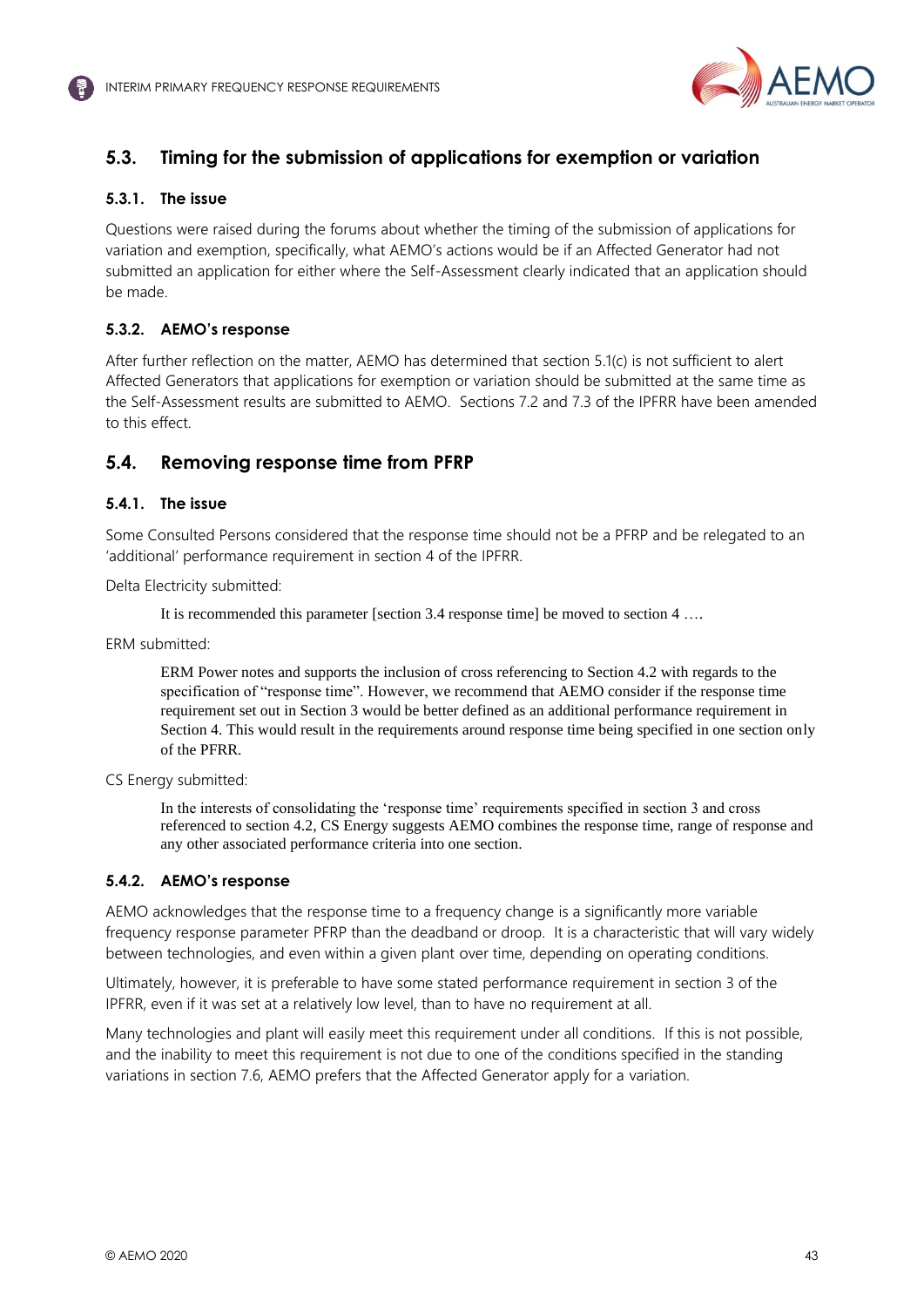

# <span id="page-43-0"></span>**5.5. Restructure of exemption and variation principles**

# **5.5.1. The issue**

Clause 4.4.2B(a) of the PFR Rule differs from the draft PFR Rule, in that it restructured the principles by which AEMO is to assess applications for exemption and variation and merged two principles.

# **5.5.2. AEMO's response**

AEMO has restructured the sub-sections in section 7.1 of the IPFRR to mirror the structure of clause 4.4.2B(a) of the PFR Rule.

# <span id="page-43-1"></span>**6. DETERMINATION**

Having considered the matters raised in submissions and at the meetings and forums, AEMO's determination is to make the interim Primary Frequency Response Requirements in the form published with this Report, in accordance with clause 11.122.2(a) of the NER, with effect from 4 June 2020.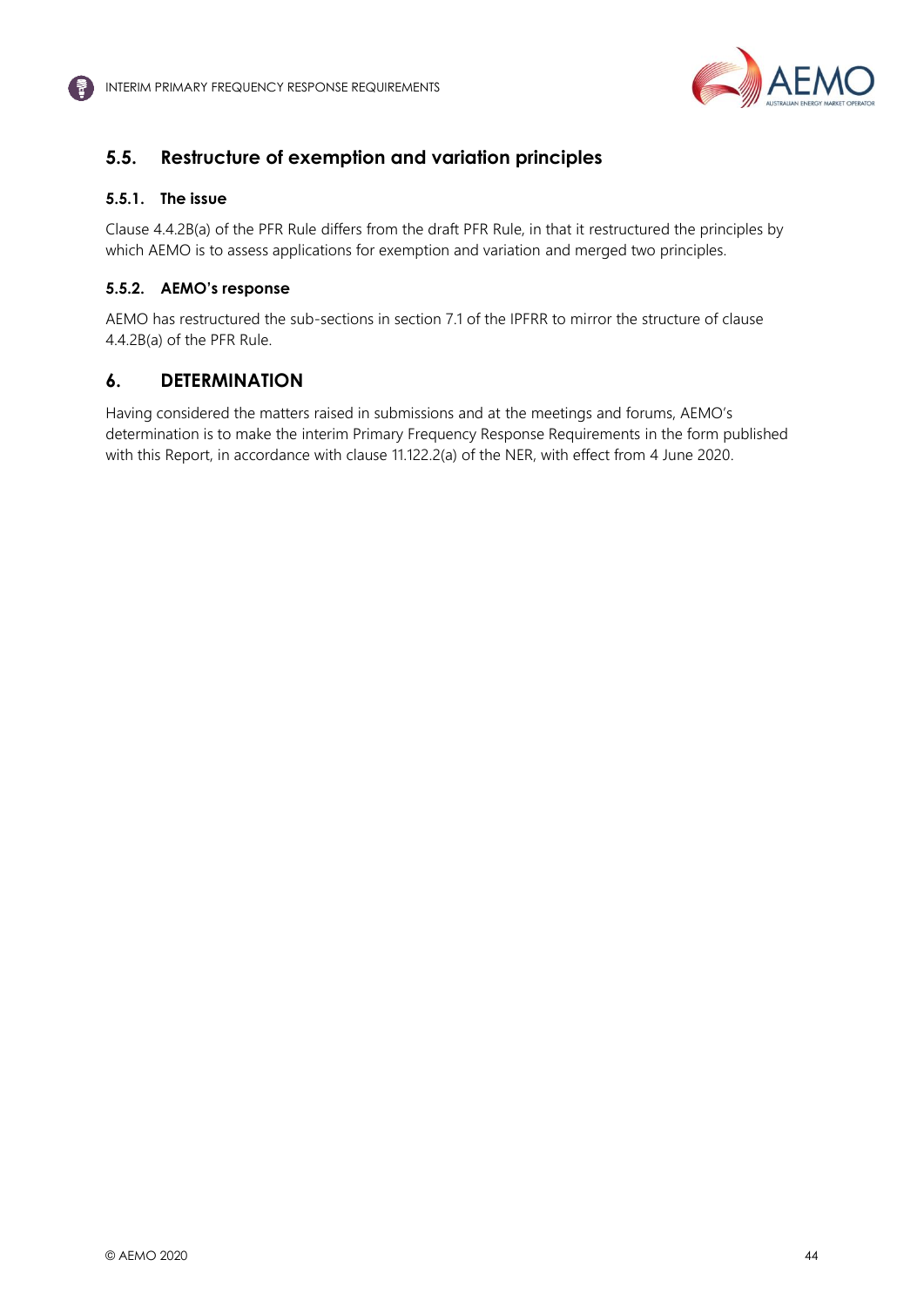

# <span id="page-44-0"></span>**APPENDIX A. GLOSSARY**

| Term or acronym         | Meaning                                                                                                                                                                                          |
|-------------------------|--------------------------------------------------------------------------------------------------------------------------------------------------------------------------------------------------|
| <b>AEC</b>              | Australian Energy Council                                                                                                                                                                        |
| Affected Generator      | Any Generator registered to operate an Affected GS.                                                                                                                                              |
| Affected GS             | Any scheduled generating system or semi-scheduled generating<br>system.                                                                                                                          |
| AGC                     | automated generator control                                                                                                                                                                      |
| <b>CEC</b>              | Clean Energy Council                                                                                                                                                                             |
| Contingency FCAS        | The following types of FCAS:<br>fast raise service<br>fast lower service<br>slow raise service<br>$\bullet$<br>slow lower service<br>$\bullet$<br>delayed raise service<br>delayed lower service |
| <b>FCAS</b>             | frequency control ancillary services                                                                                                                                                             |
| FOS                     | frequency operating standard                                                                                                                                                                     |
| <b>IPFRR</b>            | The interim Primary Frequency Response Requirements developed<br>and published by AEMO in accordance with clause 11.122.2(a).                                                                    |
| <b>MASS</b>             | market ancillary service specification                                                                                                                                                           |
| Maximum Operating Level | As defined in clause S5.2.5.11(a) of the NER.                                                                                                                                                    |
| Minimum Operating Level | As defined in clause S5.2.5.11(a) of the NER.                                                                                                                                                    |
| <b>NEO</b>              | The national electricity objective, as that term is defined in section<br>7 of the National Electricity Law.                                                                                     |
| <b>NER</b>              | National Electricity Rules                                                                                                                                                                       |
| <b>NOFB</b>             | normal operating frequency band                                                                                                                                                                  |
| <b>NSP</b>              | Network Service Provider                                                                                                                                                                         |
| <b>OEM</b>              | Original equipment manufacturer                                                                                                                                                                  |
| PFCB                    | primary frequency control band                                                                                                                                                                   |
| PFR                     | primary frequency response                                                                                                                                                                       |
| PFR Rule                | The National Electricity Amendment (Mandatory primary<br>frequency response) Rule 2020 No. 5.                                                                                                    |
| PFRR                    | Primary Frequency Response Requirements                                                                                                                                                          |
| <b>Regulation FCAS</b>  | The following types of FCAS:<br>regulating raise service<br>regulating lower service                                                                                                             |
| Self-Assessment         | The self-assessment contemplated by section 5 of the IPFRR.                                                                                                                                      |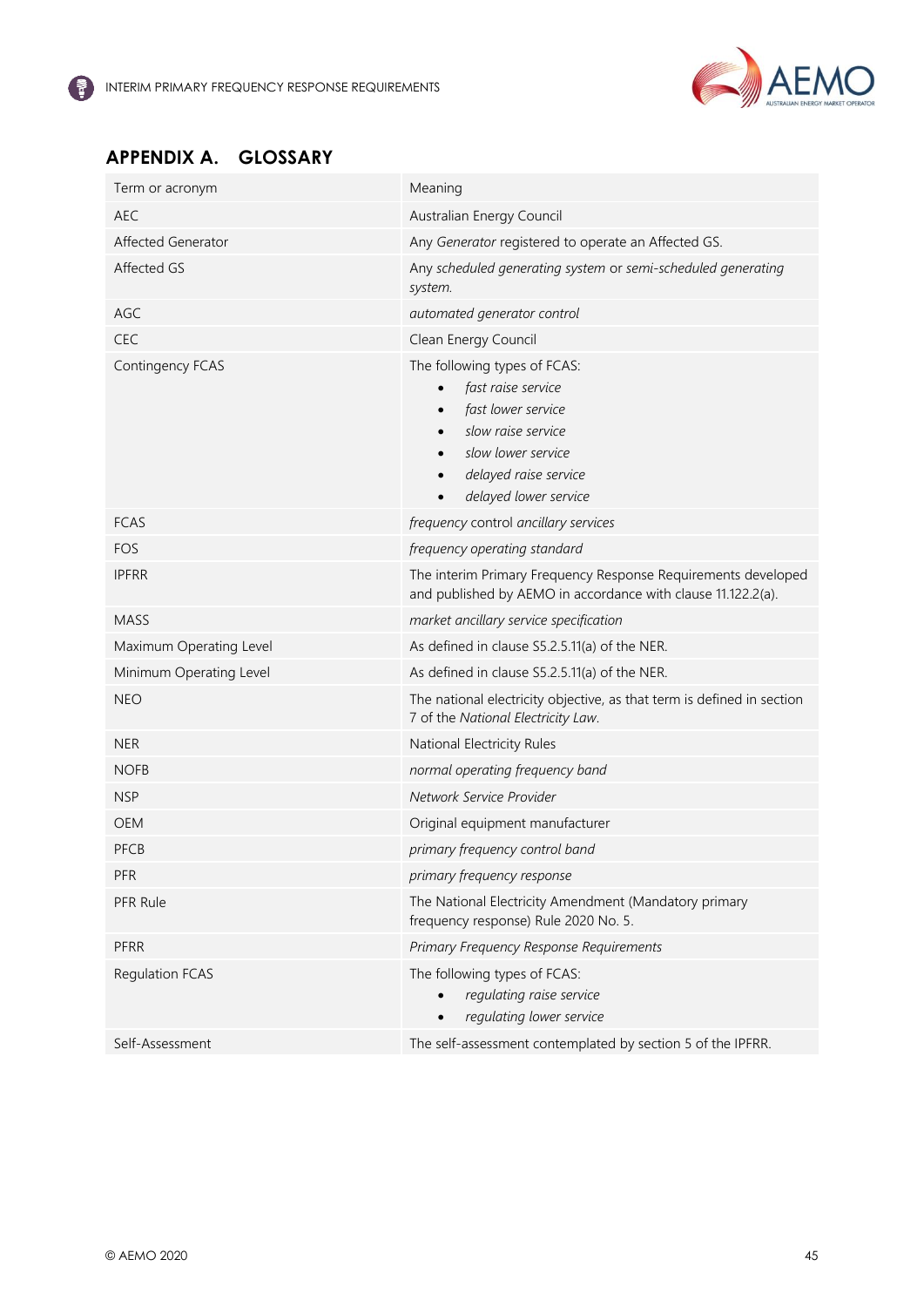WAEMO

<span id="page-45-0"></span>

| No.            | <b>Consulted Person</b>                        | <i><b>Issue</b></i>                                                                                                                                                                                                                                                                                                                                                                                                                                                                                                                                                                                                                                                                                                                                                                                                                                                                                                                                                                                   | <b>AEMO Response</b>                                                                                                                                                                                                                                                                                                                                                                                                                                                                                                                                                                                                                                                                                                                                                                                                                                                                                                                                                                                 |
|----------------|------------------------------------------------|-------------------------------------------------------------------------------------------------------------------------------------------------------------------------------------------------------------------------------------------------------------------------------------------------------------------------------------------------------------------------------------------------------------------------------------------------------------------------------------------------------------------------------------------------------------------------------------------------------------------------------------------------------------------------------------------------------------------------------------------------------------------------------------------------------------------------------------------------------------------------------------------------------------------------------------------------------------------------------------------------------|------------------------------------------------------------------------------------------------------------------------------------------------------------------------------------------------------------------------------------------------------------------------------------------------------------------------------------------------------------------------------------------------------------------------------------------------------------------------------------------------------------------------------------------------------------------------------------------------------------------------------------------------------------------------------------------------------------------------------------------------------------------------------------------------------------------------------------------------------------------------------------------------------------------------------------------------------------------------------------------------------|
|                | Infigen Energy<br><b>CS Energy</b><br>Stanwell | Section 2 - Requirement to provide PFR<br>See section 4.1.1.                                                                                                                                                                                                                                                                                                                                                                                                                                                                                                                                                                                                                                                                                                                                                                                                                                                                                                                                          | See sections 4.1.2 and 4.1.3.                                                                                                                                                                                                                                                                                                                                                                                                                                                                                                                                                                                                                                                                                                                                                                                                                                                                                                                                                                        |
| $\overline{2}$ | Stanwell                                       | Specifically, where AEMO is attempting to correct accumulated<br>time error it typically introduces a frequency bias to the calculation<br>of AGC targets for units providing regulating FCAS. That is, if the<br>system needs to "catch up" after a period of low frequency, AEMO<br>set AGC targets to deliberately run the system fast (above 50Hz)<br>and this is delivered by higher AGC targets for regulating raise<br>providers and no response from other units. Individual units' PFR<br>droop response is typically calculated off a static 50Hz, meaning<br>that with narrow dead bands mandated across the system, the<br>higher AGC targets for the few regulating raise providers that are<br>trying to physically run the system faster than 50Hz are likely to be<br>offset by locally derived PFR droop signals from the many PFR<br>enabled generators if frequency exceeds 50.015Hz. This would<br>appear to limit AEMO's ability to correct time error using<br>regulation FCAS. | The likely effect of increased PFR around a narrowed<br>deadband on NEM time error is unclear. Arguably, one<br>reason for increased accumulation of NEM time error is due<br>to the currently low levels of PFR, where the NEM is<br>increasingly able to operate at up to 150 mHz away from the<br>nominal 50 Hz, and thereby more rapidly accumulate time<br>error.<br>As the Stanwell submission correctly notes, the generation at<br>tighter frequency deadbands will, all other things being<br>equal, reduce the ability to run the power system 'faster' or<br>'slower' than the nominal 50 Hz to correct time error. The<br>materiality of this issue, however, is unclear. It is also noted<br>that the Frequency Operating Standard (FOS) has, over<br>recent years, relaxed requirements in relation to the<br>management of time error and is currently silent on the<br>timeframes for correction of any time error that accumulates,<br>so long as it can, ultimately, be corrected. |
| 3              | Alinta Energy                                  | PFRR response when receiving >0 dispatch target<br>As currently drafted in section 2 of the PFRR, the obligation<br>applies to generators only when they have a dispatch target greater<br>than zero (rules clause $4.4.2(c1)$ ).<br>However, if a generator receives dispatch targets across several<br>intervals to meet a maximum dispatch target load, and mid-way<br>through ramping up to meet such a target, simultaneously begins<br>providing primary frequency response due to the PFRR obligation,<br>how is the generator to be treated in relation to its obligations to<br>follow dispatch targets? Alinta Energy seeks further clarification in<br>section 2 of the PFRR in terms of how AEMO intends to                                                                                                                                                                                                                                                                               | The relationship between clause 4.4.2(c1), 4.9.4 and 4.9.8 of<br>the NER was canvassed extensively in AEMO's rule change<br>proposal and the AEMC's consultation material for the PFR<br>Rule, particularly the Final Determination.<br>AEMO has amended section 2 of the IPFRR to clarify how<br>Affected GS is expected to respond relative to non-zero<br>dispatch instructions for different markets.                                                                                                                                                                                                                                                                                                                                                                                                                                                                                                                                                                                            |

# **APPENDIX B. SUMMARY OF SUBMISSIONS AND AEMO RESPONSES**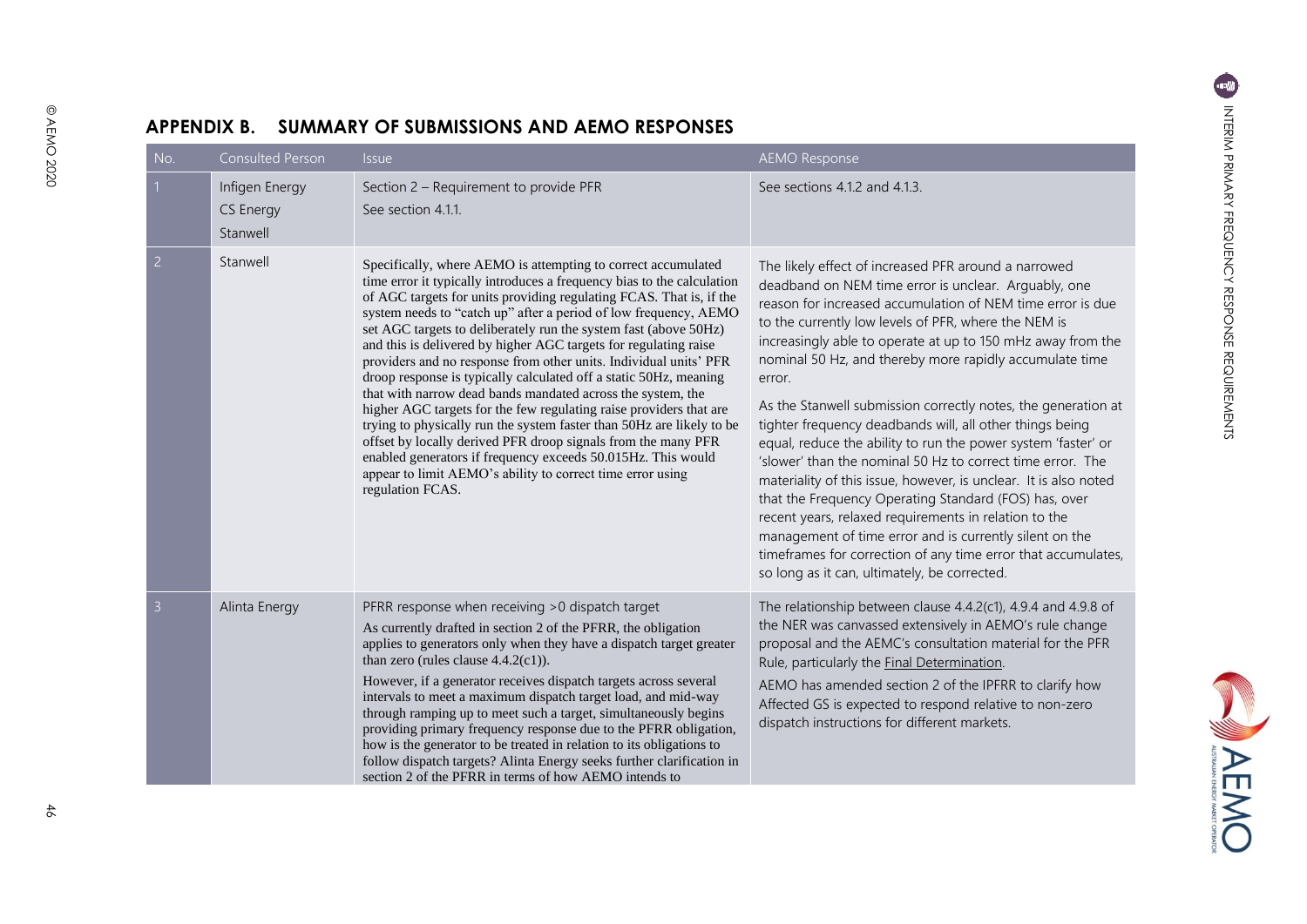| No.            | Consulted Person                                                            | <i>Issue</i>                                                                                                                                                                                                                                                                                                                                                                                                                                                                                                                                                                                                                                                                                                                                                                                                                                                                                                                                                                                                                                                                            | <b>AEMO Response</b>                                                                                                                                                                                                                     |
|----------------|-----------------------------------------------------------------------------|-----------------------------------------------------------------------------------------------------------------------------------------------------------------------------------------------------------------------------------------------------------------------------------------------------------------------------------------------------------------------------------------------------------------------------------------------------------------------------------------------------------------------------------------------------------------------------------------------------------------------------------------------------------------------------------------------------------------------------------------------------------------------------------------------------------------------------------------------------------------------------------------------------------------------------------------------------------------------------------------------------------------------------------------------------------------------------------------|------------------------------------------------------------------------------------------------------------------------------------------------------------------------------------------------------------------------------------------|
|                |                                                                             | operationalise this requirement and the interaction between other<br>NER obligations.<br>In addition, if a generator is prevented from ramping up to<br>maximum load as a result of providing PFRR response for a<br>lengthy period of time (potentially hours) while responding to a<br>frequency disturbance, how is it to be treated? It is unclear to<br>Alinta Energy whether its normal bidding profile will be respected<br>or whether a generator may be disproportionately required to<br>provide PFRR response whilst commercial considerations are set<br>aside. Alinta Energy encourages AEMO to provide some worked<br>examples in the final PFRR document as a means to assisting<br>participants understanding of how the PFRR will be<br>operationalised.                                                                                                                                                                                                                                                                                                               |                                                                                                                                                                                                                                          |
| 4              | Delta Electricity                                                           | Section 3.2 - Maximum Allowable Deadband<br>See section 4.11.1.                                                                                                                                                                                                                                                                                                                                                                                                                                                                                                                                                                                                                                                                                                                                                                                                                                                                                                                                                                                                                         | See section 4.11.2 and 4.11.3.                                                                                                                                                                                                           |
| 5              | Delta Electricity<br>Infigen Energy<br><b>CS Energy</b><br><b>ERM Power</b> | Section 3.2 - Maximum Allowable Deadband<br>See section 4.2.1.                                                                                                                                                                                                                                                                                                                                                                                                                                                                                                                                                                                                                                                                                                                                                                                                                                                                                                                                                                                                                          | See section 4.2.2 and 4.2.3.                                                                                                                                                                                                             |
| 6 <sup>1</sup> | <b>ERM Power</b>                                                            | Section 3 - Primary frequency response parameters<br>We also note that the Final Determination of the Mandatory<br>primary frequency response rule change determined that;<br>"As part of meeting the requirements of the PFRR, generators<br>will be required to provide a frequency response to a deadband<br>no narrower than the primary frequency control band.<br>However, other response characteristics such as droop and<br>response time will only be specified by AEMO as part of the<br>requirements if practical to do so."<br>As the amended rule requires AEMO to develop and publish the<br>interim PFRR in consultation with Market participants, it is our<br>view that the amended rules intended that the requirements for<br>characteristics such as droop and response time would form part of<br>the consultation process for the development of the PFRR, as<br>opposed to characteristics already set by AEMO prior to<br>consultation commencing. We believe that in considering these<br>characteristics as part of the consultation process AEMO should set | The point is moot.<br>The proposed parameters have been public for some time.<br>The justification for these parameters was submitted with<br>AEMO's rule change proposal and the subject of the AEMC's<br>consultation on the PFR Rule. |

out why the values proposed by AEMO for these additional

4 Delta

5 Delta

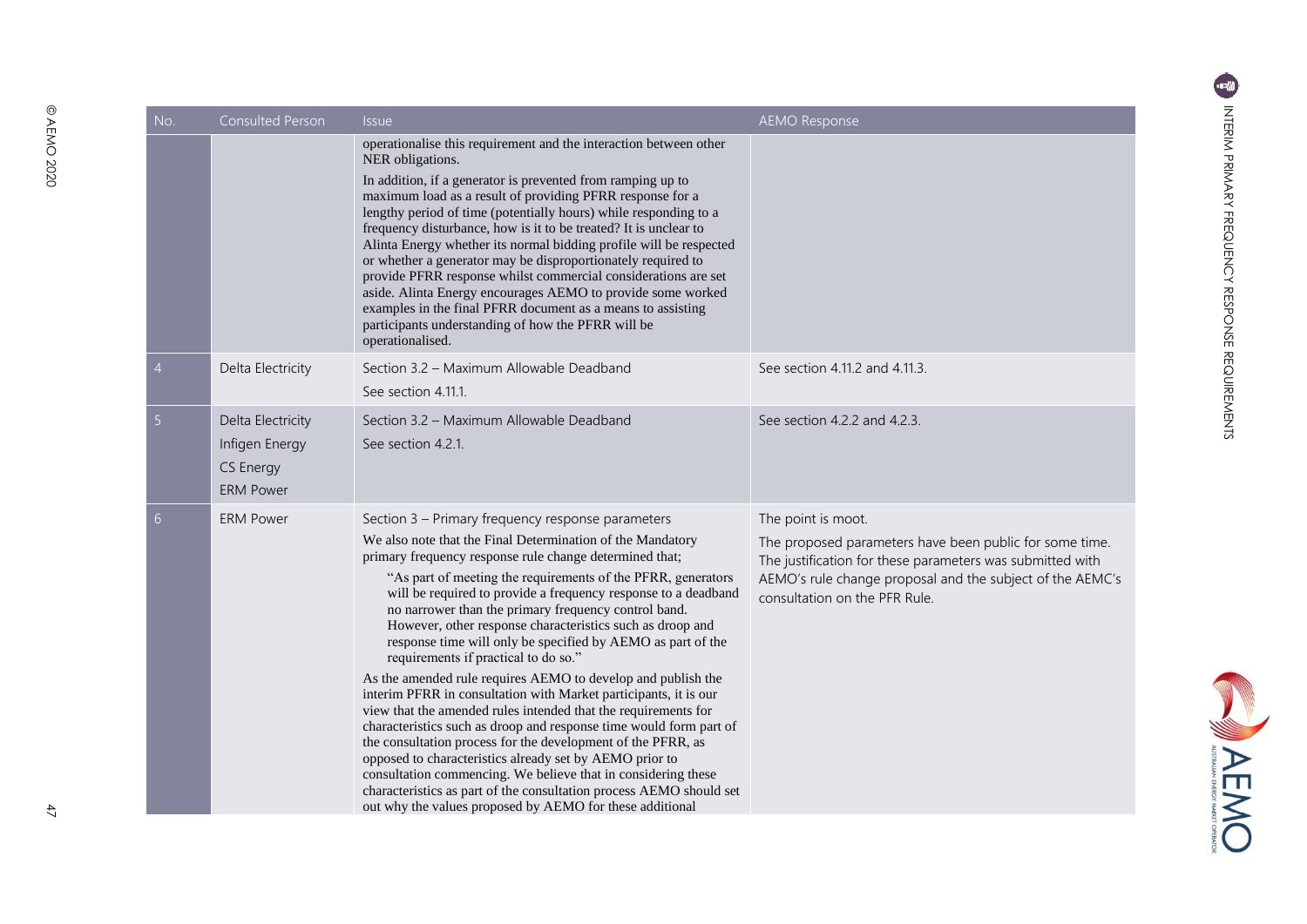NEWC

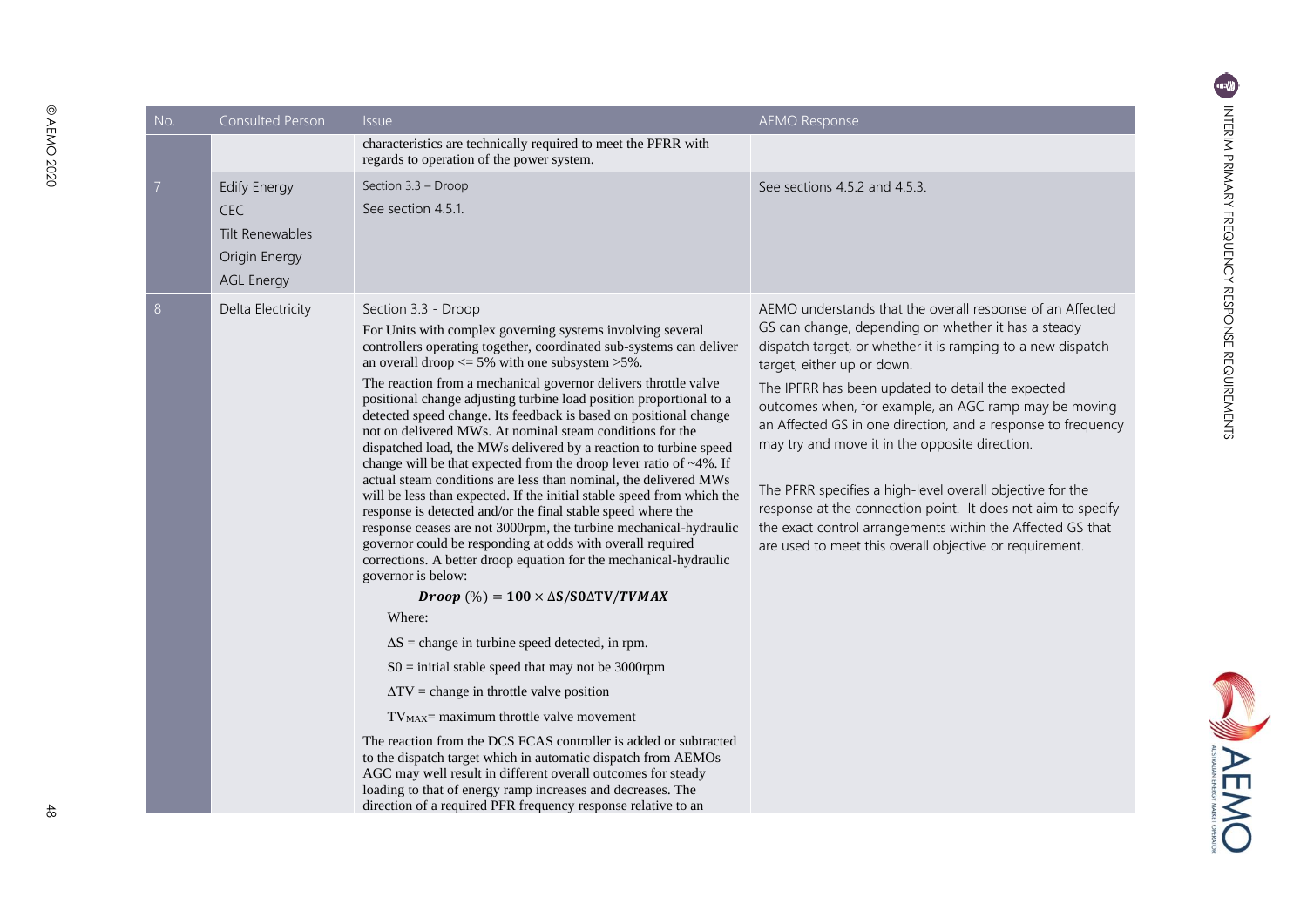**SALEMO** 

| No.             | <b>Consulted Person</b> | <b>Issue</b>                                                                                                                                                                                                                                                                                                                                                                                                                                                                                                                                                                                                                                                                                                                                                                                                                                                                                                                                                                                                                                                                                                                                                                                                                                                                                                                                                                                                                                                                                                                                                                                                                             | <b>AEMO Response</b>                                                                                                                                                                                                                                                                                                                                                                                                                                                    |
|-----------------|-------------------------|------------------------------------------------------------------------------------------------------------------------------------------------------------------------------------------------------------------------------------------------------------------------------------------------------------------------------------------------------------------------------------------------------------------------------------------------------------------------------------------------------------------------------------------------------------------------------------------------------------------------------------------------------------------------------------------------------------------------------------------------------------------------------------------------------------------------------------------------------------------------------------------------------------------------------------------------------------------------------------------------------------------------------------------------------------------------------------------------------------------------------------------------------------------------------------------------------------------------------------------------------------------------------------------------------------------------------------------------------------------------------------------------------------------------------------------------------------------------------------------------------------------------------------------------------------------------------------------------------------------------------------------|-------------------------------------------------------------------------------------------------------------------------------------------------------------------------------------------------------------------------------------------------------------------------------------------------------------------------------------------------------------------------------------------------------------------------------------------------------------------------|
|                 |                         | energy ramp direction is important to consider and it is<br>recommended AEMO focus on droop reactions under steady load<br>dispatch conditions.                                                                                                                                                                                                                                                                                                                                                                                                                                                                                                                                                                                                                                                                                                                                                                                                                                                                                                                                                                                                                                                                                                                                                                                                                                                                                                                                                                                                                                                                                          |                                                                                                                                                                                                                                                                                                                                                                                                                                                                         |
| 9               | CS Energy               | Droop<br>CS Energy notes the absence of any reference to a fixed droop (no<br>deadband) governor setting in the Rules or in the AEMO Interim<br>PFRR consultation. CS Energy also notes that recently during<br>NEM systems failure, AEMO has required nominated Registered<br>Participants to provide frequency control using their generating<br>system(s) with this fixed droop characteristic. If the nominated<br>generating system(s) can provide frequency control and utilising<br>this fixed droop characteristic, this potential outcome would<br>conflict with the Rule and the AEMO Interim PFRR document<br>specifications as currently written.                                                                                                                                                                                                                                                                                                                                                                                                                                                                                                                                                                                                                                                                                                                                                                                                                                                                                                                                                                            | There is no conflict between the PFR Rule and the IPFRR.<br>The responses provided in the incidents described were<br>consistent with those proposed under the PFR Rule, and the<br>IPFRR.                                                                                                                                                                                                                                                                              |
| 10 <sup>1</sup> | Delta Electricity       | Section 3.4 - Response Time<br>For Units with complex coordinated governing reactions from a<br>variety of controllers, planned testing of a machine's complete<br>response in a controlled manner is very difficult. The mechanical<br>governor rotating element is driven off the turbine shaft and is not<br>testable by introducing a simulated precision step change to its<br>rotational speed. In the DCS, a simulated test on the FCAS<br>controller can occur but the result won't include the natural<br>response from the mechanical governor which will actually act in<br>opposition to the DCS simulated speed response.<br>Delta Electricity believes the capability required by the draft PFRR<br>cannot be guaranteed to be consistently delivered by systems such<br>as at Vales Point. Apart from the different systems of governing<br>that operate, the operational circumstances that affect steam<br>conditions are many and varied. A response of the type defined<br>may occur where nominal fuel quality, full operating capacity and<br>typical ambient conditions apply but variations will still occur<br>regularly that will result in under delivery.<br>The determination of adequate damping is also fundamentally<br>difficult to examine and determine when the Unit is coupled to<br>many other systems and controllers. How does AEMO expect each<br>assessment of adequate damping to be performed? Does AEMO<br>have standard spreadsheets that perform adequate damping<br>arithmetic to aid participants in assessing responses? It is<br>recommended AEMO consider a simpler definition easily | See response to item 8 in this table.<br>On the specification of adequate damping, AEMO refers to<br>the definition in the NER, which is used in existing<br>publications, such as the Power System Stability Guidelines,<br>and the NER on this standard control system requirement.<br>Creating a new term to address this general requirement for<br>the purposes of the PFR Rule is not considered prudent and<br>would not improve implementation of the PFR Rule. |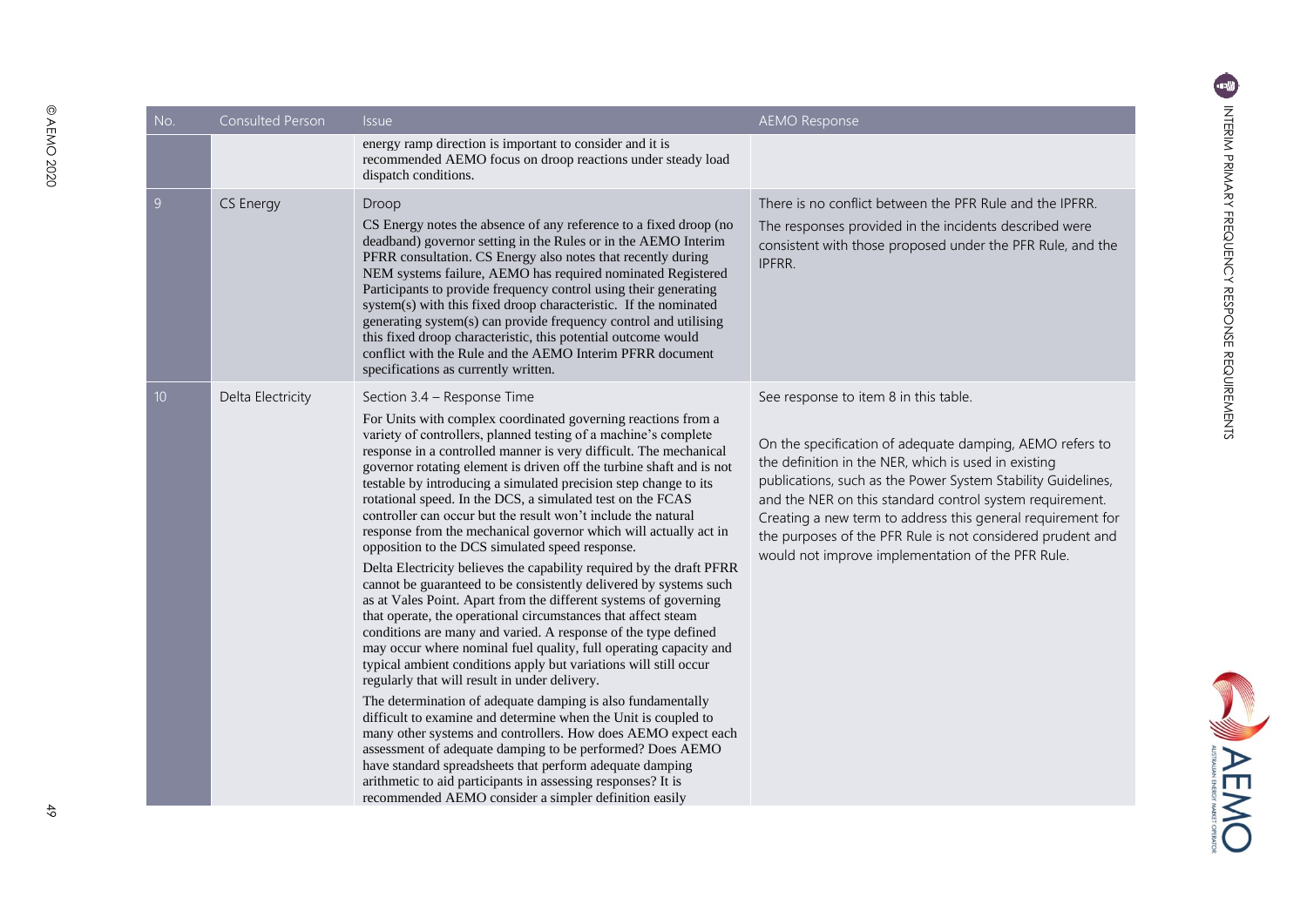| No.             | <b>Consulted Person</b> | <b>Issue</b>                                                                                                                                                                                                                                                                                                                                                                                                                                                                                                                         | <b>AEMO Response</b>                                                                                                                                                                                                                                                                                                                                               |
|-----------------|-------------------------|--------------------------------------------------------------------------------------------------------------------------------------------------------------------------------------------------------------------------------------------------------------------------------------------------------------------------------------------------------------------------------------------------------------------------------------------------------------------------------------------------------------------------------------|--------------------------------------------------------------------------------------------------------------------------------------------------------------------------------------------------------------------------------------------------------------------------------------------------------------------------------------------------------------------|
|                 |                         | comparable on a presented trend or provide the method for<br>participants to compare damping is adequate to the full Rules<br>definition.<br>It is recommended  that adequate damping be replaced by a<br>simpler expression of halving time of oscillatory amplitudes.                                                                                                                                                                                                                                                              |                                                                                                                                                                                                                                                                                                                                                                    |
| 11              | Stanwell                | Clause 3.4 - Response Time                                                                                                                                                                                                                                                                                                                                                                                                                                                                                                           | The response time requirement is specified with respect to a                                                                                                                                                                                                                                                                                                       |
|                 |                         | Typically, under droop action, active power response is<br>proportional to frequency deviation, and consequently the time<br>taken to achieve a 5 per cent change in output will depend on the<br>size of the stimulus applied. A future response may not achieve a 5<br>per cent change in active power in 10 seconds as required under the<br>clause if the stimulus is small or gradual. Stanwell is concerned<br>that this may result in technical non-compliance with the PFRR.                                                 | notional step change in frequency. Such a disturbance will<br>represent the ultimate underlying response capability of an<br>Affected GS.<br>In real events, however, frequency will change at a more<br>gradual rate, and it is understood that as a result, the<br>Affected GS's response will also be more gradual.                                             |
|                 |                         | Stanwell suggests that either there is an acknowledgement in the<br>PFRR that active power response is proportional to frequency<br>deviation, or that the step size be stipulated as 0.5Hz.                                                                                                                                                                                                                                                                                                                                         | Such an outcome would not be considered as a non-<br>compliance with the PFRR.                                                                                                                                                                                                                                                                                     |
| 12 <sup>2</sup> | Hydro Tasmania          | <b>Response Time implication (Section 3.4)</b><br>Hydro Tasmania considers that the response performance stated in<br>S3.4 should only represent the machine response performance<br>under the given operating conditions at that point in time.<br>Therefore, the data from these trials, for the purpose of PFR<br>verification, should not be used as, or considered to be, a reference<br>for potential future compliance assessments, which may be under<br>very different operating conditions.                                | Where an Affected GS is consistently unable to achieve the<br>specified response time requirement, the Affected Generator<br>may seek a variation and provide suitable technical evidence.<br>Where the inability is based on one of the standing variations<br>specified in section 7.6, and applies for a limited timed only,<br>no variation would be required. |
| 13 <sup>2</sup> | Hydro Tasmania          | Response active power definition (Section 3.4)<br>Hydro Tasmania seeks to confirm that the '5% change of Pmax' in<br>section 3.4 refers to primary electrical power injection only and<br>that the inertial response is excluded.<br>Hydro Tasmania would also request confirmation that the Pmax<br>definition refers to the rated power of the individual machine, so<br>that an individual unit is not assessed against the aggregated output<br>of the dispatchable unit (DUID) of which the individual machine is<br>a part of. | Inertial response would be excluded from any actual<br>measured response. P <sub>MAX</sub> is defined for a generating system,<br>which is normally applied at a DUID level.                                                                                                                                                                                       |
| 14              | Vestas                  | On Section "3.4 Response Time", the "5% change in active power<br>output, within no more than 10 seconds". Please clarify if the<br>required active power ramp rate is at least 0.005pu/sec.                                                                                                                                                                                                                                                                                                                                         | A 5% change in active power in 10 seconds would require an<br>active power ramp rate is at least 0.005pu/s, however, if plant<br>can safely and stably ramp at a higher rate than this, it                                                                                                                                                                         |

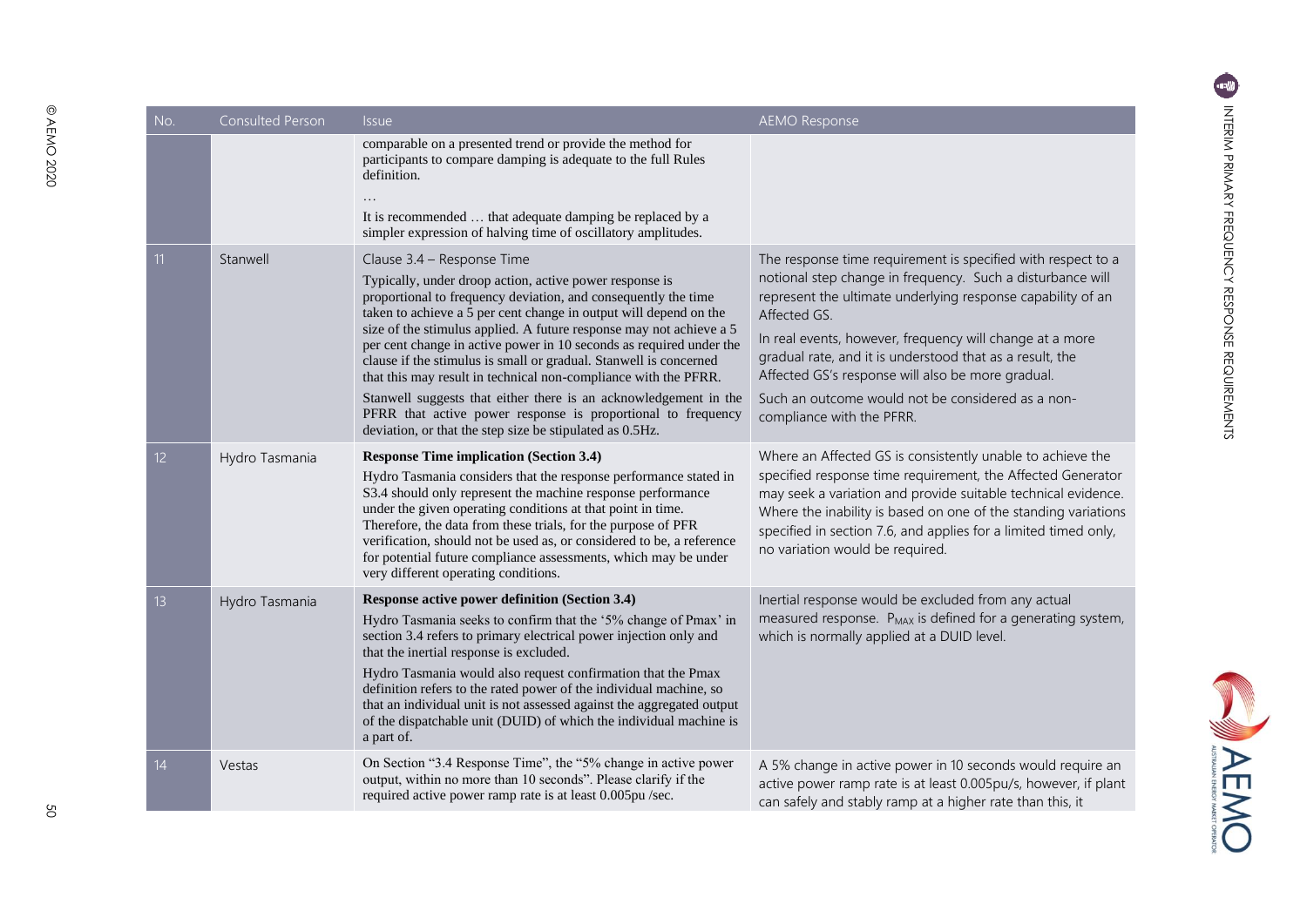**EMD** 

| No. | <b>Consulted Person</b>               | <i>Issue</i>                                                                                                                                                                                                                                                                                                                                                                                                                                                                                                                                                                                                                                                                                                                                                                                                                                                                                                                                                                                                                                                                                                                                                                                                                                                                                                                                                                                                                                                                                                                                                                                                                                                                                                                                                                                                                                                                                                                                                                                                | <b>AEMO Response</b>                                                                                                                                                                                                                                                                                                                                                                                                                                                                                                                            |
|-----|---------------------------------------|-------------------------------------------------------------------------------------------------------------------------------------------------------------------------------------------------------------------------------------------------------------------------------------------------------------------------------------------------------------------------------------------------------------------------------------------------------------------------------------------------------------------------------------------------------------------------------------------------------------------------------------------------------------------------------------------------------------------------------------------------------------------------------------------------------------------------------------------------------------------------------------------------------------------------------------------------------------------------------------------------------------------------------------------------------------------------------------------------------------------------------------------------------------------------------------------------------------------------------------------------------------------------------------------------------------------------------------------------------------------------------------------------------------------------------------------------------------------------------------------------------------------------------------------------------------------------------------------------------------------------------------------------------------------------------------------------------------------------------------------------------------------------------------------------------------------------------------------------------------------------------------------------------------------------------------------------------------------------------------------------------------|-------------------------------------------------------------------------------------------------------------------------------------------------------------------------------------------------------------------------------------------------------------------------------------------------------------------------------------------------------------------------------------------------------------------------------------------------------------------------------------------------------------------------------------------------|
|     |                                       |                                                                                                                                                                                                                                                                                                                                                                                                                                                                                                                                                                                                                                                                                                                                                                                                                                                                                                                                                                                                                                                                                                                                                                                                                                                                                                                                                                                                                                                                                                                                                                                                                                                                                                                                                                                                                                                                                                                                                                                                             | should do so, and not reduce its ramp rate to this minimum<br>specified level as a requirement of the PFR Rule.                                                                                                                                                                                                                                                                                                                                                                                                                                 |
| 15  | Delta Electricity<br><b>ERM Power</b> | Removing response time from PFRP<br>See section 5.4.1.                                                                                                                                                                                                                                                                                                                                                                                                                                                                                                                                                                                                                                                                                                                                                                                                                                                                                                                                                                                                                                                                                                                                                                                                                                                                                                                                                                                                                                                                                                                                                                                                                                                                                                                                                                                                                                                                                                                                                      | See section 5.4.2.                                                                                                                                                                                                                                                                                                                                                                                                                                                                                                                              |
| 16  | CS Energy                             | Other response characteristics<br>CS Energy notes the Final Determination of the Mandatory primary<br>frequency response Rule change specified that:<br>"As part of meeting the requirements of the PFRR, generators<br>will be required to provide a frequency response to a deadband<br>no narrower than the primary frequency control band.<br>However, other response characteristics such as droop and<br>response time will only be specified by AEMO as part of the<br>requirements if practical to do so."<br>AEMO has set out several other response characteristics in the<br>Interim PFRR document. As specified in the final Rule, AEMO is<br>required to develop and publish the Interim PFRR document in<br>consultation with Participants. CS Energy considers AEMO should<br>have provided an indicative framework of response characteristics<br>and noted that through further consultation AEMO would<br>determine and specify the final other response characteristics to<br>deliver the PFRR. CS Energy agrees that response time is<br>technology specific as inferred by AEMO in the Interim PFRR<br>document. This further reinforces the CS Energy position that the<br>final other response requirements should be captured in the AEMO<br>consultation rather than having the characteristics determined by<br>AEMO prior to the commencement of the consultation. The<br>consultation process will enable AEMO to justify the parameters<br>and characteristics for the proposed other response requirements.<br>Further examples of parameters linked to the other response<br>characteristics that need to be considered include but are not<br>limited to:<br>(a) Rule s 5.2.5.11 Frequency control may have no reference to<br>the PFRR parameter(s) as applicable to a Registered<br>Participants Affected GS(s) GPS or conversely has a reference<br>that conflicts with the specifications in the Interim PFRR<br>document that will require resolution of the conflict; | The abridged consultation for the IPFRR precluded the<br>extensive formal consultation suggested by CS Energy, but<br>AEMO has been consulting with Affected Generators<br>informally for some time.<br>In response to the numbered items:<br>See section Error! Reference source not found<br>(a)<br>This is covered by the standing variations in the new<br>(b)<br>section 7.6 of the IPFRR.<br>See section Error! Reference source not found AEMO<br>(c)<br>intends for the GPS to be consistent with the IPFRR.<br>See section 4.6.<br>(d) |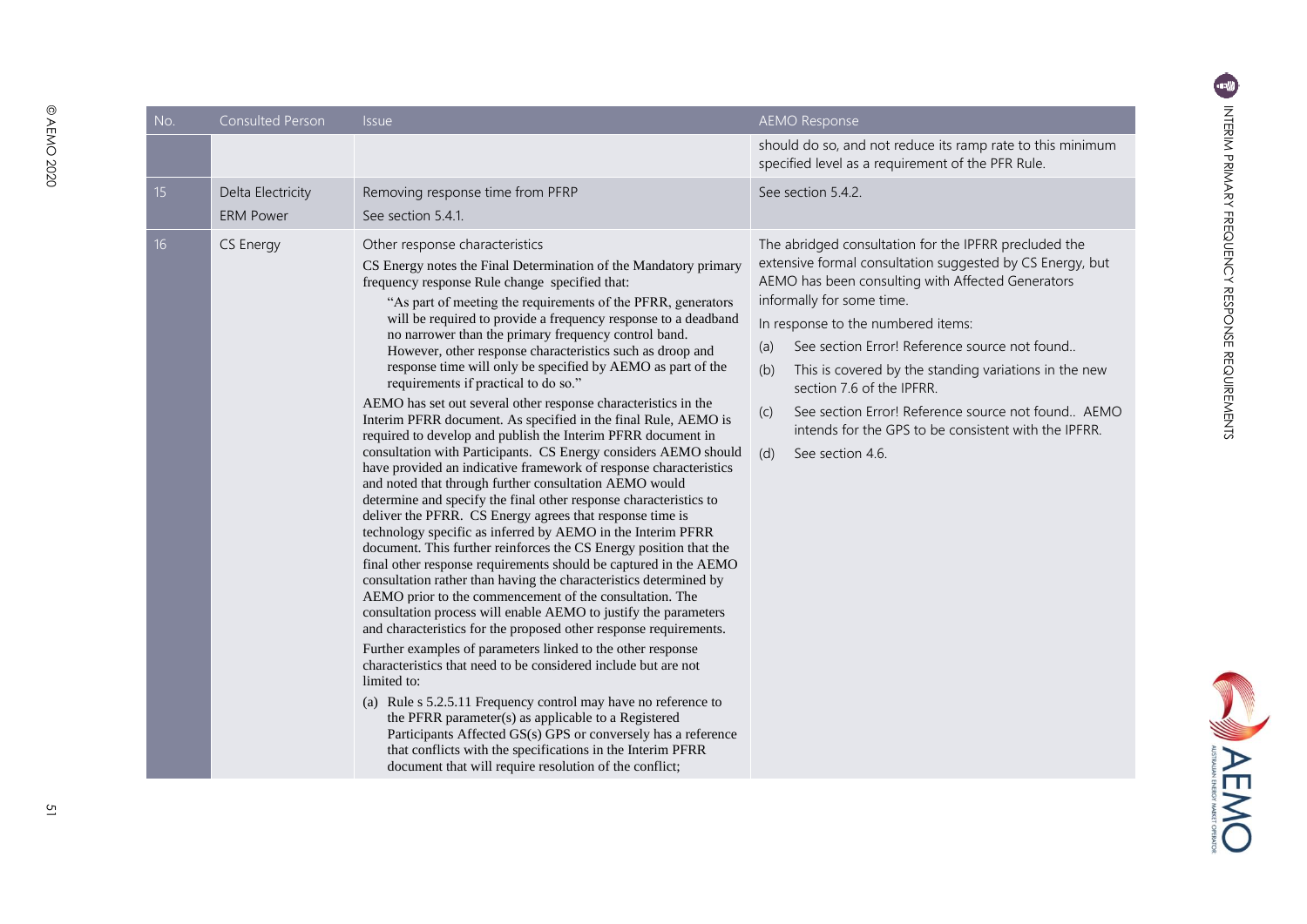| INIERIN FRIMARY FREQUENCY REVEUNDE REQUERTMENTIU |
|--------------------------------------------------|
|                                                  |

| No.             | Consulted Person              | <i><u><b>Issue</b></u></i>                                                                                                                                                                                                                                                                                                                                                                                                                                                                                                                                                                                                                                                                                                                                                                                                                                                                                                                                                                                                                                                                                                                                                                                                                                    | <b>AEMO Response</b>                                                                                                                                                                                                                                                                                                                      |
|-----------------|-------------------------------|---------------------------------------------------------------------------------------------------------------------------------------------------------------------------------------------------------------------------------------------------------------------------------------------------------------------------------------------------------------------------------------------------------------------------------------------------------------------------------------------------------------------------------------------------------------------------------------------------------------------------------------------------------------------------------------------------------------------------------------------------------------------------------------------------------------------------------------------------------------------------------------------------------------------------------------------------------------------------------------------------------------------------------------------------------------------------------------------------------------------------------------------------------------------------------------------------------------------------------------------------------------|-------------------------------------------------------------------------------------------------------------------------------------------------------------------------------------------------------------------------------------------------------------------------------------------------------------------------------------------|
|                 |                               | (b) Affected GS(s) experiencing short term stability issues may<br>result in a control system switch to 'desensitised mode'<br>providing 50% of normal gain;<br>(c) PMAX Maximum Operating Level is referenced to Rule s<br>5.2.5.11 (a) and combined with no requirement for the<br>provision of 'headroom' and any potential conflict with the<br>provisions in the Registered Participants Affected GS(s) GPS,<br>AEMO will need to specify 'PMAX' in the context of the<br>Interim PFRR. CS Energy understands that AEMO intends to<br>allow the Registered Participant to nominate the PMAX for<br>each of the Participants Affected GS(s) in their portfolio; and<br>(d) CS Energy considers factors such as overload operation,<br>impact of coal (fuel) quality, mills in service need to be taken<br>in consideration in the finalisation of the other response<br>characteristics as applicable to individual Affected GS(s).                                                                                                                                                                                                                                                                                                                       |                                                                                                                                                                                                                                                                                                                                           |
| 17 <sup>2</sup> | <b>ERM Power</b><br>CS Energy | Section 4 - additional performance requirements<br>See section 4.8.1.                                                                                                                                                                                                                                                                                                                                                                                                                                                                                                                                                                                                                                                                                                                                                                                                                                                                                                                                                                                                                                                                                                                                                                                         | See sections 4.8.2 and 4.8.3.                                                                                                                                                                                                                                                                                                             |
| 18              | Delta Electricity             | Section 4.1 - No Withdrawal of Response<br>Mechanical governors respond to speed change and will cease<br>responding when speed is settled, even if it isn't 3000rpm. The<br>mechanical governor deadband is relative to the speed from which<br>the governor first reacts. <sup>5</sup> The response is not withdrawn but ceases<br>when the required throttle valve movement, representing the<br>required MW change for the detected speed change, is complete, at<br>which point the mechanical feedback shuts off the hydraulic energy<br>source to the throttle valves actuators.<br>Unit MW controllers observe AEMOs AGC targets and also any<br>error resulting from mechanical governing reaction. MW<br>controllers eventually need to perform corrections to dispatch to<br>achieve dispatch objectives to balance Generation and Demand<br>outcomes. This correction back to energy dispatch objectives can<br>appear as a withdrawal of the PFR. The withdrawal can be<br>prevented by tighter deadbands on the DCS Frequency Controller.<br>The DCS FCAS controller operating on a tighter deadband can<br>provide a sustain a MW response from the mechanical governor<br>and hold the turbine to that requirement for short periods and only | The underlying limitations of plant to provide sustained<br>response are acknowledged in the IPFRR. In particular, the<br>standing variations in section 7.6 should cover the<br>requirements detailed in the submission.<br>Contingency Raise FCAS will continue to be dispatched and<br>paid in accordance with the FCAS market design. |

 $5$  These first two sentences can also be found in Delta Electricity's response to section 3.2.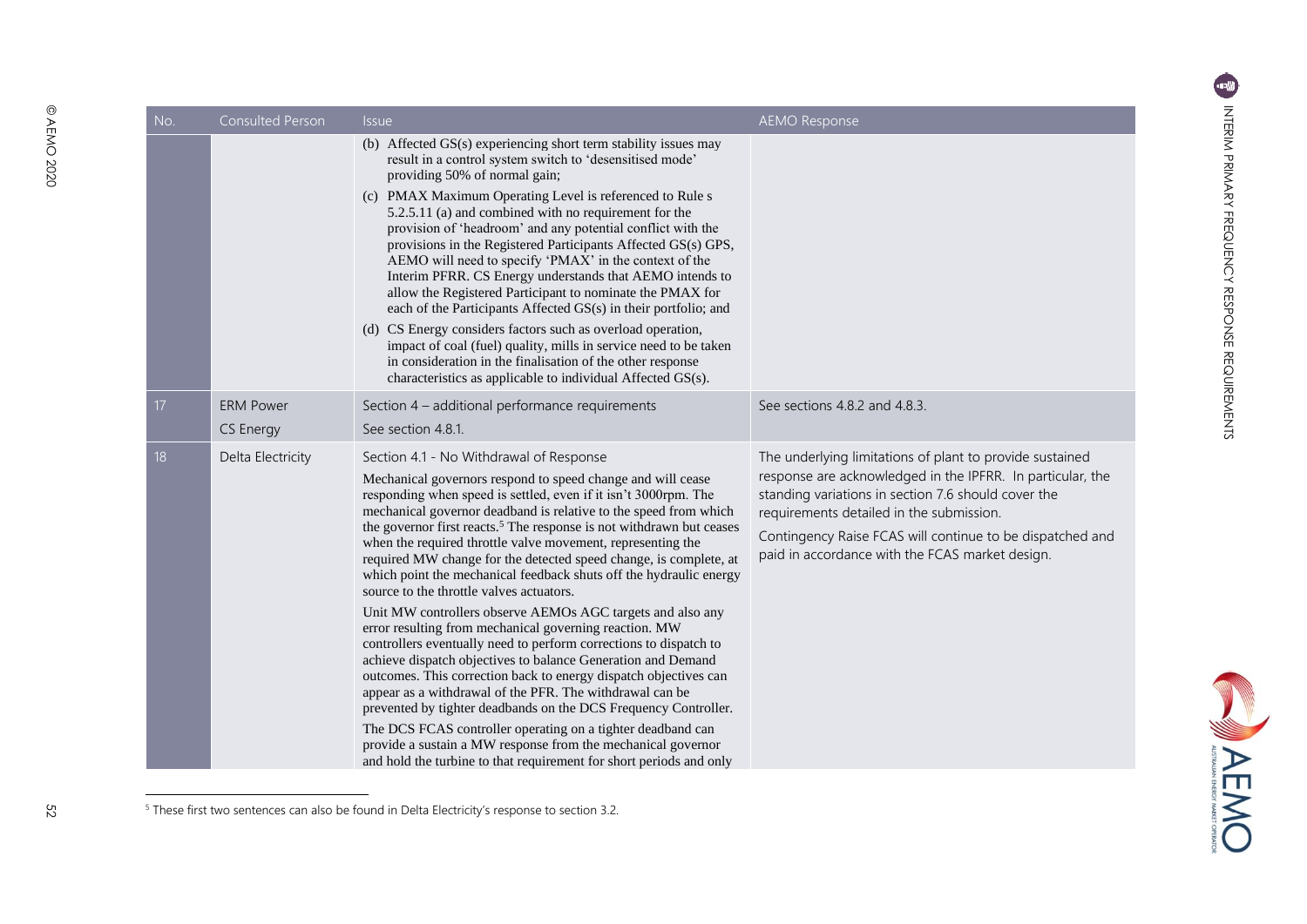| No. | <b>Consulted Person</b> | <i>Issue</i><br>within the limits of available prepared energy to do so for raise<br>response, or above Unit instability conditions for lower responses.<br>Sustained system conditions cannot be permanently catered for by<br>such machines except by way of adjusted energy dispatch from<br>AEMOs AGC, energy rebidding or Unit automatic removal if<br>instability is too great. Adequate balanced dispatch conditions<br>eventually have to be prepared for via AEMO AGC allowing time<br>for recovery in the Unit conditions.                                                                                                                                                                                                                                                                                                                                                                                                                                           | <b>AEMO Response</b>                                                                                                         |
|-----|-------------------------|--------------------------------------------------------------------------------------------------------------------------------------------------------------------------------------------------------------------------------------------------------------------------------------------------------------------------------------------------------------------------------------------------------------------------------------------------------------------------------------------------------------------------------------------------------------------------------------------------------------------------------------------------------------------------------------------------------------------------------------------------------------------------------------------------------------------------------------------------------------------------------------------------------------------------------------------------------------------------------|------------------------------------------------------------------------------------------------------------------------------|
| 19  | Delta Electricity       | Section 4.2 - Range of Response<br>See section 4.8.1.                                                                                                                                                                                                                                                                                                                                                                                                                                                                                                                                                                                                                                                                                                                                                                                                                                                                                                                          | See sections 4.8.2 and 4.8.3.                                                                                                |
| 20  | Delta Electricity       | Section 4.3 - Continuity of Response<br>See section 4.6.1.                                                                                                                                                                                                                                                                                                                                                                                                                                                                                                                                                                                                                                                                                                                                                                                                                                                                                                                     | See sections 4.6.2 and 4.6.3.                                                                                                |
| 21  | Vestas                  | Please clarify if spinning reserve becomes a requirement for<br>semi-scheduled generators as this requirement is implied by<br>the Continuity of Response requirement.<br>$\ddots$<br>The recommended maximum droop amendment of 5%,<br>$\bullet$<br>requires minimum of 40% of <i>PPmmmmmm</i> response for 1<br>HHHH frequency deviation instead of minimum of 20% of<br>PPmmmmmm response for 1 HHHH frequency deviation<br>according to the requirements of the Automatic access<br>standard. Therefore, the proposed PFRR doubles the spinning<br>reserve with the maximum allowed droop gain changed from<br>10% to 5%.<br>It may not be economically feasible for renewable generation<br>$\bullet$<br>to operate curtailed to provide large spinning reserve in order<br>to fulfil underfrequency response requirement. It seems to<br>Vestas that the recommended mandatory PFRR serves as a<br>technical push to energy storage in the renewable energy<br>industry. | The PFR Rule does not require any headroom, 'foot-room',<br>'spinning reserve' or energy storage.                            |
| 22  | Vestas                  | Please clarify if synthetic inertia from wind turbine generators<br>becomes a requirement for under-frequency control. If synthetic<br>inertia is an option, please clarify what is the expected performance<br>during the over-boost period and the recovery period                                                                                                                                                                                                                                                                                                                                                                                                                                                                                                                                                                                                                                                                                                           | The PFR Rule does not create a requirement for any form of<br>synthetic inertia or similar control response from generation. |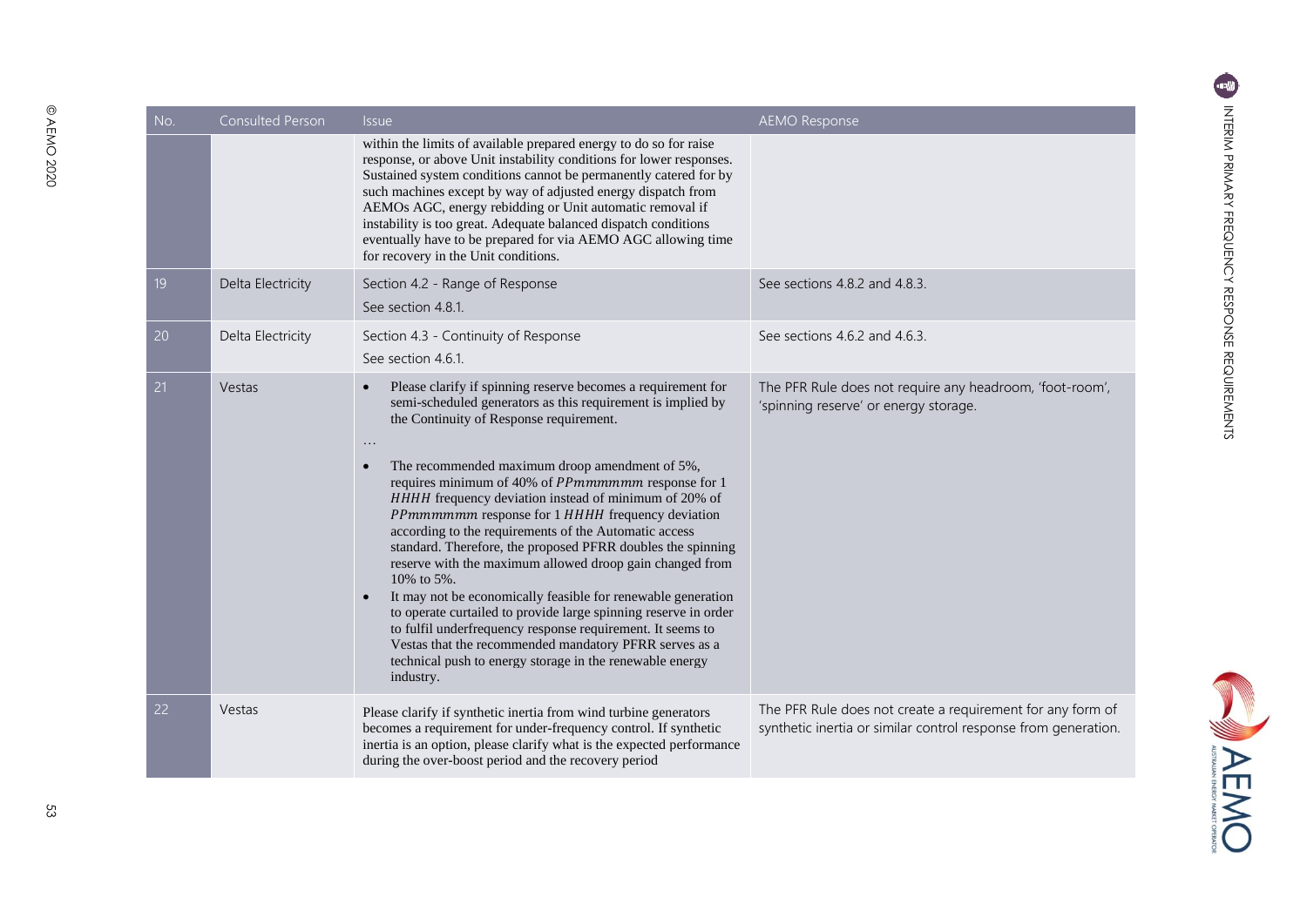**SANDARY** 

| No. | Consulted Person  | <i>Issue</i>                                                                                                                                                                                                                                                                                                                                                                                                                                                                                                                                                                                                                                                                                                                                                                                                                                    | <b>AEMO Response</b>                                                                                                                                                                                                                                                                                                                                                                                                                                                                                                                                                                                            |
|-----|-------------------|-------------------------------------------------------------------------------------------------------------------------------------------------------------------------------------------------------------------------------------------------------------------------------------------------------------------------------------------------------------------------------------------------------------------------------------------------------------------------------------------------------------------------------------------------------------------------------------------------------------------------------------------------------------------------------------------------------------------------------------------------------------------------------------------------------------------------------------------------|-----------------------------------------------------------------------------------------------------------------------------------------------------------------------------------------------------------------------------------------------------------------------------------------------------------------------------------------------------------------------------------------------------------------------------------------------------------------------------------------------------------------------------------------------------------------------------------------------------------------|
| 23  | Hydro Tasmania    | Due dates for Affected Generator self-assessments<br>Hydro Tasmania is seeking AEMO's confirmation that the time<br>frame specified in Table 2 is based on individual machine nameplate<br>ratings rather than the DUID rating (e.g. individual Gordon units<br>(144MW) will be considered in the second tranche).                                                                                                                                                                                                                                                                                                                                                                                                                                                                                                                              | The results of Self-Assessments are specified on a generating<br>system basis, which is typically at the DUID level.                                                                                                                                                                                                                                                                                                                                                                                                                                                                                            |
| 24  | <b>ERM Power</b>  | Section 5 - Initiation of Application<br>With regards to the requirement to specify a date to achieve a<br>deadband of $+/-$ 0.015 Hz and noting our request to amend Section<br>3 with regards to the required deadband setting, we offer the<br>following amendment to $5.1$ (b);<br>nominate using the form in [Appendix A] whether it wishes<br>to alter the Affected GS' Deadband to $\pm 0.015$ Hz the final<br>deadband setting agreed between AEMO and the Market<br>Participant for the Affected GS in one step, or to $\pm 0.05$ Hz, or<br>another interim deadband setting agreed between AEMO and<br>the Market Participant for the Affected GS. and then to<br>$\pm 0.015$ Hz the final deadband setting agreed between AEMO<br>and the Market Participant for the Affected GS on another<br>date, to be co-ordinated by AEMO; and | ERM suggests interim and final deadband settings should be<br>negotiable. For reasons explored extensively during<br>consultation on the PFR Rule, the final deadband needs to be<br>a consistent value across all capable scheduled and semi-<br>scheduled generation, at ±0.015Hz.<br>An interim setting of ±0.05Hz was suggested by Consulted<br>Persons during the forums because it is a known setting with<br>which Affected GS in New South Wales have operated in the<br>past. AEMO has agreed to adopt this as part of a managed<br>transition towards a tighter setting.<br>See section 4.1 and 4.11. |
| 25  | Delta Electricity | Section 5.1(b) - Initiation of Application - Existing Affected<br>Generators<br>The deadbands values need to be amended to include for the very<br>likely possibility that variations will be adopted. It may also need<br>rewording to allow for plant that is proven to have an unadjustable<br>zero deadband.                                                                                                                                                                                                                                                                                                                                                                                                                                                                                                                                | Noted.                                                                                                                                                                                                                                                                                                                                                                                                                                                                                                                                                                                                          |
| 26  | Delta Electricity | Section 6.1 - Insufficient Information &<br>Section 7.1.1 - Exemptions and Variations - Capability<br>The clause should refer to the extension of time clause.<br>It is possible the information doesn't exist or cannot be supplied by<br>an OEM in which case how should AEMO and the participant<br>approach settings that may lie outside available operating<br>experience and knowledge, have no previous test results and where<br>no OEM advice is available? How will the potential risk of damage<br>be mitigated and will be the burden of risk be carried by AEMO<br>and the participant compensated if there is temporary or permanent<br>damage impacted on a Unit?                                                                                                                                                               | The grant of an extension of time is already addressed in<br>section 6.2 of the IPFRR.<br>If no information exists or can reasonably be found to<br>substantiate a matter required to be substantiated as part of<br>the Self-Assessment, the Generator will need to apply for an<br>exemption or variation, as applicable.<br>This risk identified in the submission is must be identified by<br>the Generator and communicated to AEMO, who will then<br>work with the Generator to identify appropriate mitigations.                                                                                         |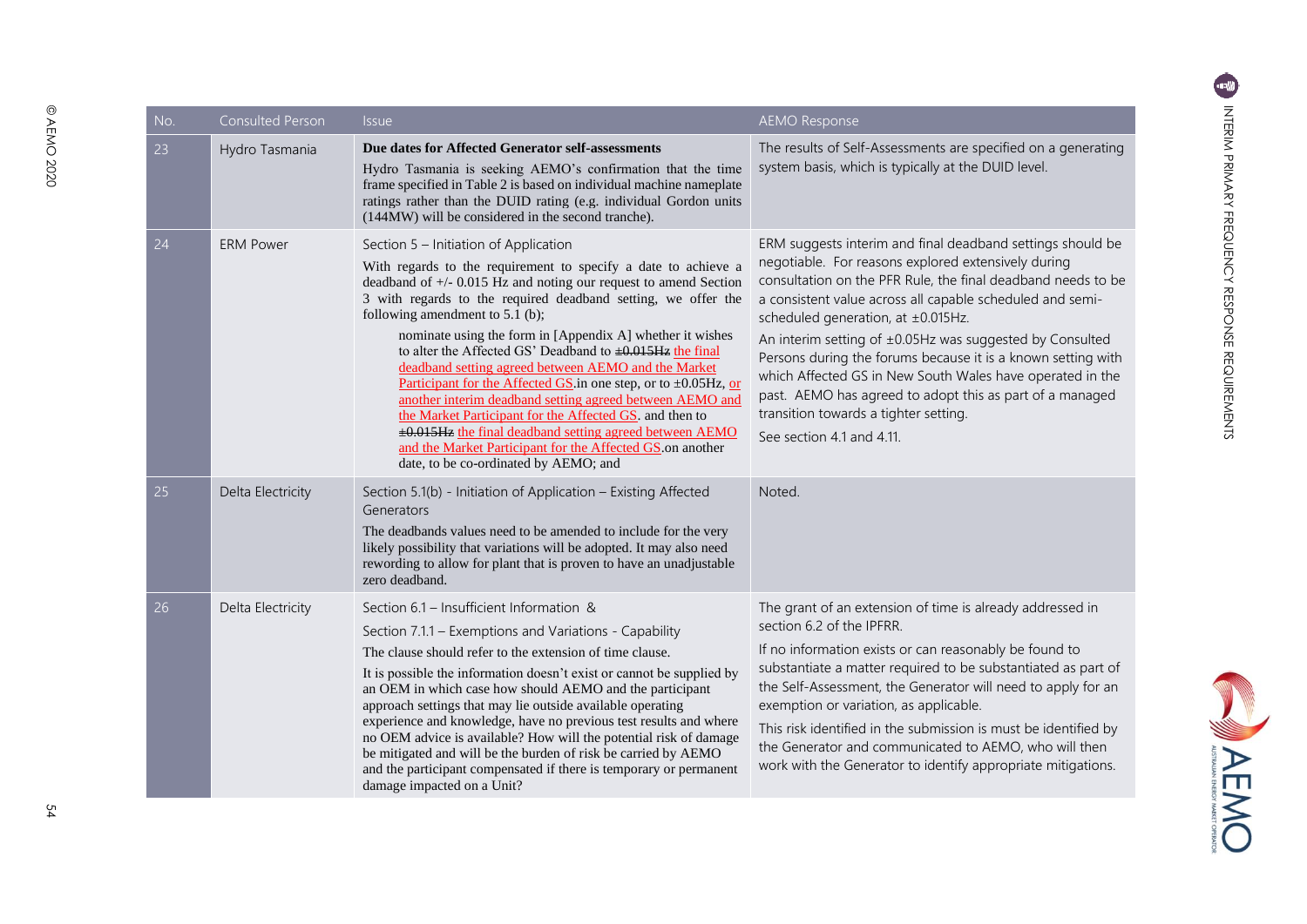| No. | <b>Consulted Person</b>                                              | <i>Issue</i>                                                                                                                                                                                                                                                                                                                                                                                                                                        | <b>AEMO Response</b>                                                                                                                                                                                             |
|-----|----------------------------------------------------------------------|-----------------------------------------------------------------------------------------------------------------------------------------------------------------------------------------------------------------------------------------------------------------------------------------------------------------------------------------------------------------------------------------------------------------------------------------------------|------------------------------------------------------------------------------------------------------------------------------------------------------------------------------------------------------------------|
|     |                                                                      | Older plants sometimes have no information. The age of<br>components also warrants caution in application of more sensitive<br>controls in case of substantial damage resulting from an insistence<br>of application if a participant's self-assessment, variation or<br>exemption application carries no available evidence and AEMO<br>chooses to reject full exemption or variations applications.                                               | AEMO notes that the provision of PFR is subject to plant<br>safety, which is now specified as a standing variation from<br>the requirement for the provision of PFR.                                             |
| 27  | Delta Electricity                                                    | Section 6.3 - AEMO Response<br>Some paragraphs in this section are more descriptions about<br>AEMOs response to submitted self-assessment results. See<br>comments above on the overall process.<br>Paragraphs 2 and 3 are not really obligations and could be removed<br>to a more general section or appendix describing the overall<br>process and providing examples.                                                                           | Noted.                                                                                                                                                                                                           |
| 28  | CS Energy                                                            | CS Energy notes that in section 6.3.1, the reference to Appendix B<br>should be Appendix C.                                                                                                                                                                                                                                                                                                                                                         | Noted.                                                                                                                                                                                                           |
| 29  | <b>ERM Power</b><br>CS Energy<br>Infigen Energy<br><b>AGL Energy</b> | Section 7 – exemptions and variations<br>See section 4.7.1.                                                                                                                                                                                                                                                                                                                                                                                         | See section 4.7.2 and 4.7.3.                                                                                                                                                                                     |
| 30  | Stanwell                                                             | 7.1.1 - Capability<br>This clause currently requires that "the Affected Generator must<br>provide evidence of test results or other technical information,<br>including evidence from the OEM, to demonstrate the unstable<br>operation."<br>This issue could be addressed by allowing the assessment to be<br>conducted by a consulting engineering firm as alternative to the<br>OEM, an amendment we understand AEMO are already<br>considering. | Agreed.                                                                                                                                                                                                          |
| 31  | Origin Energy                                                        | Section 7.3<br>Variations should consider the shape of response from<br>generator<br>Origin welcome's AEMO's flexibility in providing variations<br>where generators may not be able to meet the specifications laid<br>out by the PFRR. The current drafting of section 7.3 implies that                                                                                                                                                           | Appendix A of the IPFRR has been updated to indicate the<br>information to be provided to assist AEMO's assessment as<br>have the applications in Appendix D, for exemptions, and<br>Appendix E, for variations. |

55

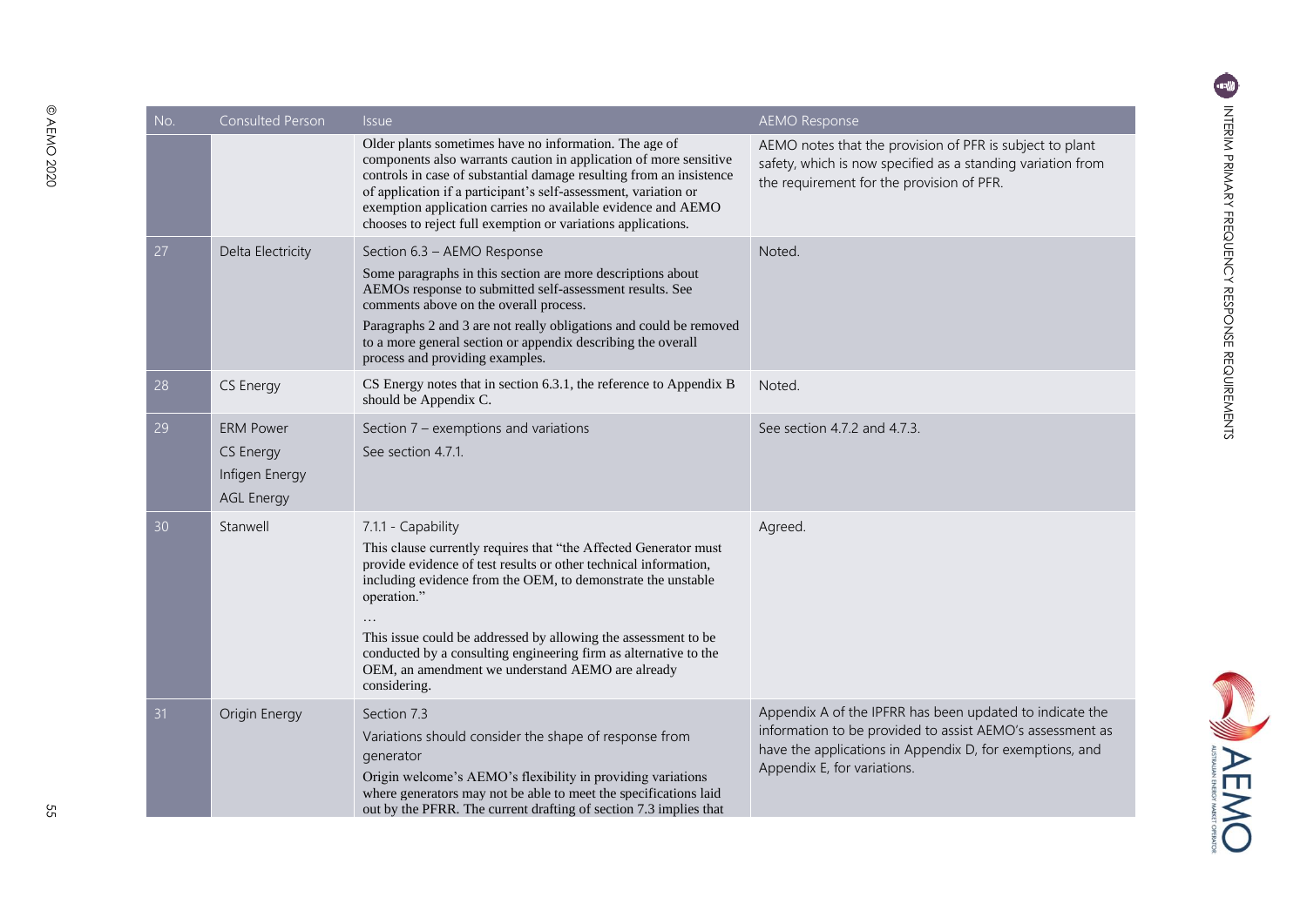| No. | <b>Consulted Person</b> | <i><u><b>Issue</b></u></i>                                                                                                                                                                                                                                                                                                                                                                                                                                                                                                                                                                                                                                                                                                                                                                                                                                                                                                                 | <b>AEMO Response</b>                                                                                                                                                                                                                                                                                                                                                                                                            |
|-----|-------------------------|--------------------------------------------------------------------------------------------------------------------------------------------------------------------------------------------------------------------------------------------------------------------------------------------------------------------------------------------------------------------------------------------------------------------------------------------------------------------------------------------------------------------------------------------------------------------------------------------------------------------------------------------------------------------------------------------------------------------------------------------------------------------------------------------------------------------------------------------------------------------------------------------------------------------------------------------|---------------------------------------------------------------------------------------------------------------------------------------------------------------------------------------------------------------------------------------------------------------------------------------------------------------------------------------------------------------------------------------------------------------------------------|
|     |                         | variations are available but doesn't make clear what generators can<br>request as part of their self-assessment.<br>We suggest that section 7.3 directly specify that variations are<br>available for generator's droop, deadband, along with the speed,<br>range and continuity of response.<br>We also suggest that the PFRR specify that variations will be<br>available for generators that respond in a nonlinear manner. Some<br>generators can respond in a way that meets the PFRR obligations<br>under most conditions but not do so under other circumstances. For<br>example, some generators may not be able to respond (in either<br>direction) while at their maximum output, but could otherwise<br>satisfy the PFRR.<br>The PFRR and the self-assessments templates should allow for<br>generators to indicate where they would require variations, even<br>when these variations are not always needed by that generator. | A range of typical or expected conditions are consolidated in<br>section 7.6 as standing variations, which address the points<br>raised in this submission.                                                                                                                                                                                                                                                                     |
| 32  | Delta Electricity       | Section 7.4.1 - Insufficient Information<br>The clause should refer to the extension of time clause.                                                                                                                                                                                                                                                                                                                                                                                                                                                                                                                                                                                                                                                                                                                                                                                                                                       | Agreed.                                                                                                                                                                                                                                                                                                                                                                                                                         |
| 33  | Delta Electricity       | Section 7.5 - Standing Exemptions<br>Include for standing variations.                                                                                                                                                                                                                                                                                                                                                                                                                                                                                                                                                                                                                                                                                                                                                                                                                                                                      | Noted.                                                                                                                                                                                                                                                                                                                                                                                                                          |
| 34  | Delta Electricity       | Section 8.1 & 8.2 - Stability Tests - General<br>Some plant can perform step tests on a sub-system of the overall<br>PFR system.                                                                                                                                                                                                                                                                                                                                                                                                                                                                                                                                                                                                                                                                                                                                                                                                           | Noted.                                                                                                                                                                                                                                                                                                                                                                                                                          |
| 35  | Forums                  | Several Consulted Persons were concerned about the lack of<br>guidance on when was the optimal time/date for the testing of<br>Affected GS.                                                                                                                                                                                                                                                                                                                                                                                                                                                                                                                                                                                                                                                                                                                                                                                                | A test is not required for an Affected Generator to complete<br>a Self-Assessment. It is within an Affected Generator's<br>discretion as to whether they need to carry out a test to raise<br>confidence in the results of their Self-Assessment.<br>AEMO has amended Appendix A to include questions about<br>testing so that Affected Generators can include this matter<br>for discussion with AEMO at the appropriate time. |
| 36  | <b>ERM Power</b>        | Section 8 - Stability Tests<br>In order to eliminate the possibility of misinterpretation from the<br>second paragraph of subsection 8.1, we recommend re-ordering of<br>the initial words of the paragraph to make it read:<br>"Where material changes are only made to governor or plant<br>load controller deadbands, or to the DCS, modelling and                                                                                                                                                                                                                                                                                                                                                                                                                                                                                                                                                                                      | The second paragraph of section 8.1 has been amended for<br>clarity.<br>AEMO has no intention of seeking an enhancement to<br>current monitoring capabilities by Affected Generators as a<br>result of the PFR Rule.                                                                                                                                                                                                            |

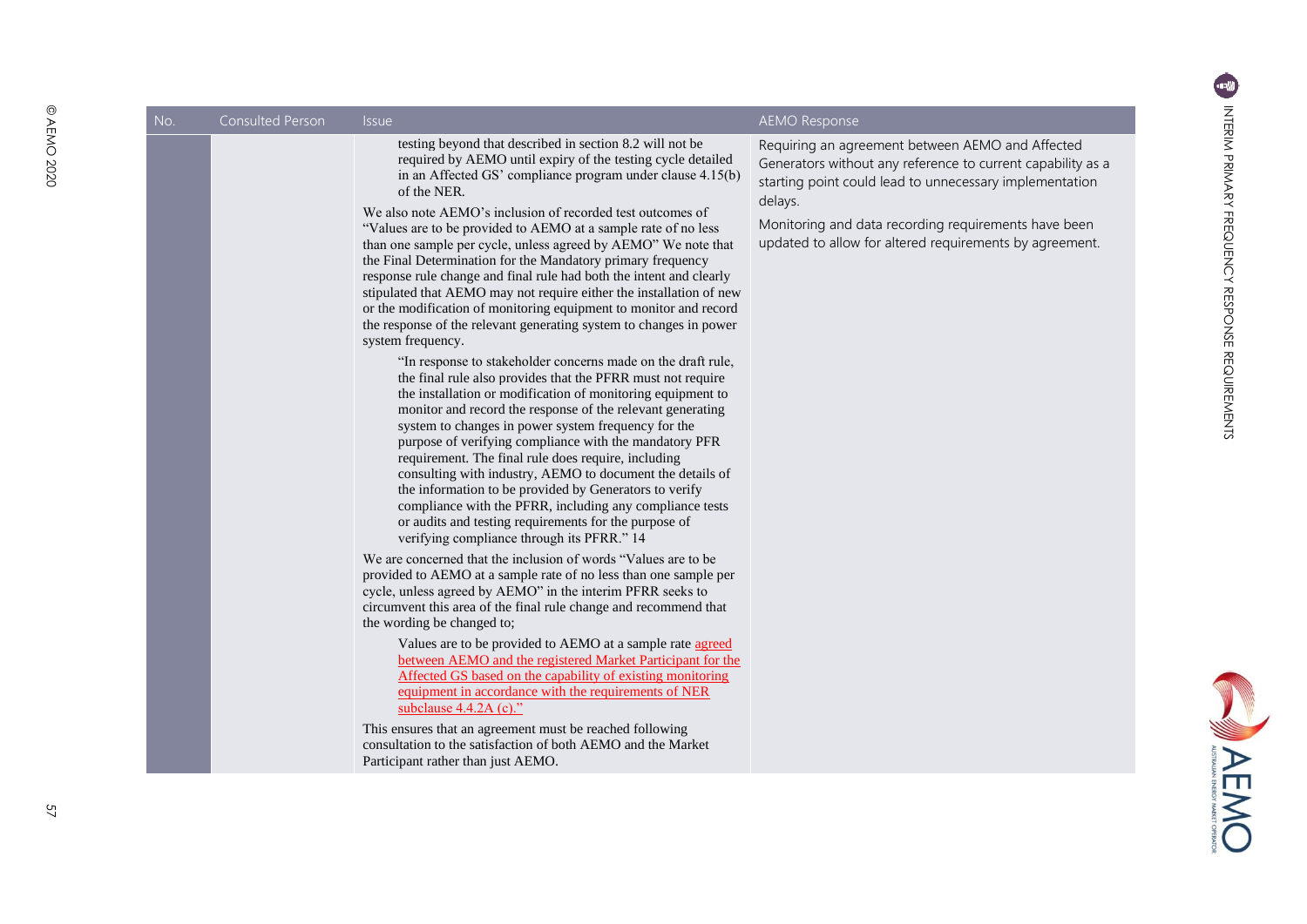| No. | <b>Consulted Person</b> | <i><b>Issue</b></i>                                                                                                                                                                                                                                                                                                                                                                                                                                                                                                                                                                                                                                                                                                                                                                                                                                                                                                                                                                                                                                                                                                                                                     | <b>AEMO Response</b>                                                                                                                                                                                                                                                                                                       |
|-----|-------------------------|-------------------------------------------------------------------------------------------------------------------------------------------------------------------------------------------------------------------------------------------------------------------------------------------------------------------------------------------------------------------------------------------------------------------------------------------------------------------------------------------------------------------------------------------------------------------------------------------------------------------------------------------------------------------------------------------------------------------------------------------------------------------------------------------------------------------------------------------------------------------------------------------------------------------------------------------------------------------------------------------------------------------------------------------------------------------------------------------------------------------------------------------------------------------------|----------------------------------------------------------------------------------------------------------------------------------------------------------------------------------------------------------------------------------------------------------------------------------------------------------------------------|
| 37  | CS Energy               | Section 8 - Stability Tests<br>In the absence of AEMO's justification for a frequency step<br>response stability test, CS Energy views the proposed requirement<br>for the test as a duplication of tests already conducted by the<br>Affected GS(s) for its GPS. A change to the deadband setting does<br>not affect the governor response for a frequency deviation outside<br>the deadband. Participants will have already submitted models and<br>data as required for GPS R1 and R2 tests and will have<br>demonstrated both stability and capability to reduce load more than<br>5% in 10 seconds. The current requirement for a frequency step<br>response stability test does not appear to be justified and will<br>impose unnecessary costs on Participants.<br>Section 8.2.2 of the draft Interim PFRR provides:<br>"Values are to be provided to AEMO at a sample rate of no<br>less than one sample per cycle, unless agreed by AEMO that<br>a different rate is acceptable."<br>CS Energy would like AEMO to clarify in the final version of the<br>Interim PFRR that the parties must consult to reach the agreement<br>if a different rate is proposed. | AEMO has included a new section 8.2.3 to indicate that which<br>alternatives to tests are acceptable.<br>Section 8.2.2 indicates that Affected Generators may<br>nominate alternatives, and AEMO must then indicate which,<br>if any, alternative rate is acceptable. No further clarification is<br>considered necessary. |
| 38  | Stanwell                | Clause 8.1 Stability Tests - General<br>Stanwell would like clarification as to whether R2 model validation<br>testing would be required if changes to response limiters are<br>considered material in the context of this clause. If this is the case,<br>Stanwell considers this is an unnecessarily onerous testing<br>requirement due to the expensive and involved R2 processes.<br>Stanwell suggests that the clause be amended to specifically<br>exclude limiter changes along with dead bands. Stanwell also<br>suggests that the clause (or 6.3.2) be made clearer to remove any<br>confusion that post implementation testing at the PFRP as approved<br>under 6.3.2 is required.                                                                                                                                                                                                                                                                                                                                                                                                                                                                            | Response or load limiters have been added to the list of<br>alterations that would not trigger R2 type modelling<br>requirements.                                                                                                                                                                                          |
| 39  | <b>AGL Energy</b>       | Section 8.1<br>Section 8.1 states that "Any change to a control system or primary<br>plant will require at a minimum a step response stability test as<br>specified in section [8.2] or where a step test might not be possible,<br>an alternative test to demonstrate stability following changes to<br>meet the PFRR." In our view, this wording should be amended to<br>clearly state that it applies to changes to control systems or primary                                                                                                                                                                                                                                                                                                                                                                                                                                                                                                                                                                                                                                                                                                                       | The provision has been amended.<br>AEMO acknowledges that the term 'material changes' is<br>subjective, however, the range of all possible changes is very<br>wide, and it is not possible to draw a clear line on what<br>would be material. The details will only be known once the<br>Self-Assessments are completed.   |

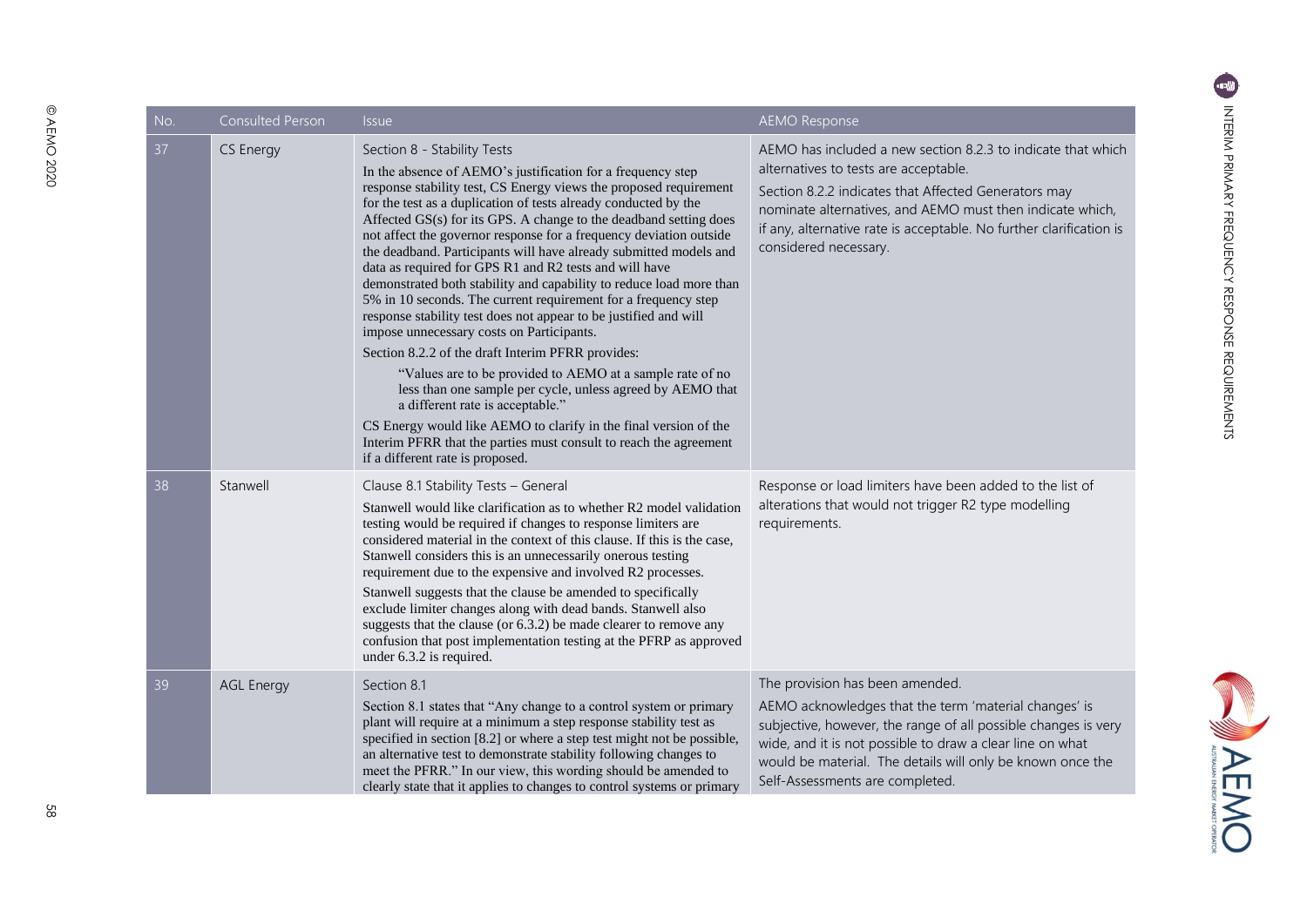**SANDARY** 

| No. | <b>Consulted Person</b> | <i><b>Issue</b></i>                                                                                                                                                                                                                                                                                                                                                                                                                                                                                                                                                                                                                                                                                                                                                                                                                                                                                                                                                                                                                                                                | <b>AEMO Response</b>                                                                                                                                                                                                                                                   |
|-----|-------------------------|------------------------------------------------------------------------------------------------------------------------------------------------------------------------------------------------------------------------------------------------------------------------------------------------------------------------------------------------------------------------------------------------------------------------------------------------------------------------------------------------------------------------------------------------------------------------------------------------------------------------------------------------------------------------------------------------------------------------------------------------------------------------------------------------------------------------------------------------------------------------------------------------------------------------------------------------------------------------------------------------------------------------------------------------------------------------------------|------------------------------------------------------------------------------------------------------------------------------------------------------------------------------------------------------------------------------------------------------------------------|
|     |                         | plant with respect to frequency control, so as to remain in scope of<br>the final rule and not attempt to capture additional matters.<br>Section 8.1 refers to 'material changes' to DCS, or to governor or<br>plant load controller deadbands, and beyond. The concept of<br>'material changes' is highly subjective in the absence of detailed<br>guidance. We consider this section requires further explanation<br>from AEMO and may even benefit from practical examples of<br>material versus immaterial changes, to guide generators on how<br>AEMO will determine which category changes will fall into, and<br>the subsequent level of testing required.<br>Section 8.2 of the PFRR provides that stability can be demonstrated<br>through a step response stability test or actual response to a power<br>system disturbance. The final rule provides that the procedure to<br>alter a generating system in clause 5.3.9 of the NER does not apply<br>to modifications made by a generator in order to comply with the<br>PFR requirements applicable to that generator. | The suggestion that the IPFRR could apply to matters<br>unrelated to the PFR Rule is unsustainable. No changes are<br>required to address the point made in the first paragraph.<br>The third paragraph is noted.                                                      |
| 40  | Hydro Tasmania          | Stability Tests (Section 8)<br>Where testing is undertaken, Hydro Tasmania seeks AEMO's<br>confirmation that the machine stability demonstration, after<br>revising the governor deadband to $\pm 0.015$ Hz, can be integrated<br>with the Response Time test specified in S 3.4. This means that the<br>recording interval in S 3.4 would be extended to at least 10 seconds<br>pre-triggered recording and at least 60 seconds recording after the<br>unit has settled at its steady-state value.                                                                                                                                                                                                                                                                                                                                                                                                                                                                                                                                                                                | AEMO agrees that these tests could be combined.                                                                                                                                                                                                                        |
| 41  | Delta Electricity       | Section 8.2.1 - Stability Tests - Step response Stability Test<br>AEMO may wish to consider including wording that permits short<br>periods of notice with AEMO agreement because it is considered<br>possible that strict adherence to 10 business days may not always<br>suit AEMO, the TNSP and the participant acting reasonably.<br>The determination of adequate damping is fundamentally difficult<br>to examine and determine when the Unit is coupled to many other<br>systems and controllers. How does AEMO expect each assessment<br>of adequate damping to be performed? Does AEMO have standard<br>spreadsheets that perform adequate damping arithmetic to aid<br>participants in assessing responses? It is recommended AEMO<br>consider a simpler definition easily comparable on a presented<br>trend or provide the method for participants to compare damping is<br>adequate to the full Rules definition.                                                                                                                                                     | AEMO has updated section 8.2.1 to allow for a shorter period<br>by agreement.<br>On the issue of adequate damping see item 10 of this table.<br>Use of alternative measurement arrangements, including<br>those of used by an NSP, where available, has been included. |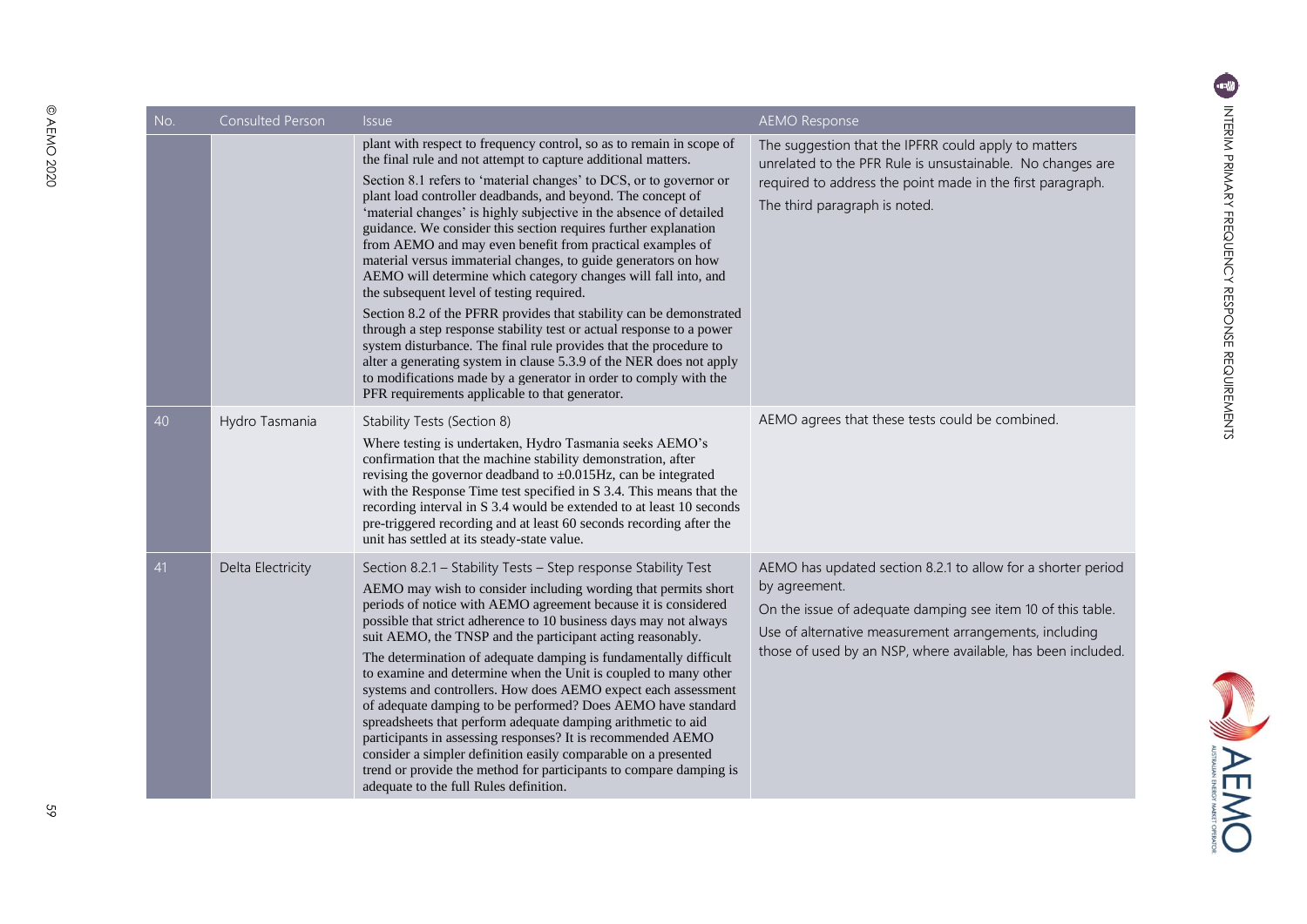| No. | <b>Consulted Person</b> | <b>Issue</b>                                                                                                                                                                                                                                                                                                                                                                                                                                                                                                                                                                                                                                                                                                                                                                                                                | <b>AEMO Response</b>                                                                                                                                                             |
|-----|-------------------------|-----------------------------------------------------------------------------------------------------------------------------------------------------------------------------------------------------------------------------------------------------------------------------------------------------------------------------------------------------------------------------------------------------------------------------------------------------------------------------------------------------------------------------------------------------------------------------------------------------------------------------------------------------------------------------------------------------------------------------------------------------------------------------------------------------------------------------|----------------------------------------------------------------------------------------------------------------------------------------------------------------------------------|
|     |                         | Response time confirmations only need to be performed for either a<br>positive or negative active power change.<br>The recording system will be whatever is already installed as the<br>Rule does not require the installation of new recording equipment<br>with the ability to measure to one sample per cycle. TNSP records<br>may be accessible.                                                                                                                                                                                                                                                                                                                                                                                                                                                                        |                                                                                                                                                                                  |
| 42  | Delta Electricity       | Section 8.2.2 - Stability Tests - Actual Response to Power<br>System Disturbance<br>Some plant can perform step tests on sub-systems of the overall<br>PFR system but an actual response to power system disturbance<br>would be required to demonstrate the coordinated response from<br>the overall system.<br>The recording system will be whatever is already installed as the<br>Rule does not require the installation of new recording equipment<br>with the ability to measure to one sample per cycle. TNSP records<br>may be accessible.                                                                                                                                                                                                                                                                          | Noted.                                                                                                                                                                           |
| 43  | <b>ERM Power</b>        | Section 9 - compliance<br>See section 4.6.1.                                                                                                                                                                                                                                                                                                                                                                                                                                                                                                                                                                                                                                                                                                                                                                                | See sections 4.6.2 and 4.6.3.                                                                                                                                                    |
| 44  | CS Energy               | AEMO have advised that they will initially not be monitoring the<br>Affected GS(s) PFR status. CS Energy strongly encourages AEMO<br>to monitor Affected GS(s) PFR status to provide the visibility when<br>the PFR is enabled or disabled during the intermittent periods of PFR<br>unavailability.                                                                                                                                                                                                                                                                                                                                                                                                                                                                                                                        | Noted, however, AEMO is unable to engage in the type of<br>monitoring suggested with existing monitoring equipment.<br>Moreover, it would be unusual by international standards. |
| 45  | Delta Electricity       | Section 9.1 - Compliance - Ability to Operate in Frequency<br>Response Mode and Sustain PFR<br>Mechanical governors respond to speed change and will cease<br>responding when speed is settled, even if it isn't 3000rpm. The<br>mechanical governor deadband is relative to the speed from which<br>the governor first reacts. The response is not withdrawn but ceases<br>when the required throttle valve movement, representing the<br>required MW change for the detected speed change, is complete, at<br>which point the mechanical feedback shuts off the hydraulic energy<br>source to the throttle valves actuators.<br>Stabilised frequency at any value will cause the mechanical<br>response to cease but DCS FCAS response will continue if<br>frequency remains outside the deadband of the FCAS controller. | See section 4.6.2 and 4.6.3.                                                                                                                                                     |

AEMO

 $\delta$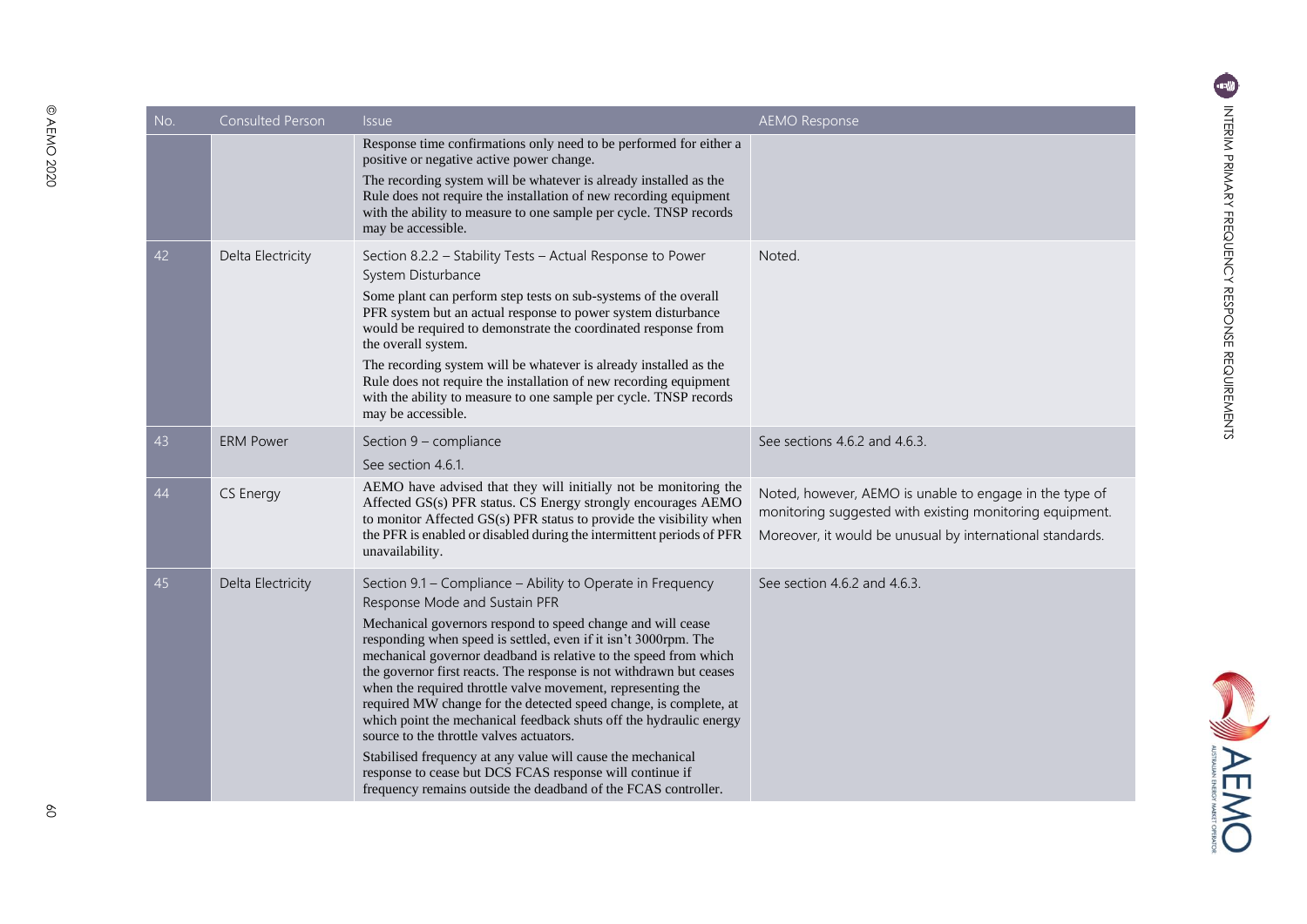NEWC

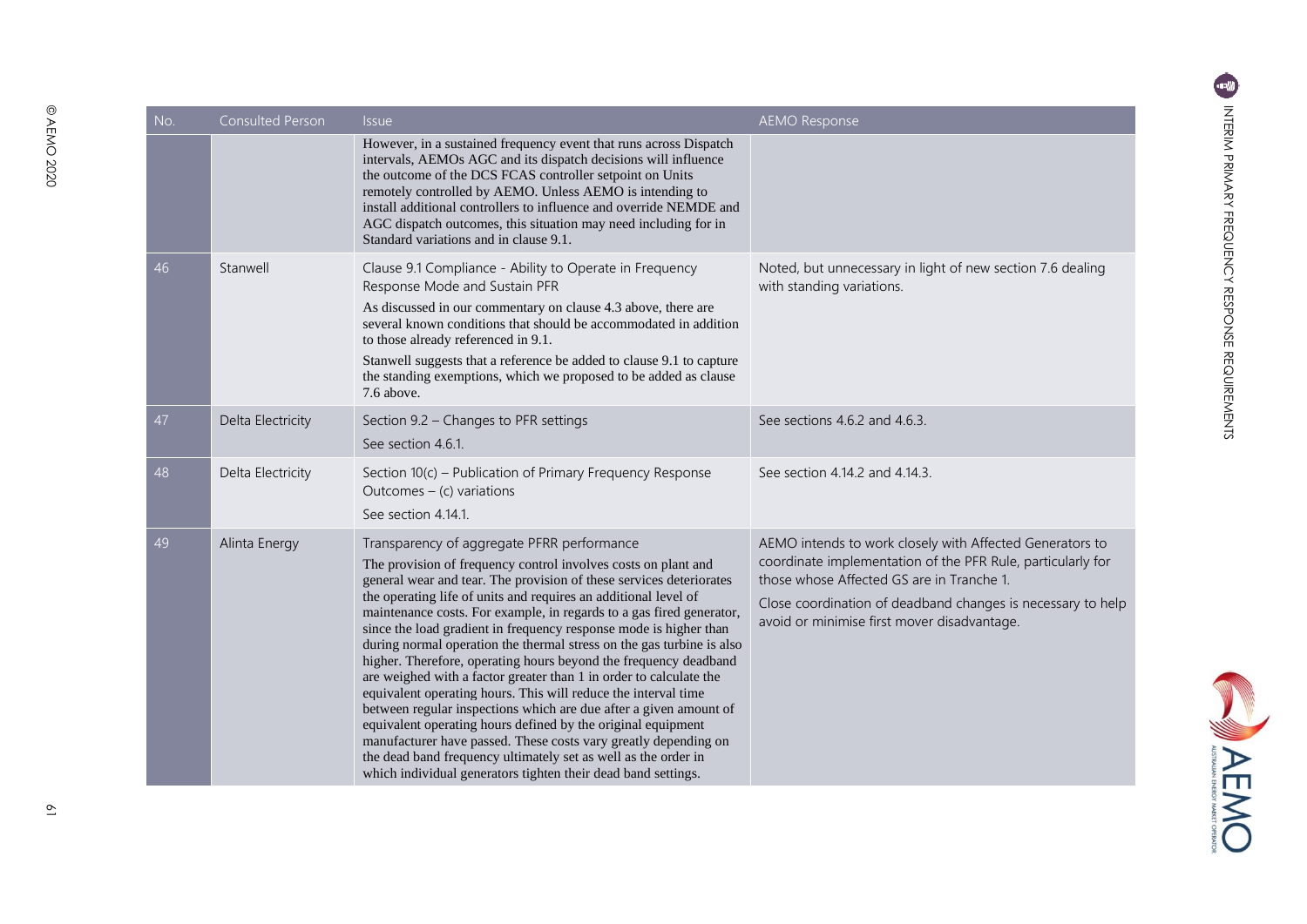| No. | <b>Consulted Person</b> | <i>Issue</i>                                                                                                                                                                                                                                                                                                                                                                                                                                                                                                                                                                                                                                                                                                                                                                                                                                                                                                                                                                                                                                                                                                                                                                                                                                            | <b>AEMO Response</b>                                                                                                                         |
|-----|-------------------------|---------------------------------------------------------------------------------------------------------------------------------------------------------------------------------------------------------------------------------------------------------------------------------------------------------------------------------------------------------------------------------------------------------------------------------------------------------------------------------------------------------------------------------------------------------------------------------------------------------------------------------------------------------------------------------------------------------------------------------------------------------------------------------------------------------------------------------------------------------------------------------------------------------------------------------------------------------------------------------------------------------------------------------------------------------------------------------------------------------------------------------------------------------------------------------------------------------------------------------------------------------|----------------------------------------------------------------------------------------------------------------------------------------------|
|     |                         | Alinta Energy is concerned that first movers could face significant<br>disadvantages as the PFRR is rolled out across the NEM. As<br>generators over 200MW adhere to the PFRR requirement, this<br>exposes the first enabled units to a greater share of the frequency<br>burden such as oscillatory interactions between different governors<br>or hunting oscillations. The same is true for the first individual<br>generators in certain regions or states whom are enabled. Thus,<br>there is a high likelihood that the burden of costs will shift to<br>predominantly to larger dispatchable technologies.<br>This not only has equity implications; it also has implications for<br>the generator self-assessment process. The internal risk<br>assessments and generator self-assessment process currently being<br>considered by participants are being made on the assumption that<br>there is a "hard cutover" time where all generators over 200MW<br>are tightening their dead bands. If generators are switching to the<br>new PFRR requirement at different times, or even at different dead<br>band settings, this will have direct implications for the performance<br>of individual units and the generator self-assessment results. |                                                                                                                                              |
| 50  | Alinta Energy           | Progressive Reduction in Dead band Setting<br>See section 4.11.1.                                                                                                                                                                                                                                                                                                                                                                                                                                                                                                                                                                                                                                                                                                                                                                                                                                                                                                                                                                                                                                                                                                                                                                                       | See section 4.11.2 and 4.11.3.                                                                                                               |
| 51  | Alinta Energy           | Frequency Signal Conditioning - further clarifications required<br>Alinta Energy is seeking more clarification or guidance<br>respectively with regards to the requirements for filtering (e.g. low<br>pass filtering) and conditioning of the frequency signal measured at<br>the connection point. The intention is to avoid any unnecessary<br>load cycles - which are detrimental to the gas turbine's service life -<br>that may be caused by the frequency crossing the limit of the<br>deadband for a fraction of a second only or noise superimposed to<br>the frequency signal. These are load cycles that would not<br>contribute to grid stability but adversely affect the performance of<br>the gas turbine.                                                                                                                                                                                                                                                                                                                                                                                                                                                                                                                               | It does not appear to AEMO that the IPFRR is an appropriate<br>instrument to describe such specific control and<br>measurement requirements. |
| 52  | Stanwell                | Appendix A Section 3 - Results of Self-Assessment<br>It is currently not clear if self-assessment is intended to capture<br>existing capabilities, settings and configurations or what is<br>predicted that the plant will achieve in the future if it is modified to<br>deliver PFRR as much as physically possible. A misinterpretation<br>of this requirement could result in incorrect information being<br>supplied to AEMO as part of the self-assessment.                                                                                                                                                                                                                                                                                                                                                                                                                                                                                                                                                                                                                                                                                                                                                                                        | Changes made to Appendix A have addressed this concern.                                                                                      |

**SANDARYO** 

© AEMO 2020

@ AEMO 2020

 $\approx$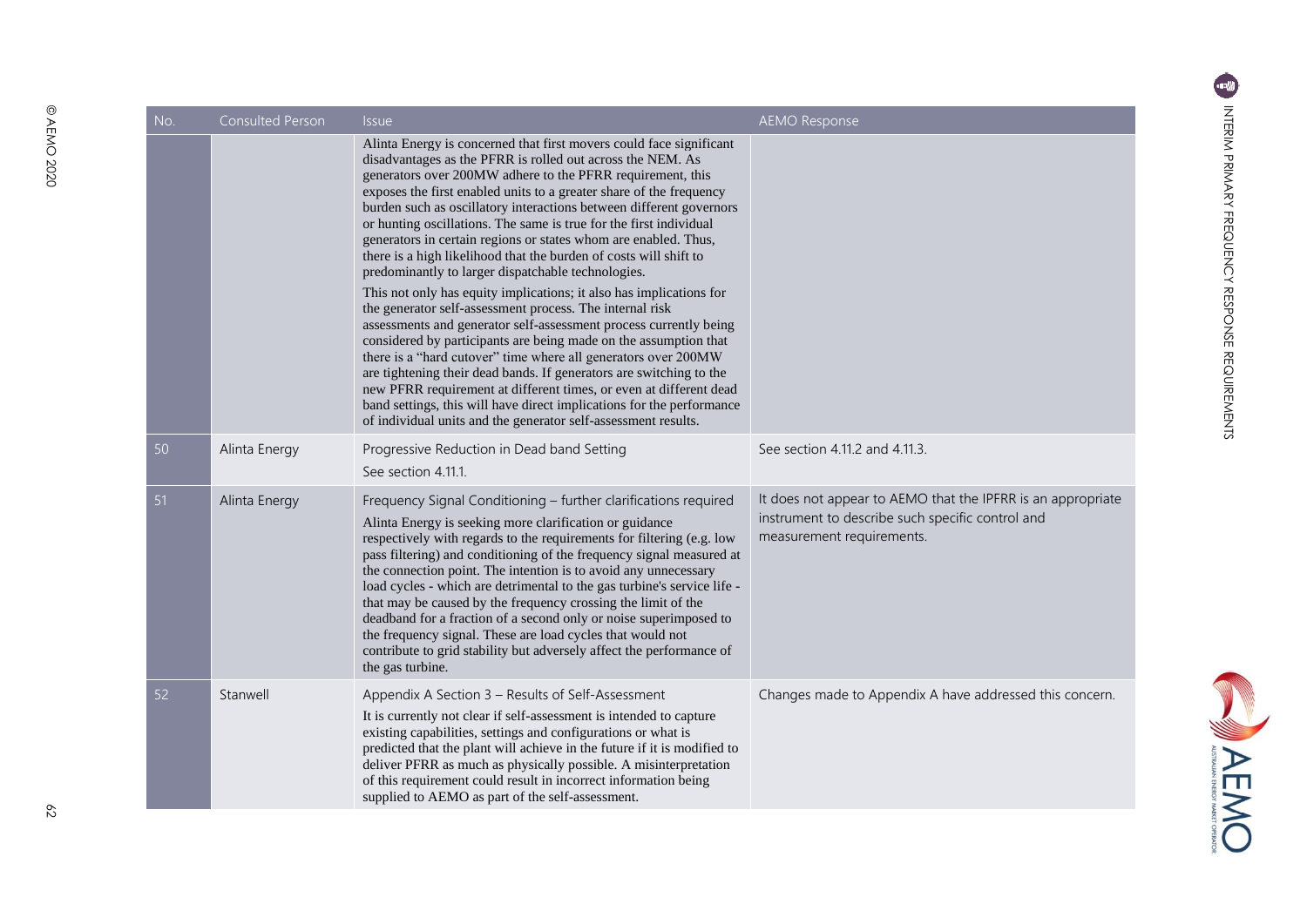| No. | <b>Consulted Person</b> | <i>Issue</i>                                                                                                                                                                                                                                                     | AEMO Response                  |
|-----|-------------------------|------------------------------------------------------------------------------------------------------------------------------------------------------------------------------------------------------------------------------------------------------------------|--------------------------------|
|     |                         | Stanwell is seeking clarification on what information AEMO is<br>seeking in this section (in the context of subsequent sections) and<br>suggests that the wording be amended so there is no confusion on<br>the part of generators as to what is to be provided. |                                |
| 53  | Delta Electricity       | <b>Timelines</b>                                                                                                                                                                                                                                                 | See section 4.12.2 and 4.12.3. |
|     | Origin Energy           | See section 4.12.1.                                                                                                                                                                                                                                              |                                |
|     | Infigen Energy          |                                                                                                                                                                                                                                                                  |                                |